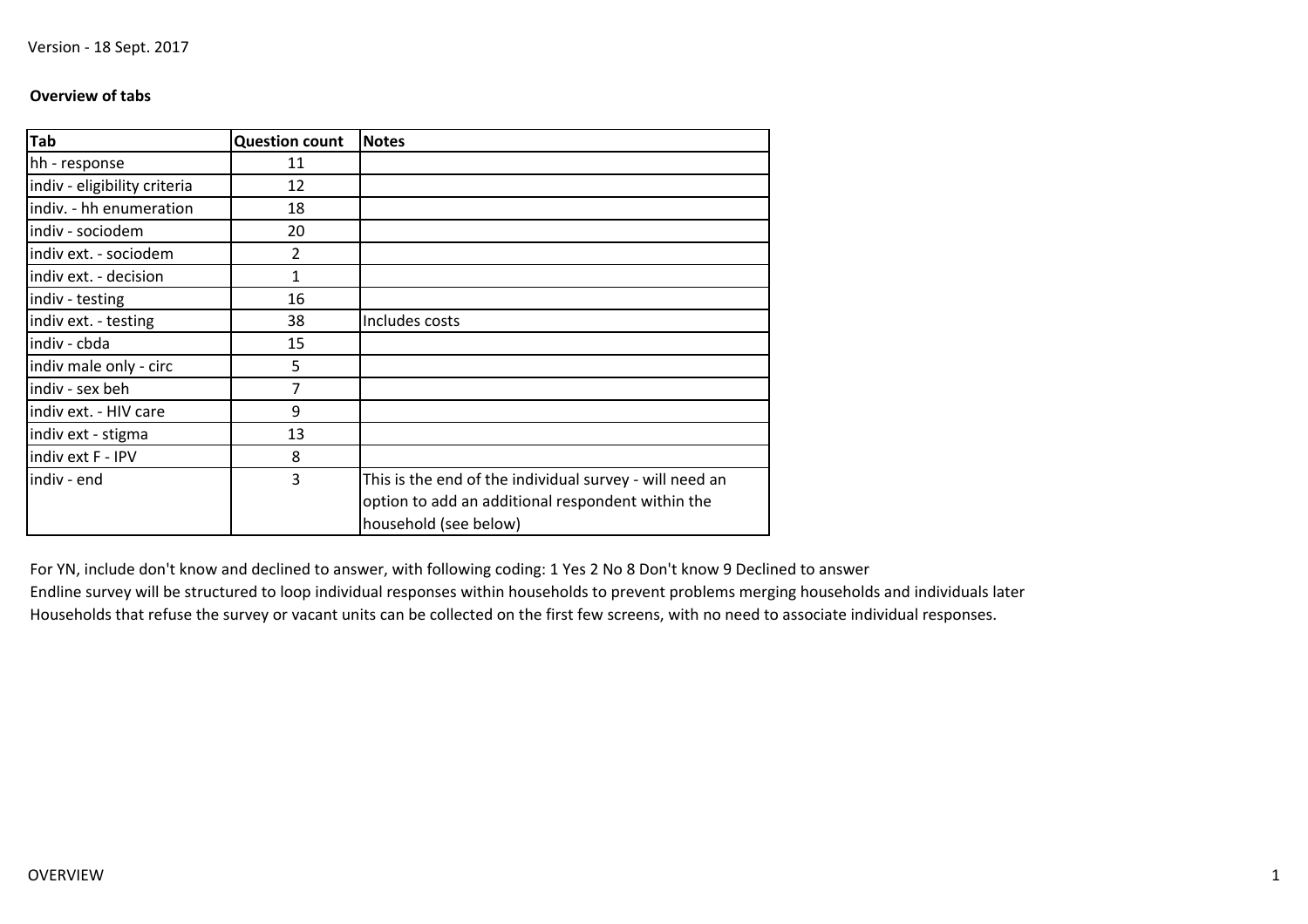Household questionnaire - response

### **To be completed by interviewer/head of household. ENDLINE NOTE: Have discussed collecting this on paper instead of tablet - to be discussed by teams**

|                  | Question Construct        | Variable      | <b>Question</b> | Data type                            | <b>Skips</b> | <b>Ranges for</b>       | Hint | Notes               |
|------------------|---------------------------|---------------|-----------------|--------------------------------------|--------------|-------------------------|------|---------------------|
| No.              |                           |               |                 |                                      |              | continuous<br>variables |      |                     |
| HH01             | Clinic ID                 | clinicid      |                 | Choose from list of clinics          |              |                         |      |                     |
| HH <sub>02</sub> | Village ID                | villageid     |                 | Choose from list of villages         |              |                         |      |                     |
| HH <sub>03</sub> | Household                 | hhbarcode     |                 | Unique ID or barcode?                |              |                         |      |                     |
|                  | ID/Barcode                |               |                 |                                      |              |                         |      |                     |
| HH04             | Interviewer ID            | interviewerid |                 | Choose from list of interviewers, or |              |                         |      |                     |
|                  |                           |               |                 | auto set by signing into tablet      |              |                         |      |                     |
| HH05             | Device ID                 |               |                 |                                      |              |                         |      |                     |
| <b>HH06</b>      | Date of interview intdate |               |                 | Current date                         |              | Should be set to        |      |                     |
|                  |                           |               |                 |                                      |              | date in device,         |      |                     |
|                  |                           |               |                 |                                      |              | with option to          |      |                     |
|                  |                           |               |                 |                                      |              | change if               |      |                     |
|                  |                           |               |                 |                                      |              | incorrect               |      |                     |
| HH07             | Start time                | starttime     |                 | Time                                 |              | Should be set to        |      |                     |
|                  |                           |               |                 |                                      |              | time in device          |      |                     |
| HH <sub>08</sub> | Visit 1 outcome           | visitlog1     |                 | Choose from list: household          |              |                         |      |                     |
|                  |                           |               |                 | interview started; household         |              |                         |      |                     |
|                  |                           |               |                 | interview refused; housing unit      |              |                         |      |                     |
|                  |                           |               |                 | vacant                               |              |                         |      |                     |
| HH <sub>09</sub> | Visit 2 outcome           | visitlog2     |                 | Choose from list: household          |              |                         |      |                     |
|                  |                           |               |                 | interview started; household         |              |                         |      |                     |
|                  |                           |               |                 | interview refused; housing unit      |              |                         |      |                     |
|                  |                           |               |                 | vacant                               |              |                         |      |                     |
| HH10             | Visit 3 outcome           | visitlog3     |                 | Choose from list: household          |              |                         |      |                     |
|                  |                           |               |                 | interview started; household         |              |                         |      |                     |
|                  |                           |               |                 | interview refused; housing unit      |              |                         |      |                     |
|                  |                           |               |                 | vacant                               |              |                         |      |                     |
| HH11             | Lat-Long                  | latlong       |                 | Automatic                            |              |                         |      | GPS in phone/tablet |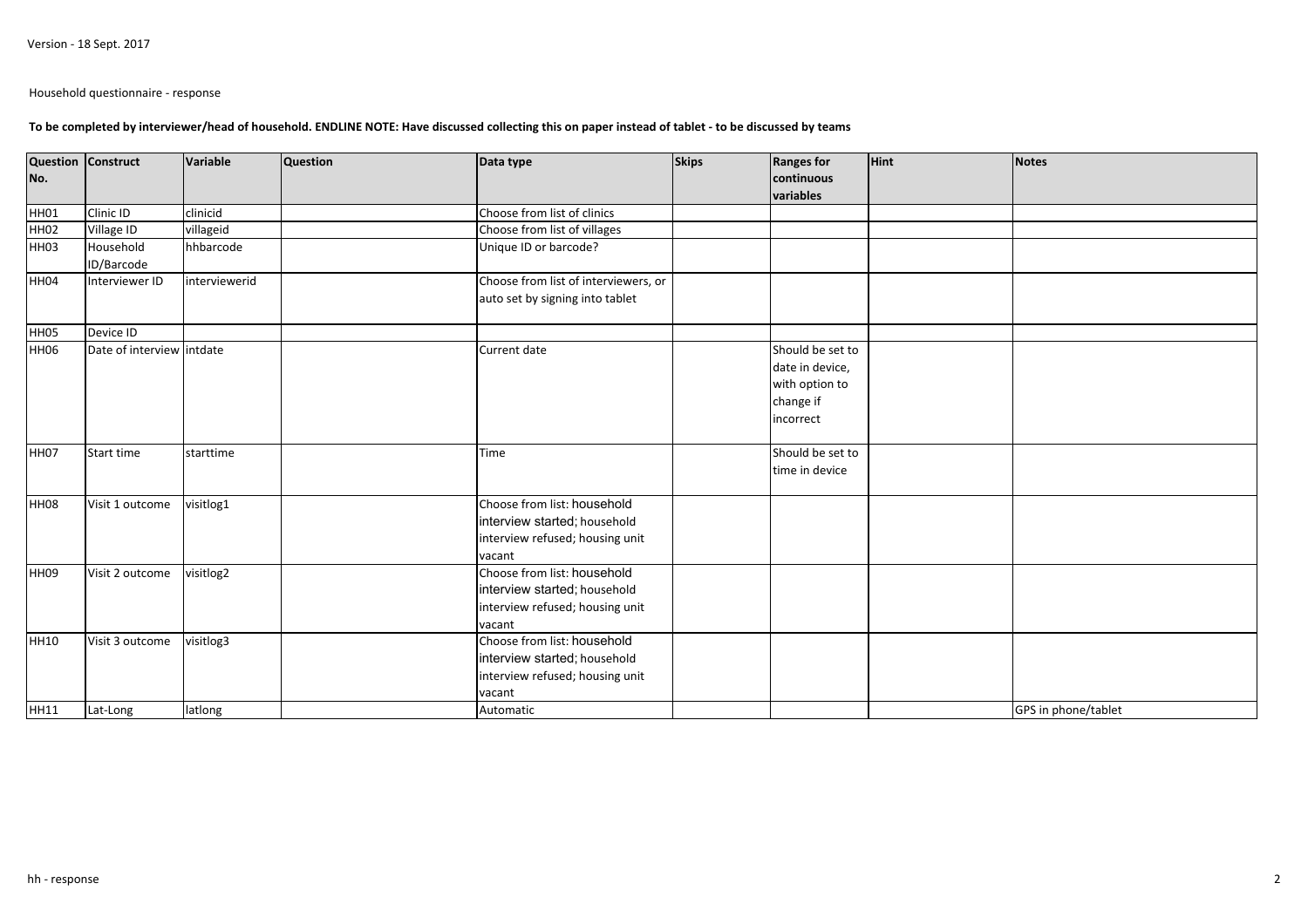Individual questionnaire - eligibility to complete survey

## **To be completed by all people 16 years or older within the household**

Note that length of residence will NOT be a criteria for exclusion/inclusion in Malawi/Zambia

|                  | Quest Construct   | Variable      | <b>Question</b> | Data type                    | <b>Skips</b> | <b>Ranges for</b> | <b>Hint</b> | Notes |
|------------------|-------------------|---------------|-----------------|------------------------------|--------------|-------------------|-------------|-------|
| ion              |                   |               |                 |                              |              | continuous        |             |       |
| No.              |                   |               |                 |                              |              | variables         |             |       |
| IE01             | Clinic ID         | clinicid      |                 | Choose from list of clinics  |              |                   |             |       |
| IEO <sub>2</sub> | <b>Village ID</b> | villageid     |                 | Choose from list of villages |              |                   |             |       |
| IE03             | Interviewer       | interviewerid |                 | Choose from list of          |              |                   |             |       |
|                  | ID                |               |                 | interviewers, or auto set by |              |                   |             |       |
|                  |                   |               |                 | signing into tablet          |              |                   |             |       |
| IE04             | Device ID         |               |                 |                              |              |                   |             |       |
| IE05             | Date of           | intdate       |                 | Current date                 |              | Should be set     |             |       |
|                  | interview         |               |                 |                              |              | to date in        |             |       |
|                  |                   |               |                 |                              |              | device, with      |             |       |
|                  |                   |               |                 |                              |              | option to         |             |       |
|                  |                   |               |                 |                              |              | change if         |             |       |
|                  |                   |               |                 |                              |              | incorrect         |             |       |
| <b>IE06</b>      | Start time        | starttime     |                 | Time                         |              | Should be set     |             |       |
|                  |                   |               |                 |                              |              | to time in        |             |       |
|                  |                   |               |                 |                              |              | device            |             |       |

|      | <b>Quest Construct</b> | Measurement Variable |         | Data type  | <b>Skips</b>   | Ranges for         | <b>Hint</b> | <b>Notes</b> |
|------|------------------------|----------------------|---------|------------|----------------|--------------------|-------------|--------------|
| ion  |                        |                      |         |            |                | <b>Icontinuous</b> |             |              |
| No.  |                        |                      |         |            |                | <b>Ivariables</b>  |             |              |
| IE07 | Age - older            | Are you 18           | eligage | <b>IYN</b> | If no, skip to |                    |             |              |
|      | than 16y               | years of age         |         |            | elig16parent   |                    |             |              |
|      |                        | or older?            |         |            |                |                    |             |              |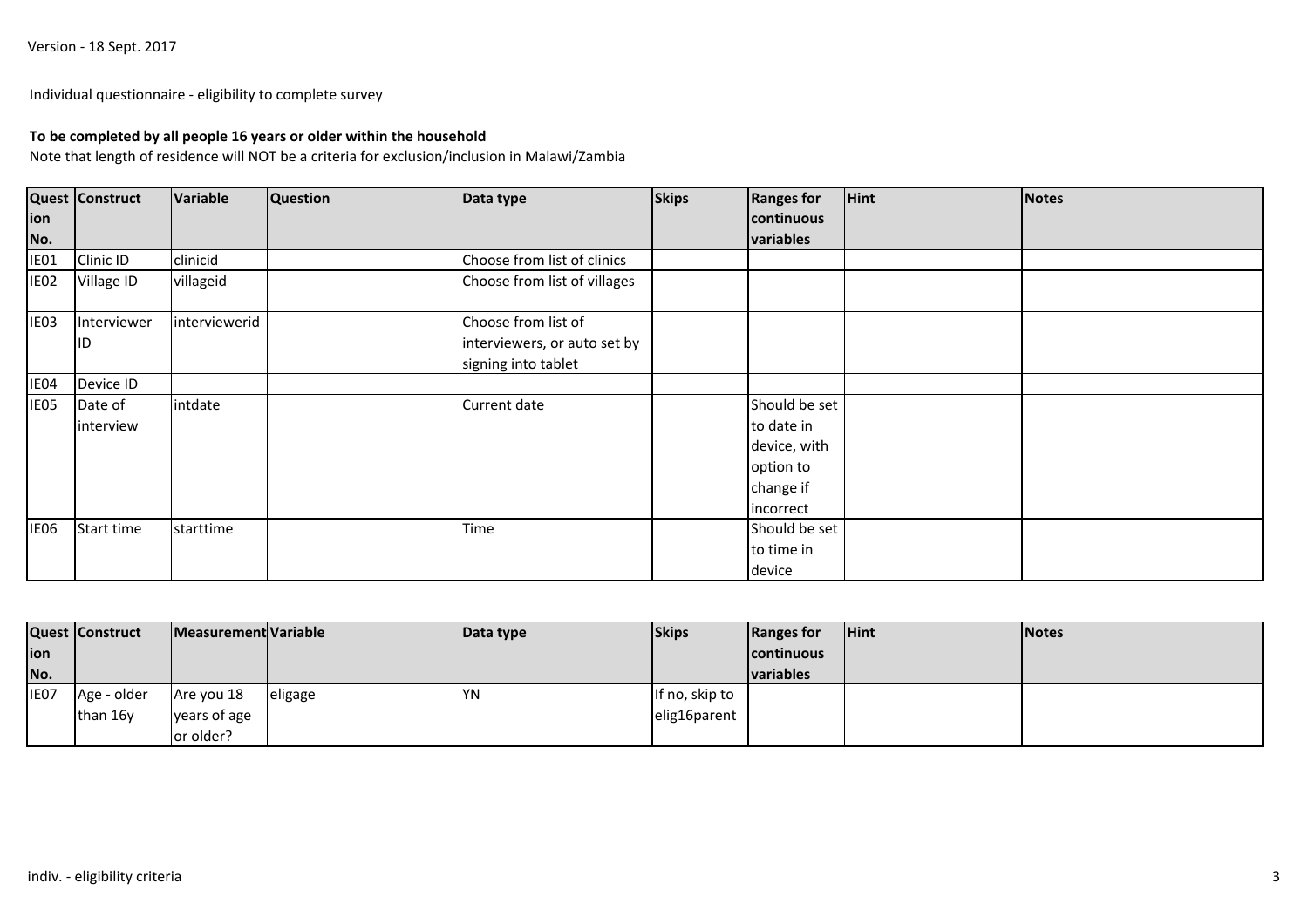| ion<br>No.  | <b>Quest Construct</b>                    | Measurement Variable                                                                                                 |          | Data type                                                                                         | <b>Skips</b>          | <b>Ranges for</b><br>continuous<br>variables | <b>Hint</b> | Notes |
|-------------|-------------------------------------------|----------------------------------------------------------------------------------------------------------------------|----------|---------------------------------------------------------------------------------------------------|-----------------------|----------------------------------------------|-------------|-------|
| IE08        | Individual<br>consent                     | Have you<br>consented (or<br>do you<br>consent) to<br>participate?                                                   | eligcons | YN                                                                                                | If no, skip to<br>end |                                              |             |       |
| IE09        | Parental<br>consent for<br>ages 16-17     | (If participant elig16parent<br>is 16-17 years<br>old) Has<br>parent/guardi<br>an consented<br>lto<br>participation? |          | YN                                                                                                | If no, skip to<br>end |                                              |             |       |
| <b>IE10</b> | Individual ID                             | Individual ID                                                                                                        | individ  | Unique ID or barcode                                                                              |                       |                                              |             |       |
| <b>IE11</b> | Selected for<br>extended<br>questionnaire | select                                                                                                               |          | Randomly select 1/5 (or so)<br>individuals for extended<br>household/individual<br>questionnaire. |                       |                                              |             |       |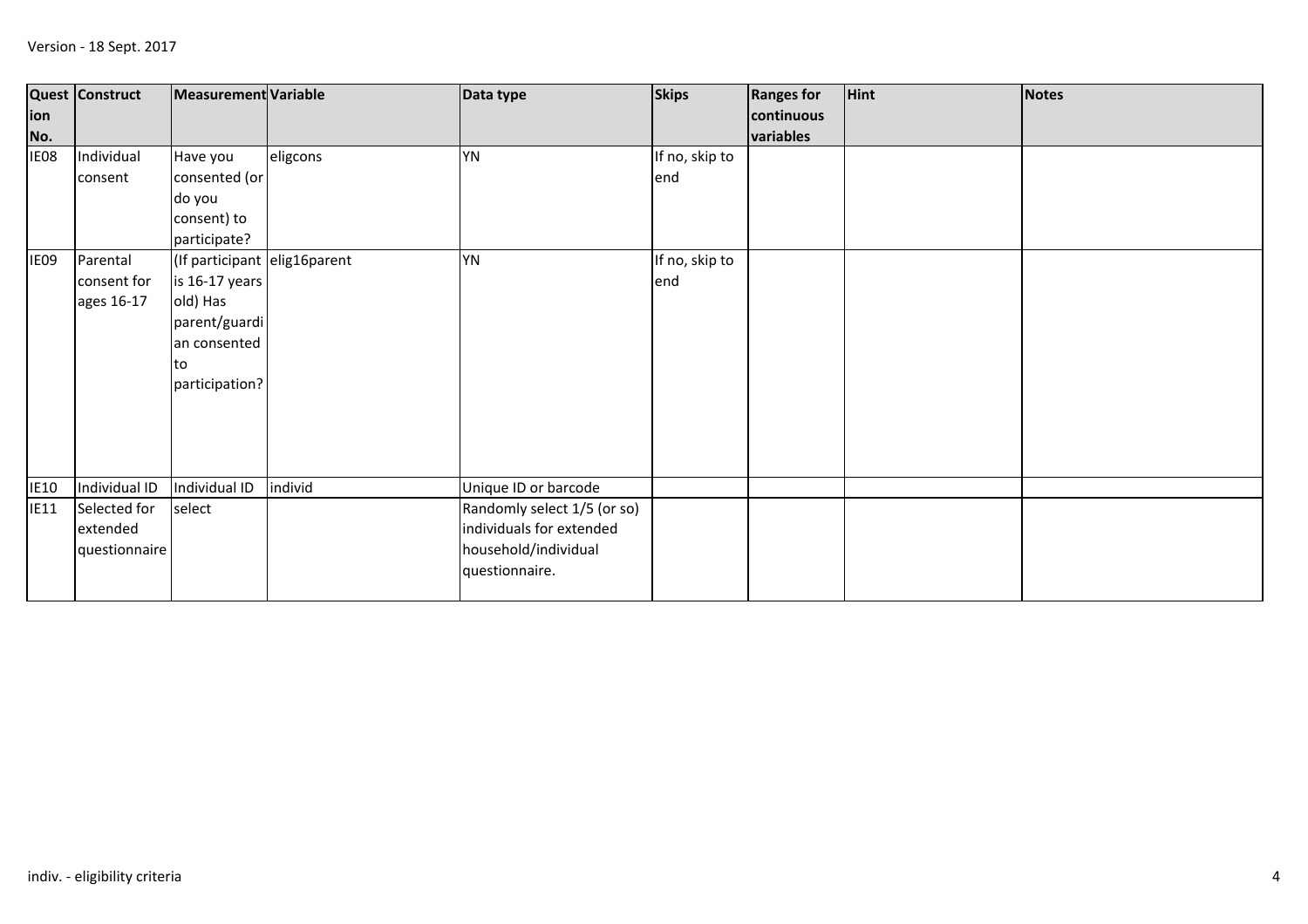Version - 18 Sept. 2017

Individual questionnaire - household enumeration

## **To be completed by head of household or representative - all households**

|                  | Questi Construct                          | Variable   | <b>Question</b>                                                  | Data type                                                                                                                                                                                                                               | <b>Skips</b>                                                                 | Ranges                                           | <b>Hint</b>                                                                                                                                                | <b>Notes</b> |
|------------------|-------------------------------------------|------------|------------------------------------------------------------------|-----------------------------------------------------------------------------------------------------------------------------------------------------------------------------------------------------------------------------------------|------------------------------------------------------------------------------|--------------------------------------------------|------------------------------------------------------------------------------------------------------------------------------------------------------------|--------------|
| lon              |                                           |            |                                                                  |                                                                                                                                                                                                                                         |                                                                              |                                                  |                                                                                                                                                            |              |
| No.<br>HE01      | Respondent for<br>household SES questions | hhrespond  | [Interviewer to select<br>appropriate action]                    | 1 Respondent is head<br>of household<br>2 Respondent is<br>reporting on behalf of<br>head of household,<br>who is not available to<br>answer the<br>questionnaire<br>3 Respondent is not<br>head of household or<br>reporting on behalf | If 3, skip to<br>indiv -<br>sociodem                                         |                                                  | HINT TO INTERVIEWER: CHECK THAT<br>ONLY ONE PERSON IDENTIFIES AS<br>THE HEAD OF HOUSEHOLD OR IS<br>REPORTING ON BEHALF OF THE<br><b>HEAD OF HOUSEHOLD]</b> |              |
| HE <sub>02</sub> | First name                                |            | firstnamehoh What is the first name of the<br>head of household? | Short text                                                                                                                                                                                                                              |                                                                              |                                                  |                                                                                                                                                            |              |
| <b>HE03</b>      | Surname                                   | surnamehoh | What is the surname of the head Short text<br>of household?      |                                                                                                                                                                                                                                         |                                                                              |                                                  |                                                                                                                                                            |              |
| HE04             | Sex                                       | hohsex     | What is the sex of the head of<br>household?                     | 1 Male<br>2 Female                                                                                                                                                                                                                      | Skip if<br>hhrespond=1                                                       |                                                  |                                                                                                                                                            |              |
| HE05             | Date of birth                             | hohdob     | What is the date of birth of the<br>head of household?           | Select for<br>Day<br>Month<br>Year                                                                                                                                                                                                      | Skip if<br>hhrespond=1 DATE - 16]-<br>If year is<br>known, skip<br>to hohedu | <b>TODAY'S</b><br><b>TOMORROW</b><br>'S DATE-99] |                                                                                                                                                            |              |
| <b>HE06</b>      | Age in years                              | hohageyrs  | How old is the head of<br>household?                             | Number                                                                                                                                                                                                                                  | Skip if<br>hhrespond=1                                                       | 16-99                                            |                                                                                                                                                            |              |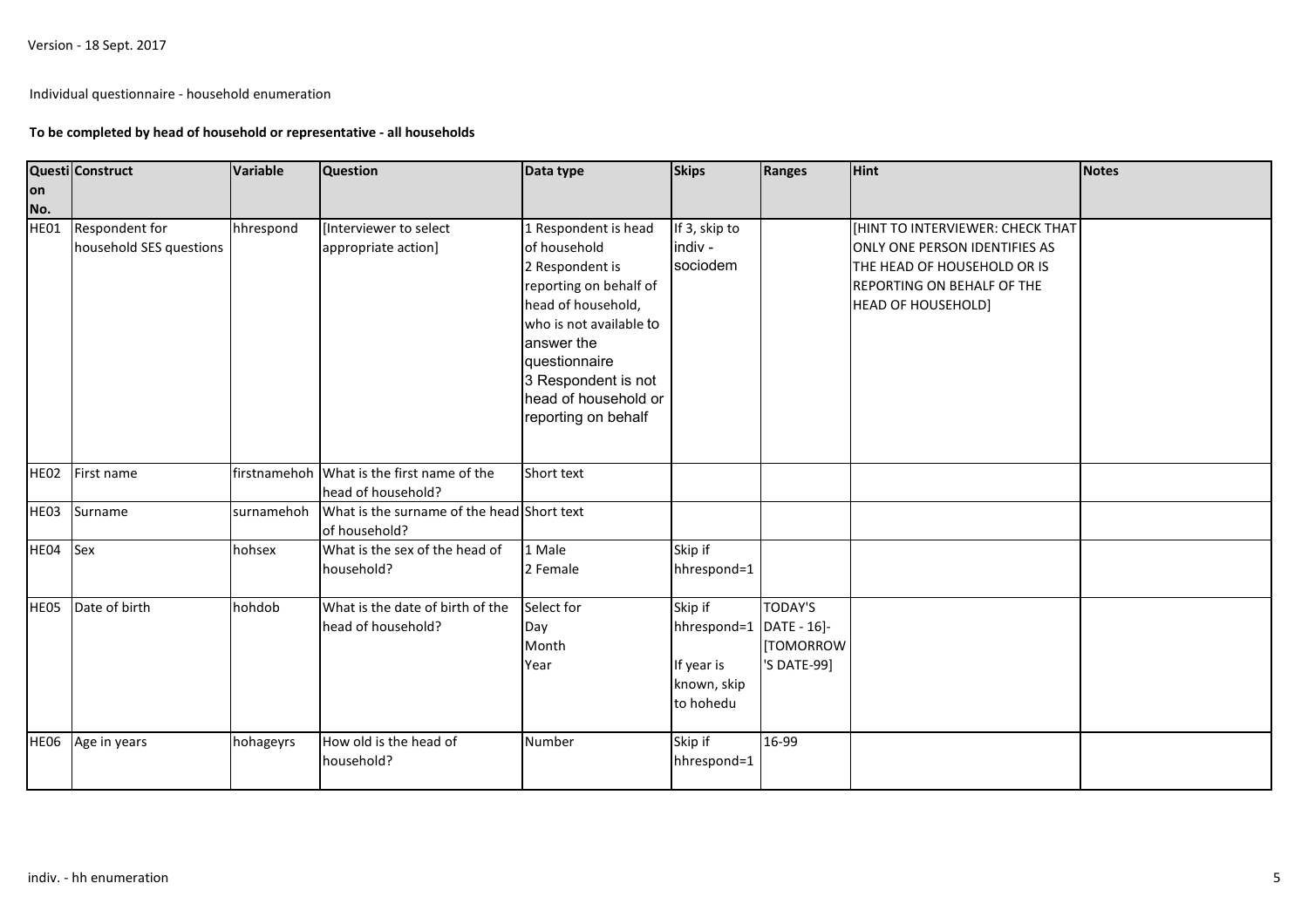|      | Questi Construct              | Variable | <b>Question</b>               | Data type              | <b>Skips</b> | Ranges | <b>Hint</b> | Notes |
|------|-------------------------------|----------|-------------------------------|------------------------|--------------|--------|-------------|-------|
| on   |                               |          |                               |                        |              |        |             |       |
| No.  |                               |          |                               |                        |              |        |             |       |
| HE07 | <b>Educational attainment</b> | hohedu   | What was the highest level of | 1 No formal schooling; | Skip if      |        |             |       |
|      |                               |          | education that the head of    | 2 Primary incomplete   | hhrespond=1  |        |             |       |
|      |                               |          | household completed?          | or complete            |              |        |             |       |
|      |                               |          |                               | 3 Secondary incomplete |              |        |             |       |
|      |                               |          |                               | 4 Secondary complete   |              |        |             |       |
|      |                               |          |                               | 5 Tertiary or higher   |              |        |             |       |
|      |                               |          |                               | 9 Decline to answer    |              |        |             |       |
|      |                               |          |                               |                        |              |        |             |       |
|      |                               |          |                               |                        |              |        |             |       |
|      |                               |          |                               |                        |              |        |             |       |
|      |                               |          |                               |                        |              |        |             |       |

## **I would like to ask you information about this household.**

| HE08        | Count of people in the<br>household | hhct    | How many people live in the<br>household? Include all people | Number        | $>0$ & $30$                         | Include people who normally live in<br>the household and share food |  |
|-------------|-------------------------------------|---------|--------------------------------------------------------------|---------------|-------------------------------------|---------------------------------------------------------------------|--|
|             |                                     |         | who normally live and share                                  |               |                                     | hhct=sum(hh together, including yourself                            |  |
|             |                                     |         | meals in the household                                       |               | wmnct-<br>hhchildct)                | <b>IHINT TO INTERVIEWER:</b>                                        |  |
|             |                                     |         |                                                              |               |                                     | WRITE DOWN THE SEX AND                                              |  |
|             |                                     |         |                                                              |               |                                     | AGES OF EVERYONE IN THE                                             |  |
|             |                                     |         |                                                              |               |                                     | <b>HOUSEHOLD WITH THE</b><br><b>RESPONDENT</b>                      |  |
| <b>HE09</b> | Count of people 18 years hhadultct  |         | How many adults 18 years or                                  | Number        | hhadultct=su                        | Include people who were born                                        |  |
|             | and older                           |         | older live in the household?                                 |               | m(hhwmnct-<br>hhmnct)               | before [TODAY'S DATE - 18<br><b>YEARS</b>                           |  |
|             |                                     |         |                                                              |               |                                     | IHINT TO INTERVIEWER:<br><b>VERIFY WITH LISTI</b>                   |  |
| <b>HE10</b> | Count of women over                 | hhwmnct | Of the adults in this household                              | <b>Number</b> | hhadultct=su                        | Include women who were born                                         |  |
|             | age 18 years                        |         | (18 years or older), how many<br>are women?                  |               | m(hhwmnct-<br>hhmnct)               | before [TODAY'S DATE - 18<br><b>YEARS</b>                           |  |
|             |                                     |         |                                                              |               | hhct=sum(hh<br>wmnct-<br>hhchildct) | <b>IFINT TO INTERVIEWER:</b><br><b>VERIFY WITH LIST</b>             |  |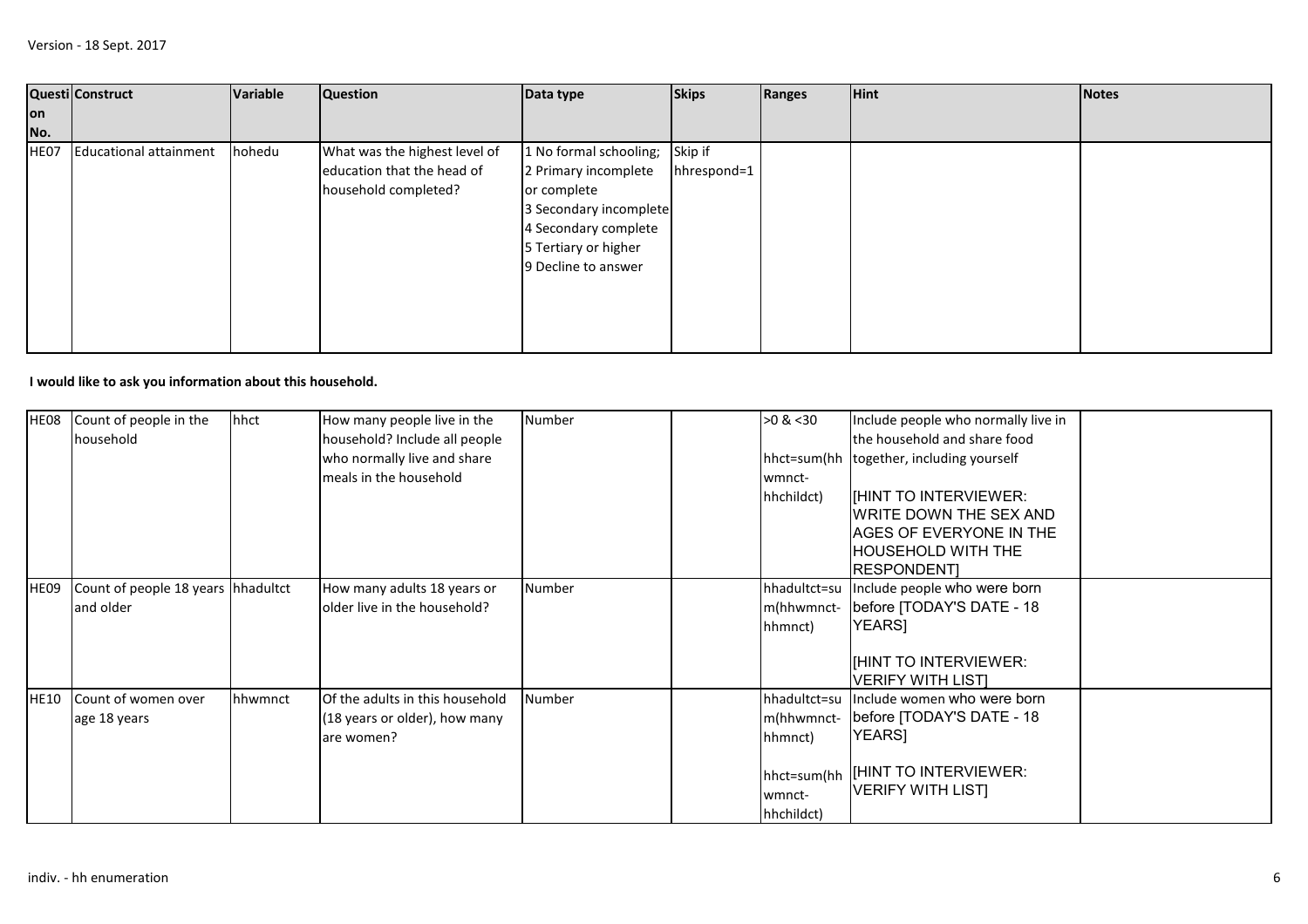|             | Questi Construct                                   | Variable  | <b>Question</b>                                                                                                                                                        | Data type | <b>Skips</b> | Ranges                                                                       | <b>Hint</b>                                                                                                                                                     | <b>Notes</b>                   |
|-------------|----------------------------------------------------|-----------|------------------------------------------------------------------------------------------------------------------------------------------------------------------------|-----------|--------------|------------------------------------------------------------------------------|-----------------------------------------------------------------------------------------------------------------------------------------------------------------|--------------------------------|
| lon<br>No.  |                                                    |           |                                                                                                                                                                        |           |              |                                                                              |                                                                                                                                                                 |                                |
| <b>HE11</b> | Count of men over age<br>18 years                  | hhmnct    | Of the adults in this household<br>(18 years or older), how many<br>are men?                                                                                           | Number    |              | hhadultct=su<br>m(hhwmnct-<br>hhmnct)<br>hhct=sum(hh<br>wmnct-<br>hhchildct) | Include men who were born before<br><b>TODAY'S DATE - 18 YEARS]</b><br>[HINT TO INTERVIEWER:<br><b>VERIFY WITH LIST</b>                                         |                                |
| <b>HE12</b> | Count of girls age 16-17<br>vears                  | hhadgrlct | Of the people in this household<br>aged 16-17 years, how many are<br>girls?                                                                                            | Number    |              | hhct=sum(hh<br>wmnct-<br>hhchildct)                                          | Include girls who were born between<br>[TODAY'S DATE - 16 YEARS] to<br>[TOMORROW's DATE - 18 YEARS]<br><b>IHINT TO INTERVIEWER:</b><br><b>VERIFY WITH LISTI</b> |                                |
| <b>HE13</b> | Count of boys age 16-17<br>vears                   | hhadboyct | Of the people in this household Number<br>aged 16-17 years, how many are<br>boys?                                                                                      |           |              | wmnct-<br>hhchildct)                                                         | hhct=sum(hh Include boys who were born<br>between [TODAY'S DATE - 16 YEARS]<br>to [TOMORROW's DATE - 18 YEARS]<br>[HINT TO INTERVIEWER: VERIFY<br>WITH LIST]    |                                |
| <b>HE14</b> | Count of children age 0-<br>15 years               | hhchildct | How many children 0-15 years<br>are in this household?                                                                                                                 | Number    |              | hhct=sum(hh<br>wmnct-<br>hhchildct)                                          | Include children who were born after<br>[TOMORROW'S DATE - 16 YEARS]<br>[HINT TO INTERVIEWER: VERIFY<br>WITH LIST]                                              |                                |
| <b>HE15</b> | Identifying vulnerable<br>subpopulations - orphans | orphan    | In this household, is there any<br>child whose mother and/or<br>father has died or whose mother<br>and/or father is not resident in<br>the household and is very sick? | Y-N-DTA   |              |                                                                              |                                                                                                                                                                 | <b>Adapted from Malawi DHS</b> |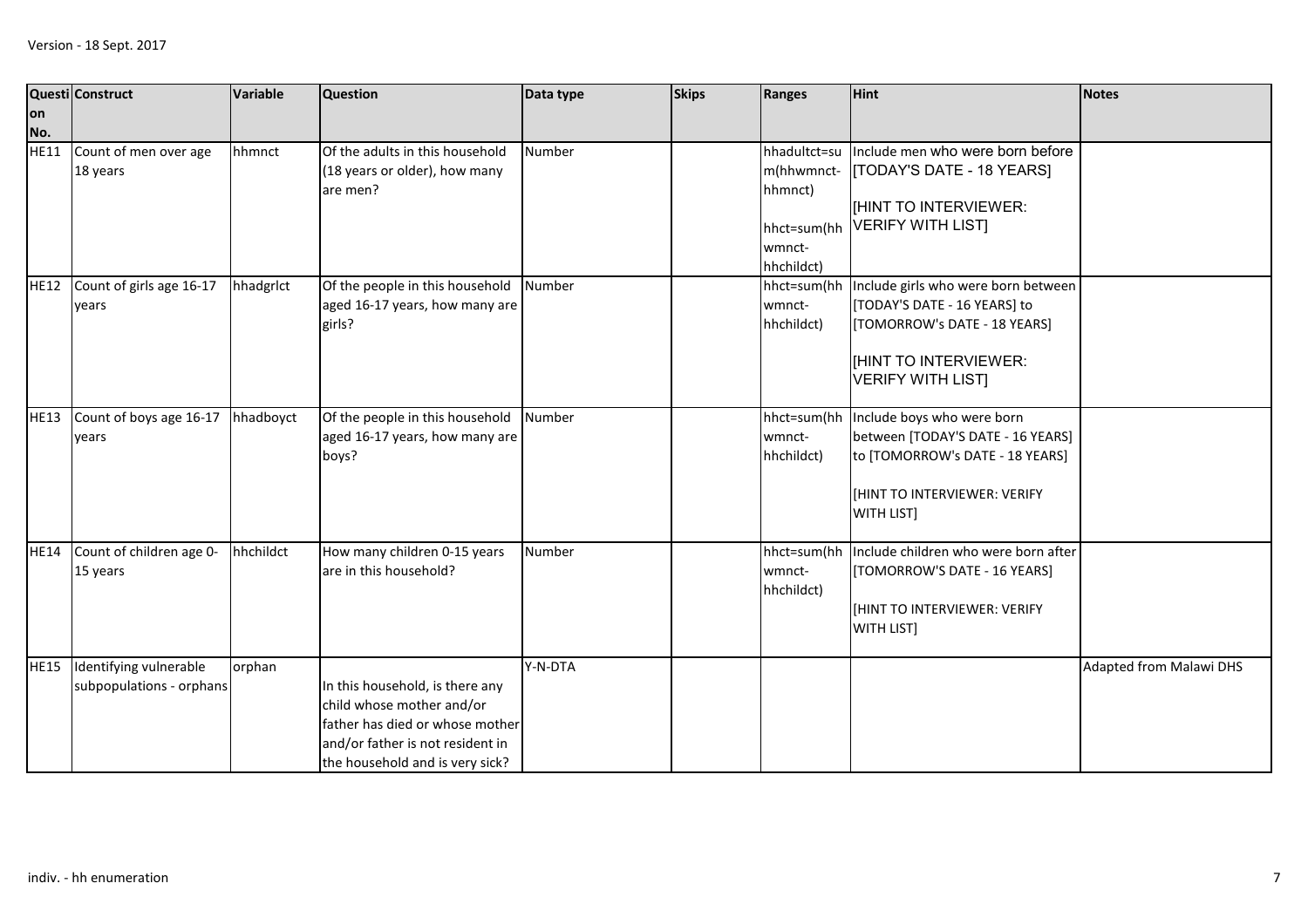| lon         | Questi Construct         | <b>Variable</b> | <b>Question</b>                   | Data type | <b>Skips</b>  | Ranges | <b>Hint</b> | <b>Notes</b>                |
|-------------|--------------------------|-----------------|-----------------------------------|-----------|---------------|--------|-------------|-----------------------------|
| No.         |                          |                 |                                   |           |               |        |             |                             |
| <b>HE16</b> | Identifying vulnerable   | disability      | In this household, is there any   | Y-N-DTA   |               |        |             | Disability definition from  |
|             | subpopulations - persons |                 | person with a disability?         |           |               |        |             | Zambia 2000 census, but may |
|             | with disabilities        |                 | Disability refers to a person who |           |               |        |             | be able to find something   |
|             |                          |                 | is limited in the kind or amount  |           |               |        |             | more recent?                |
|             |                          |                 | of activities that he or she can  |           |               |        |             |                             |
|             |                          |                 | do because of on-going            |           |               |        |             |                             |
|             |                          |                 | difficulties due to long term     |           |               |        |             |                             |
|             |                          |                 | physical, mental or health        |           |               |        |             |                             |
|             |                          |                 | problems                          |           |               |        |             |                             |
| <b>HE17</b> | Identifying vulnerable   | domestics       | In this household, is there       | Y-N-DTA   | If no or DTA, |        |             |                             |
|             | subpopulations - any     |                 | anyone paid or otherwise          |           | skip to next  |        |             |                             |
|             | domestic workers         |                 | supported in order to help with   |           | section       |        |             |                             |
|             |                          |                 | cleaning or other tasks in the    |           |               |        |             |                             |
|             |                          |                 | home?                             |           |               |        |             |                             |
| <b>HE18</b> | Identifying vulnerable   | domlivein       | Does this person live in this     | Y-N-DTA   |               |        |             |                             |
|             | subpopulations -         |                 | household?                        |           |               |        |             |                             |
|             | domestic workers living  |                 |                                   |           |               |        |             |                             |
|             | ın                       |                 |                                   |           |               |        |             |                             |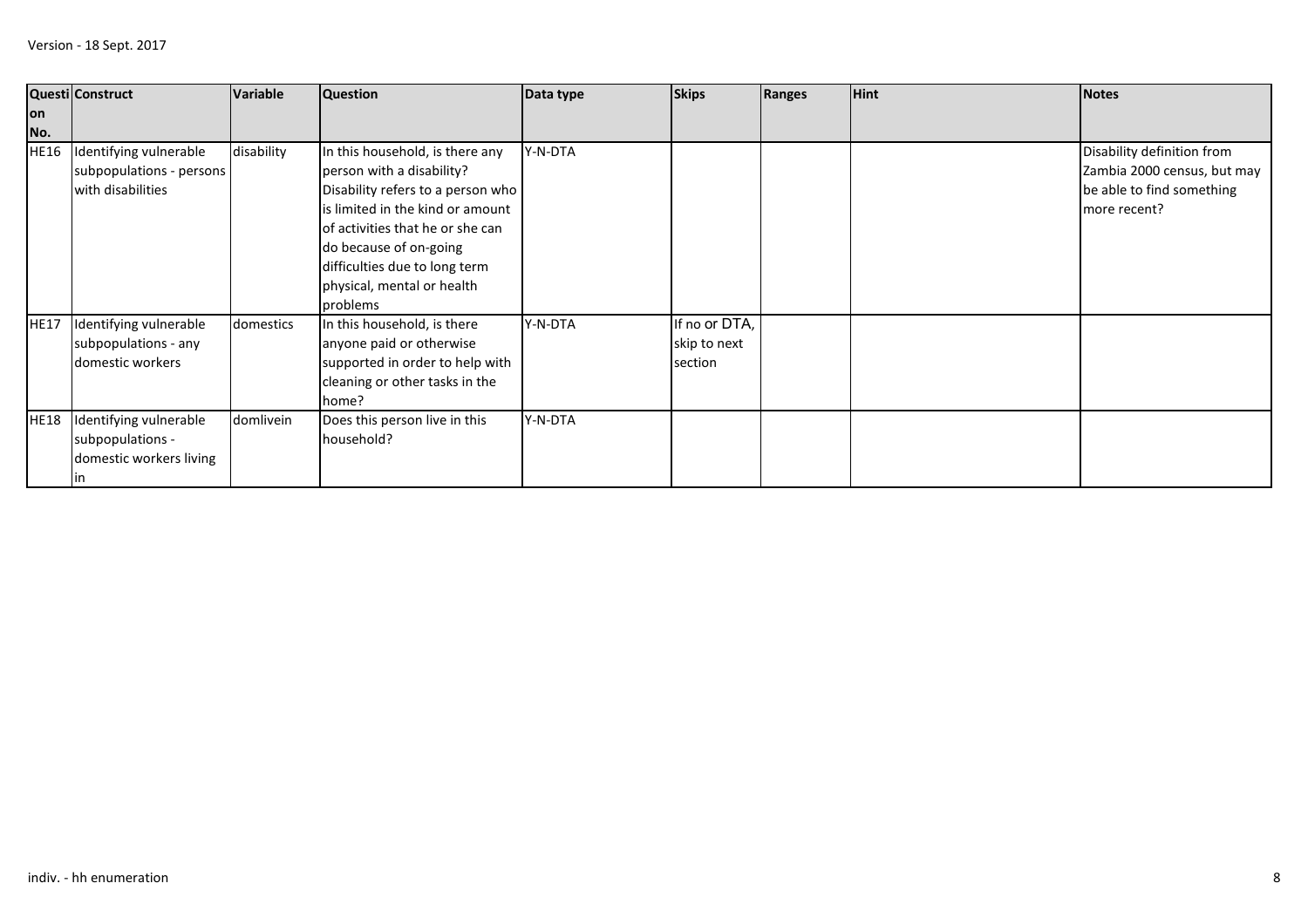Household survey - questions asked to head of household

# **To be completed by head of household or representative - sampled households. ENDLINE NOTE - includes only household-level SES questions**

(Note - assume this is all households surveyed [i.e., short and longer forms])

| ion         | <b>Quest Construct</b> | Variable     | <b>Question</b>          | Data type                     | <b>Skips</b> | Ranges         | <b>Hint</b> | Notes                             |
|-------------|------------------------|--------------|--------------------------|-------------------------------|--------------|----------------|-------------|-----------------------------------|
| No.         |                        |              |                          |                               |              |                |             |                                   |
| <b>HS01</b> | Household              | hhasset_*    | Does your household have | A Electricity - Y-N-DTA       |              | If decline to  |             | assets from DHS surveys. ENDLINE  |
|             | assets -               |              | or own:                  | B Radio - Y-N-DTA             |              | answer for     |             | NOTE: added assets that will help |
|             | household              |              |                          | C Working television - Y-N-   |              | one choice,    |             | differentiate rural households    |
|             | level                  |              |                          | <b>DTA</b>                    |              | must have      |             |                                   |
|             |                        |              |                          | E Non-mobile telephone        |              | decline to     |             |                                   |
|             |                        |              |                          | (landline) - Y-N-DTA          |              | answer for all |             |                                   |
|             |                        |              |                          | F Refrigerator - Y-N-DTA      |              | choices        |             |                                   |
|             |                        |              |                          | G Bed with mattress - Y-N-    |              |                |             |                                   |
|             |                        |              |                          | <b>DTA</b>                    |              |                |             |                                   |
|             |                        |              |                          | H Table and chair Y-N-        |              |                |             |                                   |
|             |                        |              |                          | <b>DTA</b>                    |              |                |             |                                   |
|             |                        |              |                          | Malawi only:                  |              |                |             |                                   |
|             |                        |              |                          | MA Koloboyi - Y-N-DTA         |              |                |             |                                   |
|             |                        |              |                          | MB A paraffin lamp other      |              |                |             |                                   |
|             |                        |              |                          | than a koloboyi - Y-N-DTA     |              |                |             |                                   |
|             |                        |              |                          |                               |              |                |             |                                   |
|             |                        |              |                          |                               |              |                |             |                                   |
| <b>HS02</b> | Household              | hhassetind_* | Does any member of this  | A Mobile phone - Y-N-DTA      |              |                |             |                                   |
|             | assets - any           |              | household own:           | B Working automobile (car     |              |                |             |                                   |
|             | individual             |              |                          | or truck) - Y-N-DTA           |              |                |             |                                   |
|             | within                 |              |                          | C Bicycle - Y-N-DTA           |              |                |             |                                   |
|             | household              |              |                          | D Working motorcycle or       |              |                |             |                                   |
|             |                        |              |                          | motor scooter - Y-N-DTA       |              |                |             |                                   |
|             |                        |              |                          | E An animal-drawn cart - Y-N- |              |                |             |                                   |
|             |                        |              |                          | <b>DTA</b>                    |              |                |             |                                   |
|             |                        |              |                          |                               |              |                |             |                                   |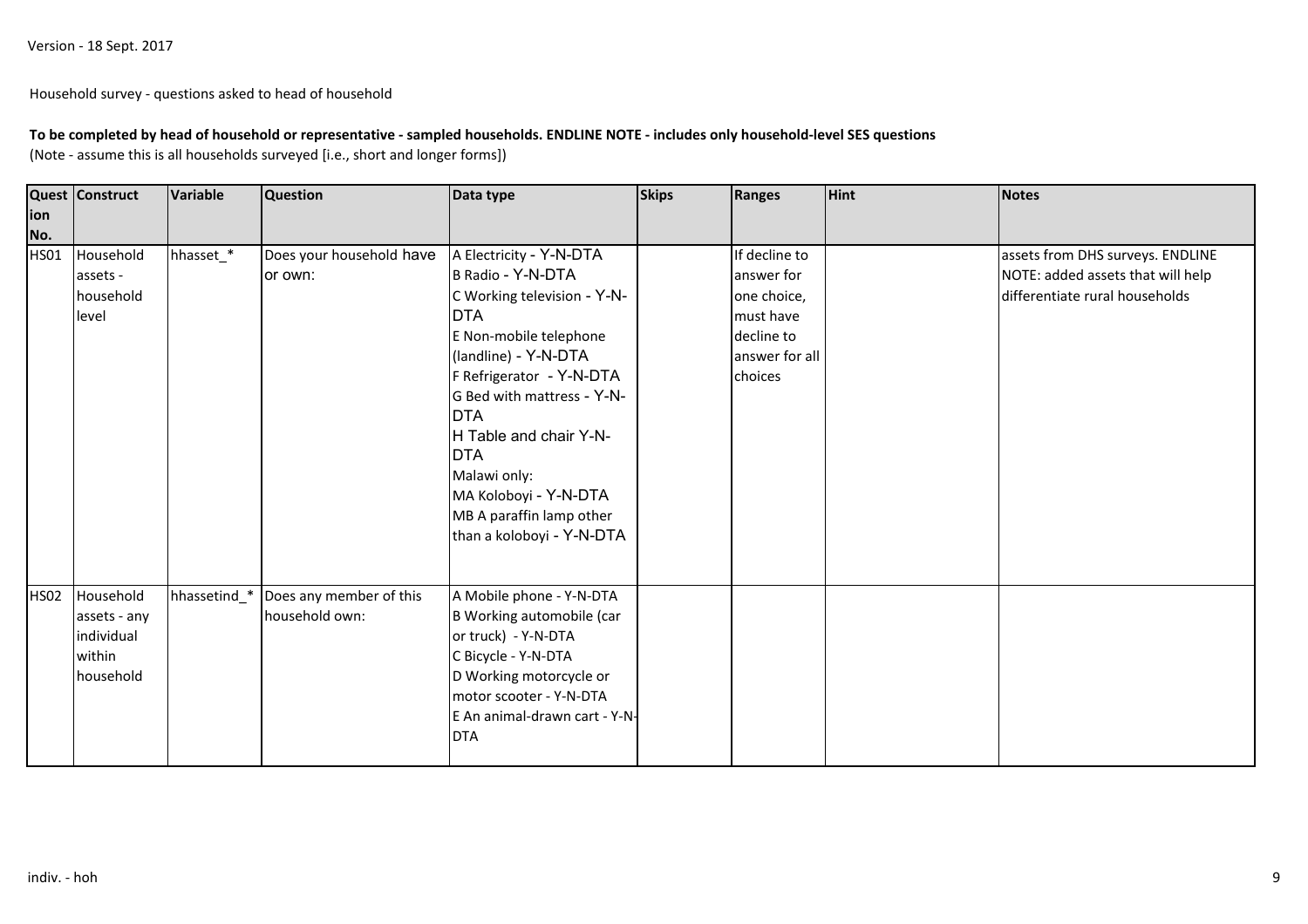| ion<br>No.  | Quest Construct                           | <b>Variable</b> | <b>Question</b>                                                                                                                                                  | Data type                                                                                                                                                                         | <b>Skips</b>                           | Ranges | <b>Hint</b> | <b>Notes</b>                      |
|-------------|-------------------------------------------|-----------------|------------------------------------------------------------------------------------------------------------------------------------------------------------------|-----------------------------------------------------------------------------------------------------------------------------------------------------------------------------------|----------------------------------------|--------|-------------|-----------------------------------|
| <b>HS03</b> | Household<br>agricultural<br>land         | hhland          | Approximately how many<br>acres of land have been<br>cultivated by<br>the household during the<br>last production season?                                        | Two digit number, 998 = d/k,<br>999=DTA                                                                                                                                           |                                        |        |             | Adapted from Malawi HIS 2010-2011 |
| <b>HS04</b> | Household<br>cattle - y/n                 | hhcattle        | Have you or anyone in your<br>household raised or owned<br>cattle during the<br>past 12 months?                                                                  | Y-N-DTA                                                                                                                                                                           | If no/DTA,<br>skip to<br>hfiunceryn    |        |             |                                   |
| <b>HS05</b> | Household<br>cattle - count               | hhcattlect      | How many cattle does your<br>household own at present?                                                                                                           | Two digit number, 998 = d/k,<br>999=DTA                                                                                                                                           |                                        |        |             |                                   |
| <b>HS06</b> | <b>HFIAS-</b><br>uncertainty              | hfiunceryn      | In the past four weeks, did<br>you worry that your<br>household would not have<br>enough food?                                                                   | Y-N-DTA                                                                                                                                                                           | If no or DTA,<br>skip to<br>hfiqualiyn |        |             |                                   |
| <b>HS07</b> | <b>HFIAS-</b><br>uncertainty<br>frequency | hfiuncerfreq    | How often did this happen?                                                                                                                                       | 1 Rarely (once or twice in<br>the past four weeks)<br>2 Sometimes (3-10 times in<br>past four weeks)                                                                              |                                        |        |             |                                   |
| <b>HS08</b> | <b>HFIAS-</b><br>quality                  | hfiqualiyn      | In the past four weeks, were Y-N-DTA<br>you or any household<br>member not able to eat the<br>kinds of foods you preferred<br>because of a lack of<br>resources? |                                                                                                                                                                                   | If no or DTA,<br>skip to<br>hfiquantyn |        |             |                                   |
| <b>HS09</b> | <b>HFIAS-</b><br>quality<br>frequency     | hfiqualifreq    | How often did this happen?                                                                                                                                       | 1 Rarely (once or twice in<br>the past four weeks)<br>2 Sometimes (3-10 times in<br>past four weeks)<br>3 Often (more than 10 times<br>in past four weeks)<br>9 Decline to answer |                                        |        |             |                                   |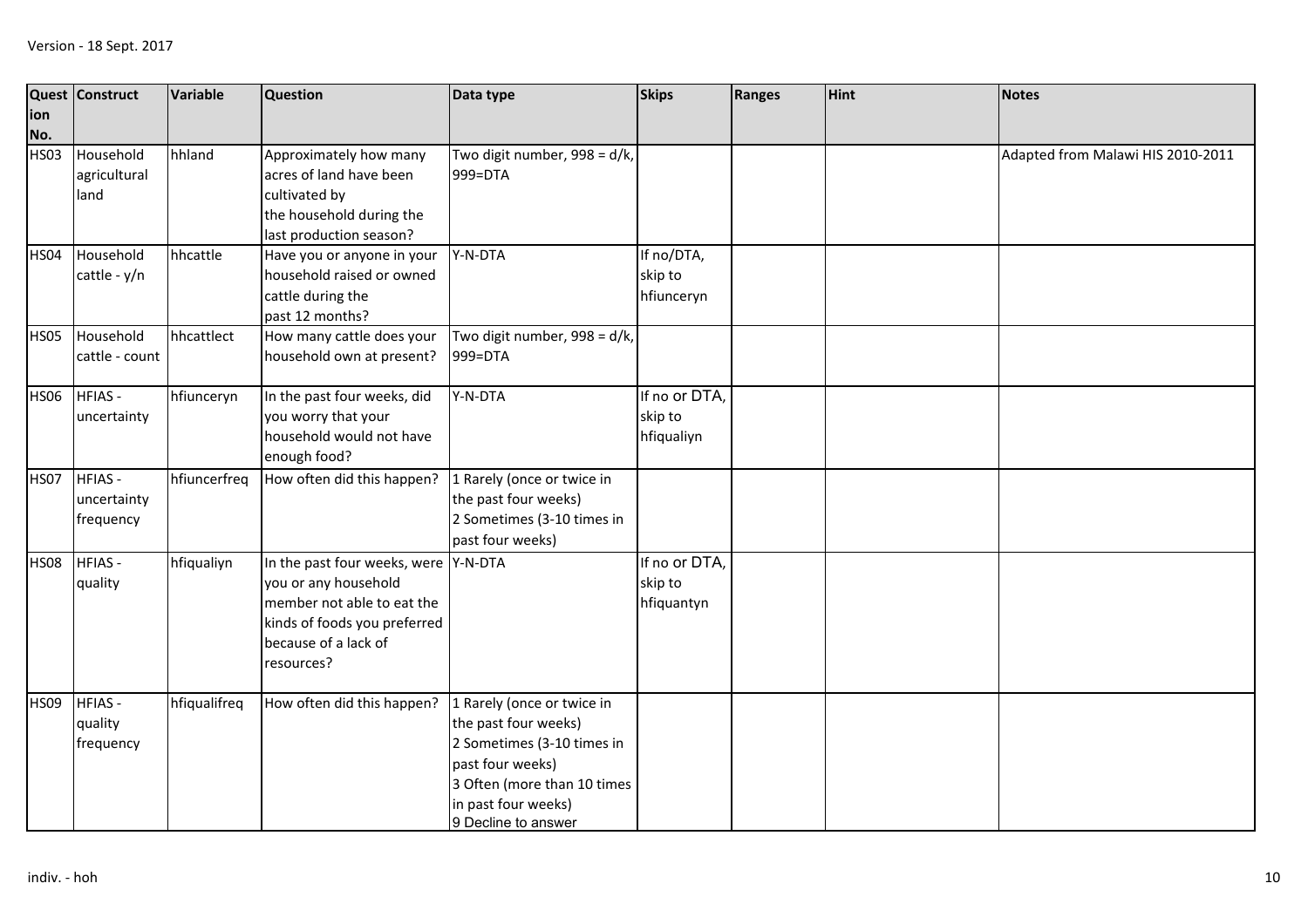|             | <b>Quest Construct</b> | Variable     | <b>Question</b>             | Data type                   | <b>Skips</b>   | Ranges | <b>Hint</b> | <b>Notes</b> |
|-------------|------------------------|--------------|-----------------------------|-----------------------------|----------------|--------|-------------|--------------|
| ion         |                        |              |                             |                             |                |        |             |              |
| No.         |                        |              |                             |                             |                |        |             |              |
| <b>HS10</b> | <b>HFIAS-</b>          | hfiquantyn   | In the past four weeks, did | Y-N-DTA                     | If no or DTA,  |        |             |              |
|             | quantity               |              | you or any household        |                             | skip to end of |        |             |              |
|             |                        |              | member go to sleep hungry   |                             | section        |        |             |              |
|             |                        |              | beause there was not        |                             |                |        |             |              |
|             |                        |              | enough food?                |                             |                |        |             |              |
| HS11        | <b>HFIAS-</b>          | hfiquantfreq | How often did this happen?  | 1 Rarely (once or twice in  |                |        |             |              |
|             | quantity               |              |                             | the past four weeks)        |                |        |             |              |
|             | frequency              |              |                             | 2 Sometimes (3-10 times in  |                |        |             |              |
|             |                        |              |                             | past four weeks)            |                |        |             |              |
|             |                        |              |                             | 3 Often (more than 10 times |                |        |             |              |
|             |                        |              |                             | in past four weeks)         |                |        |             |              |
|             |                        |              |                             | 9 Decline to answer         |                |        |             |              |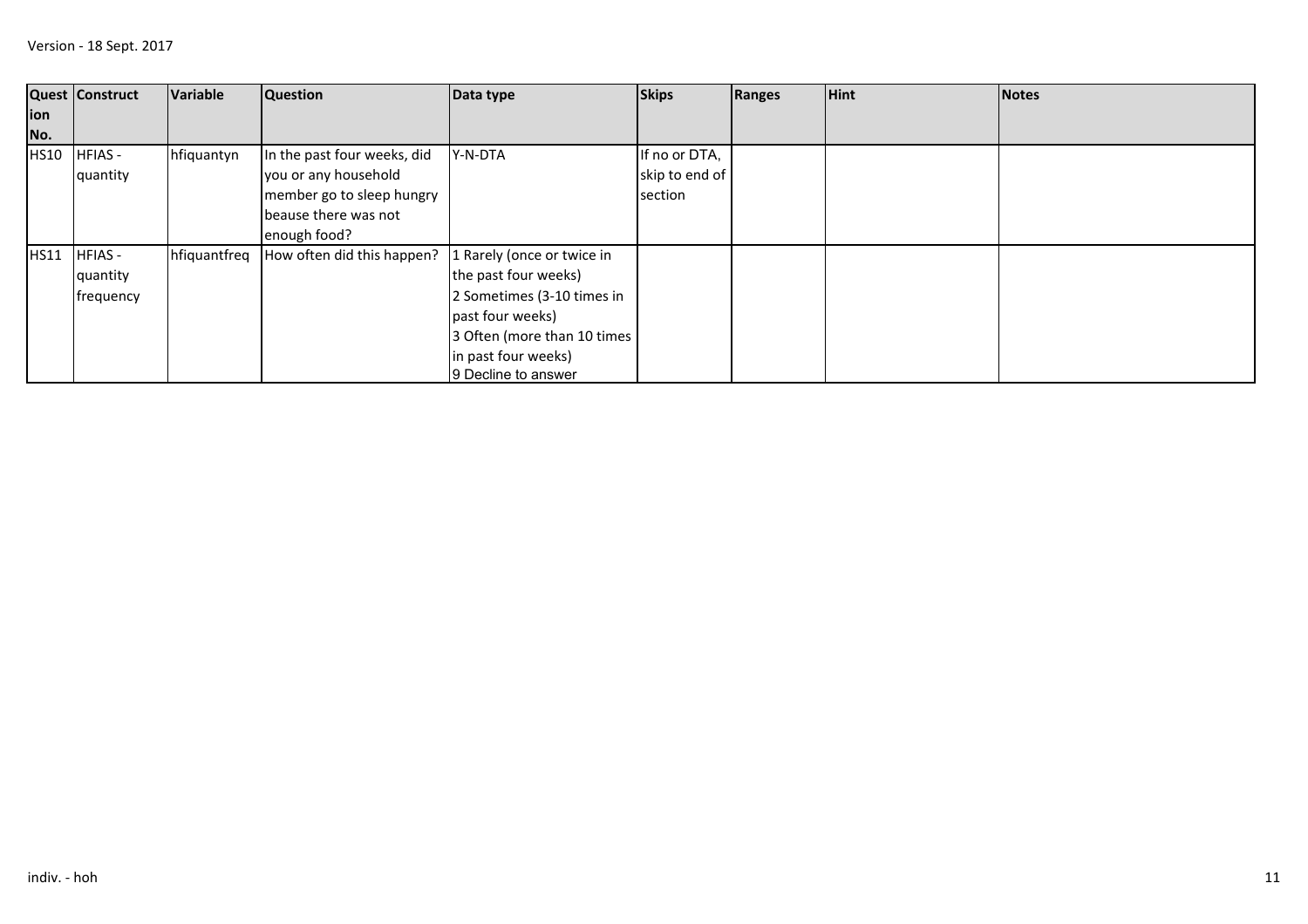Version - 18 Sept. 2017

## Individual - sociodemographics

## **To be completed by all individuals consenting to participate within the household**

### **I would now like to ask you information about yourself.**

|            | <b>Quest Construct</b> | Variable | <b>Wording of question</b>   | Data entry                    | <b>Skips</b> | <b>Ranges for</b>       | <b>Hint</b> | <b>Notes</b>                           |
|------------|------------------------|----------|------------------------------|-------------------------------|--------------|-------------------------|-------------|----------------------------------------|
| ion<br>No. |                        |          |                              |                               |              | continuous<br>variables |             |                                        |
| A01        | Relationship           | hohrel   | What is your relationship to | 1 I am the head of            |              |                         |             | From DHS 2010 with lodger and domestic |
|            | to head of             |          | the head of household?       | household                     |              |                         |             | servant added (asked in a separate     |
|            | household              |          |                              | 2 I am the wife or husband    |              |                         |             | question in DHS).                      |
|            |                        |          |                              | of the head of household      |              |                         |             |                                        |
|            |                        |          |                              | 3 I am a son or daughter of   |              |                         |             |                                        |
|            |                        |          |                              | the head of household         |              |                         |             |                                        |
|            |                        |          |                              | 4 I am a son-in-law or        |              |                         |             |                                        |
|            |                        |          |                              | daughter-in-law of the head   |              |                         |             |                                        |
|            |                        |          |                              | of household                  |              |                         |             |                                        |
|            |                        |          |                              | 5 I am a grandchild of the    |              |                         |             |                                        |
|            |                        |          |                              | head of household             |              |                         |             |                                        |
|            |                        |          |                              | 6 I am a parent of the head   |              |                         |             |                                        |
|            |                        |          |                              | of household                  |              |                         |             |                                        |
|            |                        |          |                              | 7 I am a parent-in-law of the |              |                         |             |                                        |
|            |                        |          |                              | head of household             |              |                         |             |                                        |
|            |                        |          |                              | 8 I am a brother or sister of |              |                         |             |                                        |
|            |                        |          |                              | the head of household         |              |                         |             |                                        |
|            |                        |          |                              | 9 I am a niece or nephew of   |              |                         |             |                                        |
|            |                        |          |                              | the head of household         |              |                         |             |                                        |
|            |                        |          |                              | 10 I am co-wife of the head   |              |                         |             |                                        |
|            |                        |          |                              | of household                  |              |                         |             |                                        |
|            |                        |          |                              | $11$ I am an                  |              |                         |             |                                        |
|            |                        |          |                              | adopted/foster/stepchild of   |              |                         |             |                                        |
|            |                        |          |                              | the head of household         |              |                         |             |                                        |
|            |                        |          |                              | 12 I am an other relative of  |              |                         |             |                                        |
|            |                        |          |                              | the head of household         |              |                         |             |                                        |
|            |                        |          |                              | 13 I am a domestic servant    |              |                         |             |                                        |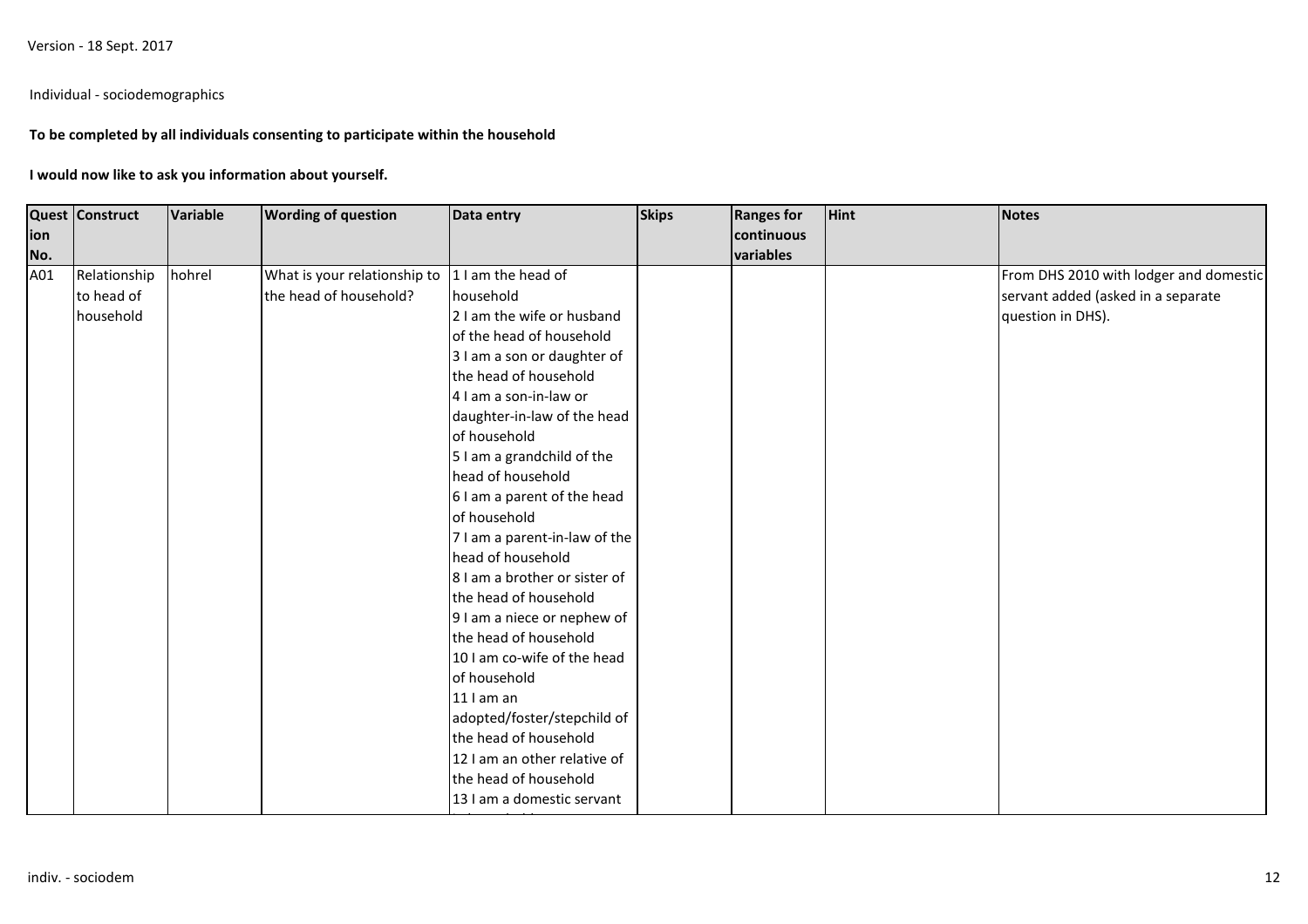| ion<br>No. | <b>Quest Construct</b>    | Variable   | <b>Wording of question</b>                                                                                                                                             | Data entry                                                                                                                                                     | <b>Skips</b>                           | <b>Ranges for</b><br>continuous<br>variables                        | <b>Hint</b>                                       | <b>Notes</b>                                       |
|------------|---------------------------|------------|------------------------------------------------------------------------------------------------------------------------------------------------------------------------|----------------------------------------------------------------------------------------------------------------------------------------------------------------|----------------------------------------|---------------------------------------------------------------------|---------------------------------------------------|----------------------------------------------------|
| A02        | Sex                       | respsex    | (Interviewer to indicate)                                                                                                                                              | 1 Male<br>2 Female                                                                                                                                             |                                        |                                                                     |                                                   |                                                    |
| A03        | Date of birth             | respdob    | What is your date of birth?                                                                                                                                            | Select for<br>Day<br>Month<br>Year                                                                                                                             | If respdob is<br>known, skip<br>to edu | [TODAY'S<br>DATE-16<br>YEARS]-<br>[TOMORROW<br>'S DATE-99<br>YEARS] |                                                   |                                                    |
| A04        | Age in years              | respageyrs | How old are you?                                                                                                                                                       | Number                                                                                                                                                         |                                        | 16-99                                                               |                                                   |                                                    |
| A05        | Educational<br>attainment | edu        | What was the highest level<br>of education that you have<br>completed?                                                                                                 | 1 No formal schooling;<br>2 Primary incomplete or<br>complete<br>3 Secondary incomplete<br>4 Secondary complete<br>5 Tertiary or higher<br>9 Decline to answer |                                        |                                                                     |                                                   |                                                    |
| A06        | Literacy                  | literate   | Can you read a newspaper<br>or letter?                                                                                                                                 | Y-N-DTA                                                                                                                                                        |                                        | If edu is 4 or<br>5, literate<br>should be yes                      |                                                   | From here forward, not duplicated by<br>hoh survey |
| A07        | Employment<br>status      | salary     | Are you employed for a<br>wage salary, commission or<br>any formal payment in kind<br>excluding casual labour, for<br>anyone who is not a<br>member of your household? | Y-N-DTA                                                                                                                                                        | If no, skip to<br>A09                  |                                                                     |                                                   | from Linda                                         |
| A08        | Wage income wage          |            | In a month, how much do<br>you earn for wage/salary<br>and commission before<br>taxes?                                                                                 | <b>Number</b>                                                                                                                                                  |                                        | $1 - ??$ ,<br>9999999                                               | Enter 9999999 for decline from Linda<br>to answer |                                                    |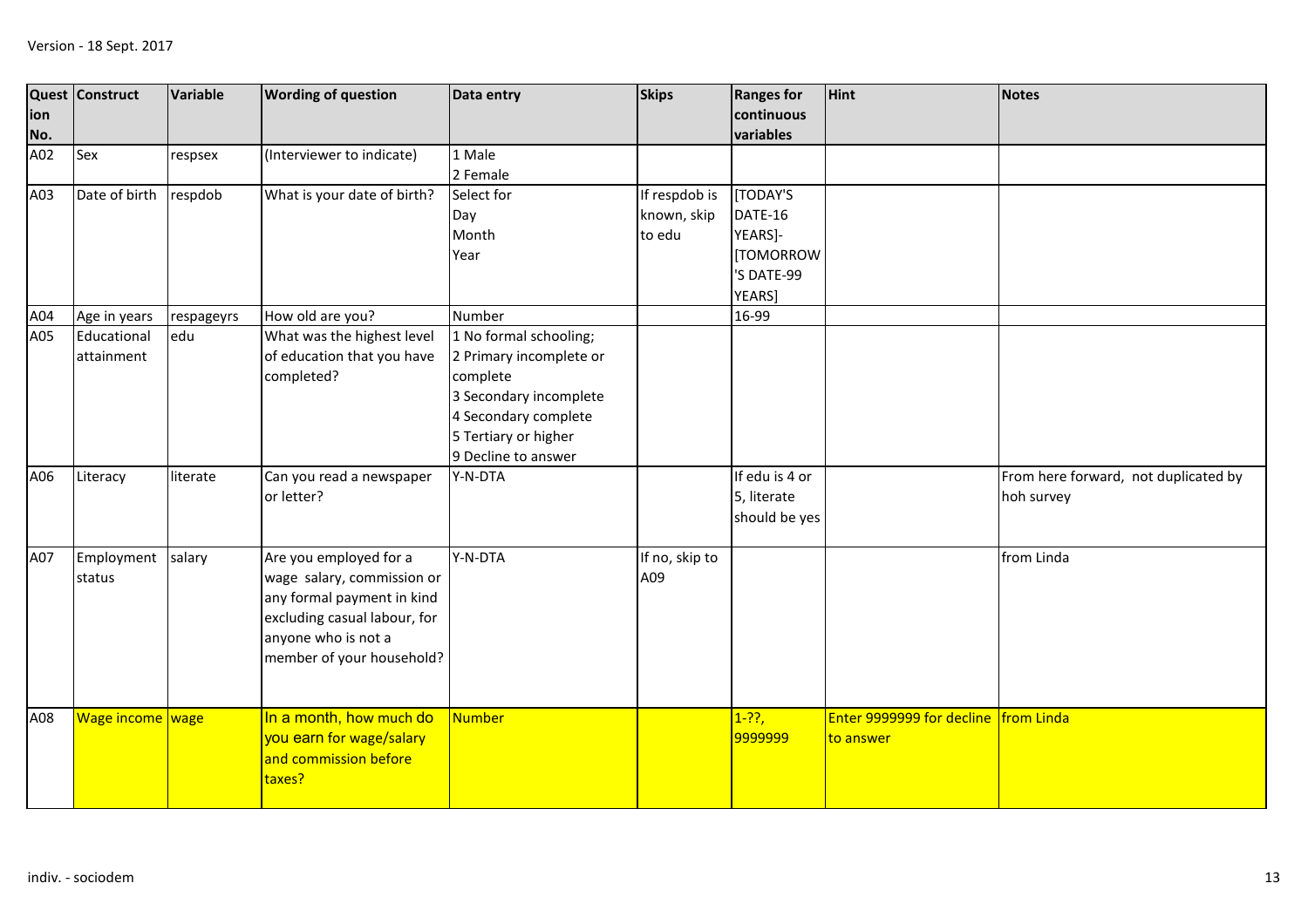| ion<br>No. | Quest Construct              | Variable     | <b>Wording of question</b>                                                                                                                                                                                                    | Data entry                                                       | <b>Skips</b> | <b>Ranges for</b><br>continuous<br>variables | <b>Hint</b>                                                                                                                                            | <b>Notes</b>                                                                    |
|------------|------------------------------|--------------|-------------------------------------------------------------------------------------------------------------------------------------------------------------------------------------------------------------------------------|------------------------------------------------------------------|--------------|----------------------------------------------|--------------------------------------------------------------------------------------------------------------------------------------------------------|---------------------------------------------------------------------------------|
| A09        | Allowance<br><i>income</i>   | allow        | In a month, how much do<br>you usually receive in<br>allowances or gratuities,<br>including in-kind payments<br>such as uniform, housing,<br>food and transport that<br>were not included in the<br>salary you just reported? | Number                                                           |              | $0 - ??$ ,<br>9999999                        | Estimate cash value<br>of any in-kind payments<br>received<br><b>Enter 9999999 for</b><br>decline to answer<br>Enter 0 if no payments<br>were received | from Linda                                                                      |
| A10        | <b>Business</b><br>income    | businessinc  | In a month, how much<br>average profit do you earn<br>on business enterprises<br>that give you constant<br>earnings?                                                                                                          | <b>Number</b>                                                    |              | $0 - ??$ ,<br>9999999                        | Sum up the average<br>profits for all enterprises<br>owned<br>Enter 9999999 for decline<br>to answer<br><b>Enter 0 if no payments</b><br>were received | from Linda                                                                      |
| A11        | Informal<br>income wage      | informalwage | In a month, how much do<br>vou earn from informal<br>income sources aside<br>from those listed above?                                                                                                                         | <b>Number</b>                                                    |              | $0 - ??$ ,<br>9999999                        | Enter 9999999 for decline from Linda<br>to answer<br><b>Enter 0 if no payments</b>                                                                     |                                                                                 |
| A12        | Self-reported<br>health      | srhealth     | How do you rate your<br>general health?                                                                                                                                                                                       | 1 Very good<br>2 Good<br>3 Fair<br>4 Poor<br>9 Decline to answer |              |                                              |                                                                                                                                                        | Prompt respondents to help reinforce<br>that this is *all* health, not just HIV |
| A13        | Usual<br>household<br>member | resid2mos    | Have you resided in this<br>community for the past two<br>months?                                                                                                                                                             | Y-N-DTA                                                          | Not ZW?      |                                              |                                                                                                                                                        |                                                                                 |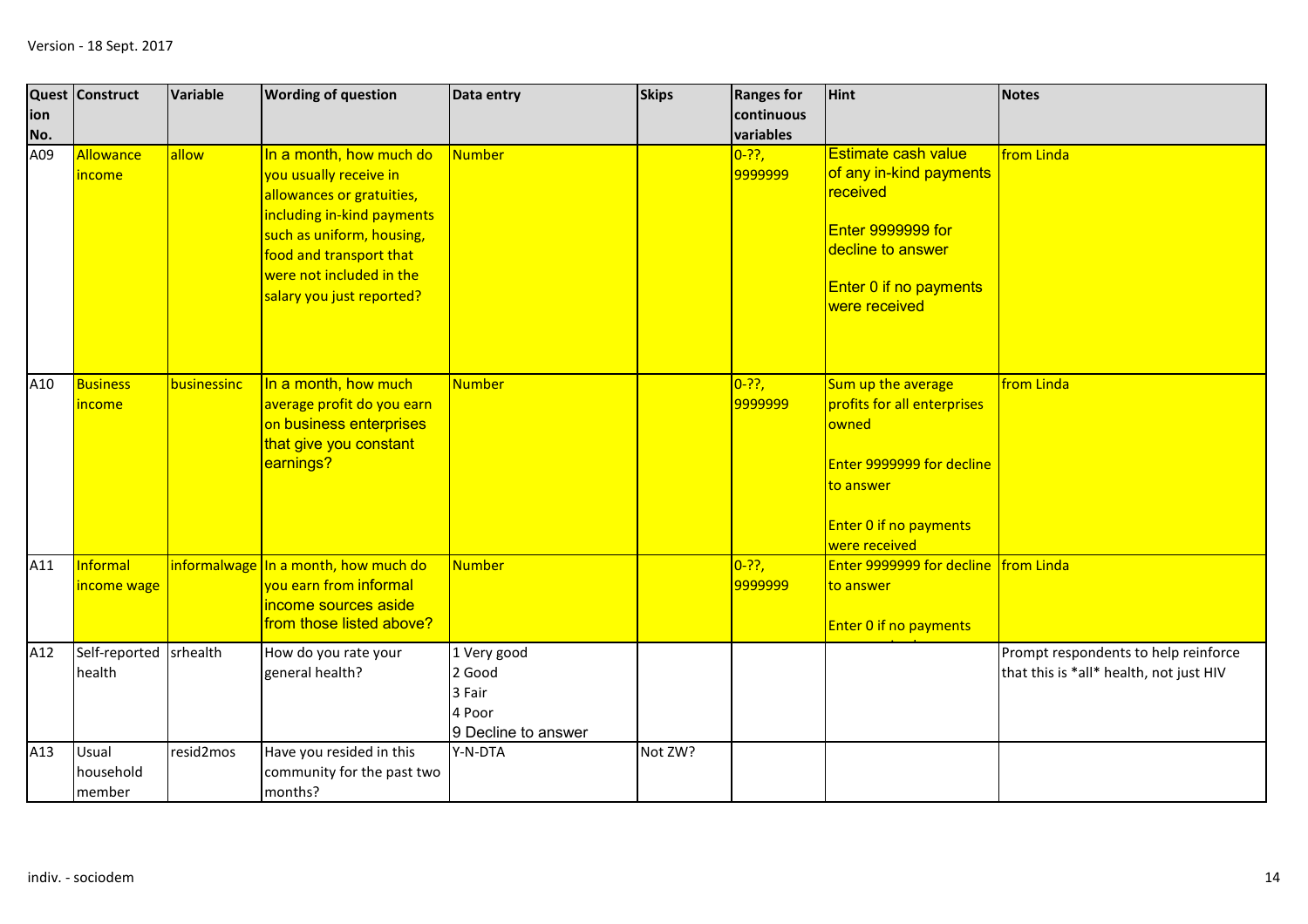| ion<br>No. | Quest Construct                                 | Variable    | <b>Wording of question</b>                                                                                                                         | Data entry                                                                            | <b>Skips</b>                                                         | <b>Ranges for</b><br>continuous<br>variables                                                                                                                                             | Hint | <b>Notes</b> |
|------------|-------------------------------------------------|-------------|----------------------------------------------------------------------------------------------------------------------------------------------------|---------------------------------------------------------------------------------------|----------------------------------------------------------------------|------------------------------------------------------------------------------------------------------------------------------------------------------------------------------------------|------|--------------|
| A14        | Duration of<br>residence                        | residlastyr | Did you live here 12 months Y-N-DTA<br>ago? That is, did you live<br>here in [MO] 2016?                                                            |                                                                                       | If yes, skip to<br>marital                                           |                                                                                                                                                                                          |      |              |
| A15        | Move-in date<br>if less than 1<br>year resident | movedate    | In what month did you move Select for<br>to this dwelling?                                                                                         | Month<br>Year                                                                         |                                                                      | If resid2mos<br>is yes, [THIS<br>MONTH - 12<br>MONTHS <sub>1</sub> -<br><b>THIS</b><br>MONTH-2<br>MONTHS]<br>If resid2mos<br>is no, [THIS<br><b>MONTHS-</b><br>2 MONTHS]-<br><b>THIS</b> |      |              |
| A16        | Marital status marital                          |             | What is your current marital 1 Married or living as<br>status?                                                                                     | married<br>2 Never married<br>3 Widowed/separated/<br>divorced<br>9 Decline to answer | If 1 or DTA,<br>skip to<br>widowed<br>If 2 or 3, skip<br>to children |                                                                                                                                                                                          |      |              |
| A17        | Partnership                                     |             | partnerlength How long have you been<br>together with your spouse<br>or partner [or first<br>spouse/partner for persons<br>with multiple spouses]? | $1 < 1$ year<br>$2$ 1-5 years<br>3 More than 5 years<br>9 Decline to answer           | If DTA, skip to<br>widowed                                           |                                                                                                                                                                                          |      |              |
| A18        | Living with<br>spouse/partn<br>er               | livepartner | Are you currently living with Y-N-DTA<br>your spouse/partner?                                                                                      |                                                                                       |                                                                      |                                                                                                                                                                                          |      |              |
| A19        | Ever<br>widowed                                 | widowed     | Have you ever lost a spouse<br>due to death?                                                                                                       | Y-N-DTA                                                                               |                                                                      |                                                                                                                                                                                          |      |              |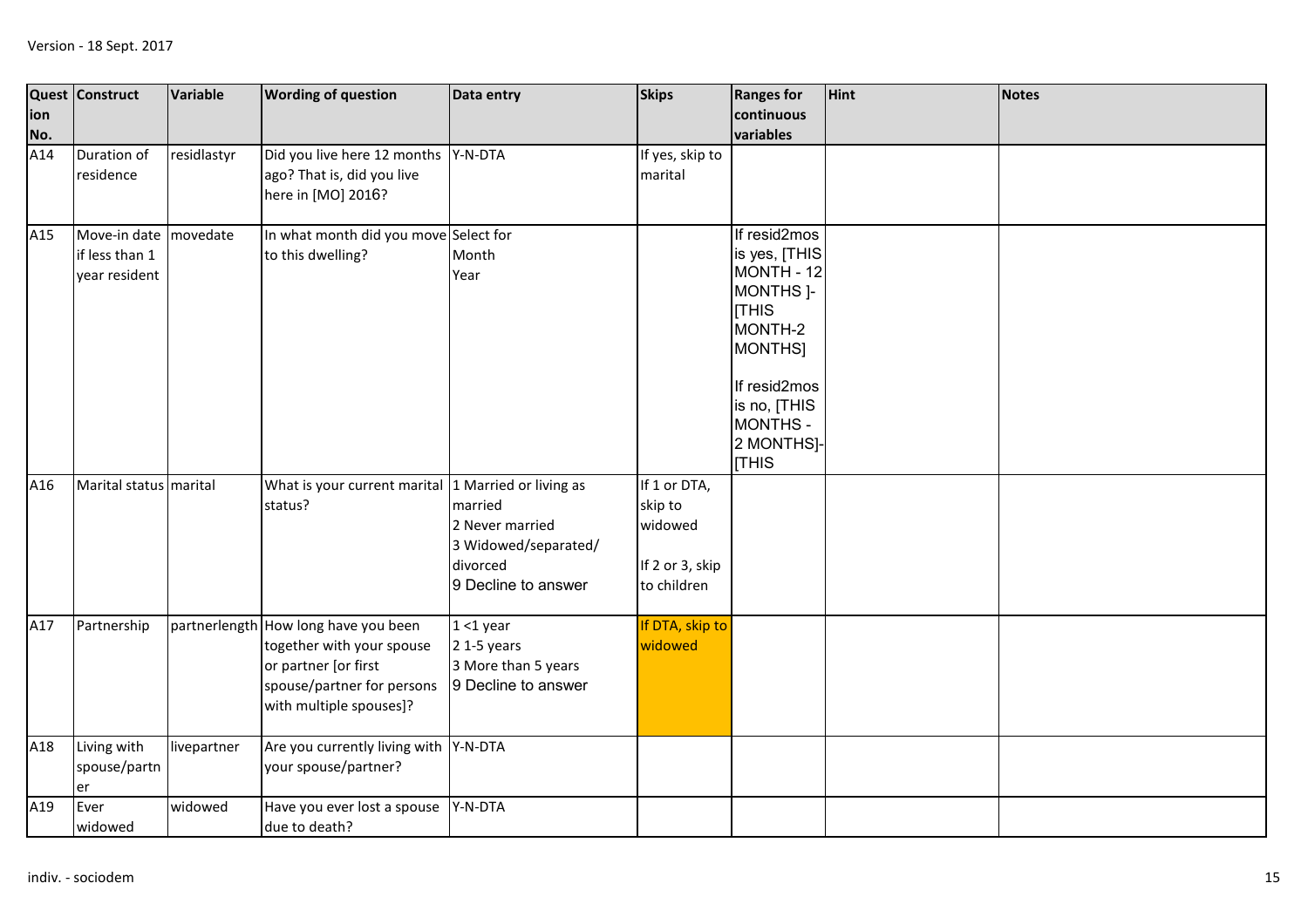|             | Quest   Construct | <b>Variable</b> | <b>Wording of question</b> | <b>IData entry</b> | <b>Skips</b> | Ranges for         | <b>Hint</b>             | <b>INotes</b> |
|-------------|-------------------|-----------------|----------------------------|--------------------|--------------|--------------------|-------------------------|---------------|
| <b>lion</b> |                   |                 |                            |                    |              | <b>Icontinuous</b> |                         |               |
| No.         |                   |                 |                            |                    |              | <b>Ivariables</b>  |                         |               |
| A20         | Children          | children        | How many biological        | <b>Number</b>      | $0-20, 99$   |                    | Enter 99 for decline to |               |
|             |                   |                 | children do you have?      |                    |              |                    | lanswer                 |               |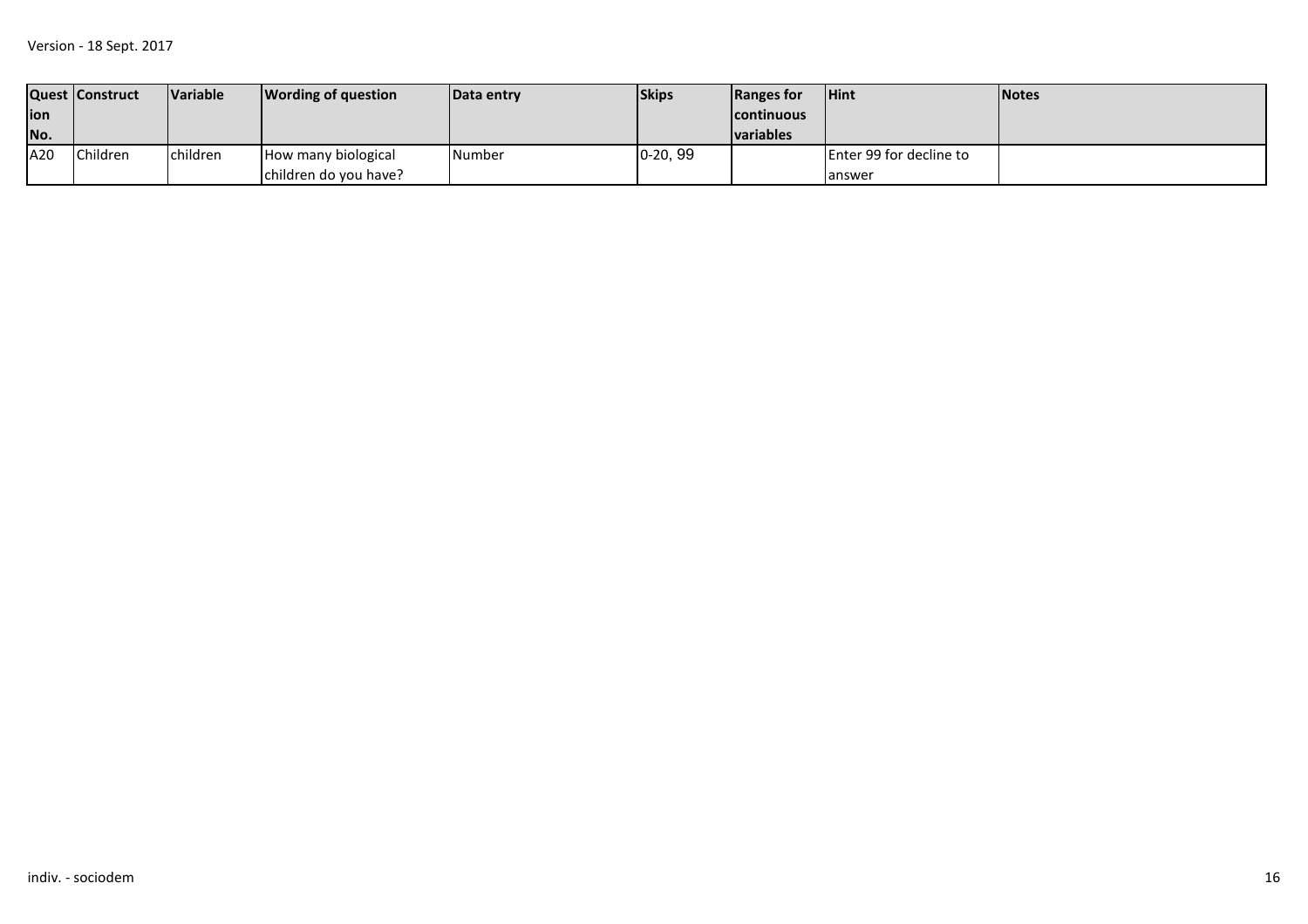Version - 18 Sept. 2017

### Individual extended - sociodemographics

### **To be completed by SELECTED individuals ONLY**

| <b>Question Variable</b> |       | <b>Construct</b> | <b>Wording of question</b>                         | Data entry                | <b>Skips</b> | <b>Ranges for</b> | <b>Hint</b> | <b>Notes</b> |
|--------------------------|-------|------------------|----------------------------------------------------|---------------------------|--------------|-------------------|-------------|--------------|
|                          |       |                  |                                                    |                           |              | continuous        |             |              |
|                          |       |                  |                                                    |                           |              | variables         |             |              |
| <b>AE01</b>              | lphq1 | <b>PHQ-21</b>    | Over the past 2 weeks how often have 1 Not at all  |                           |              |                   |             | PHQ-2        |
|                          |       |                  | you been                                           | 2 Several days            |              |                   |             |              |
|                          |       |                  | having little interest or pleasure in              | 3 More than half the days |              |                   |             |              |
|                          |       |                  | doing things?                                      | 4 Nearly every day        |              |                   |             |              |
|                          |       |                  |                                                    | 5 Decline to answer       |              |                   |             |              |
| AE02                     | phq2  | <b>PHQ-22</b>    | Over the past 2 weeks how often have 1 Not at all  |                           |              |                   |             | PHQ-2        |
|                          |       |                  | you been feeling down, depressed or 2 Several days |                           |              |                   |             |              |
|                          |       |                  | hopeless?                                          | 3 More than half the days |              |                   |             |              |
|                          |       |                  |                                                    | 4 Nearly every day        |              |                   |             |              |
|                          |       |                  |                                                    | 9 Decline to answer       |              |                   |             |              |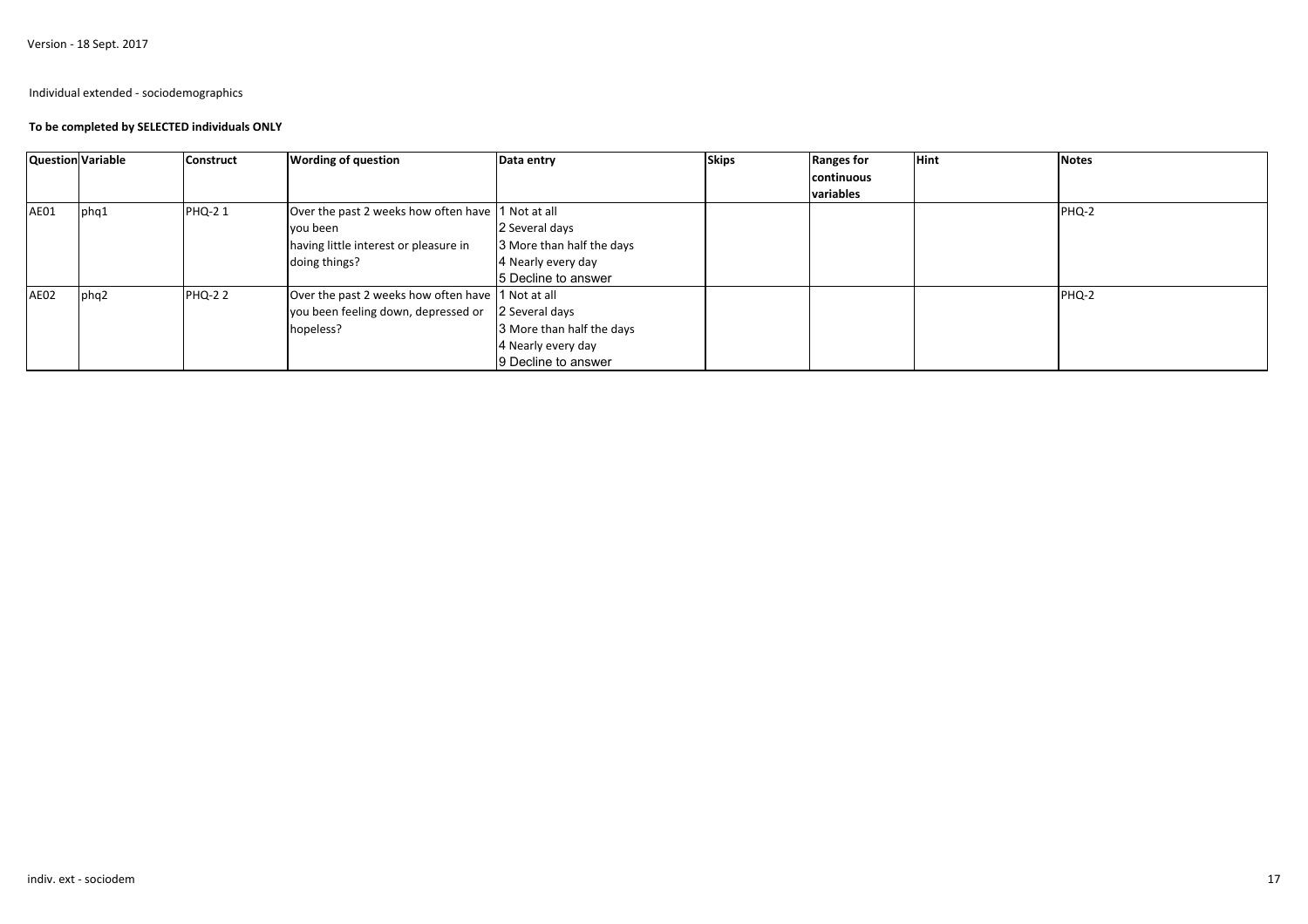Individual - past testing (all individuals)

ENDLINE NOTE: removed "most important reason" question, added questions from midline and on CBDA

#### **To be completed by all individuals consenting to participate within the household**

 Core questions asked of all respondents**Example 20 A** Core testing questions asked of all testers about lifetime testingNon-tester questions

Prompt: Now I would like to ask you some questions about your experiences testing with HIV.

|            | <b>Question NVariable name</b> | <b>Construct</b>              | <b>Wording of question</b>                                                                                                 | Data type                                                                                                                                                                                                                                                                                                                                                                                                                                                                                                                                                                                                                                                                                                                                                                                                                                                                                                                                                                                                                                                                                                                                                                                                                                                                                                                                                                                                      | <b>Skips</b>                      | Ranges                                                                                    | Hint | <b>Notes</b>                                                               |
|------------|--------------------------------|-------------------------------|----------------------------------------------------------------------------------------------------------------------------|----------------------------------------------------------------------------------------------------------------------------------------------------------------------------------------------------------------------------------------------------------------------------------------------------------------------------------------------------------------------------------------------------------------------------------------------------------------------------------------------------------------------------------------------------------------------------------------------------------------------------------------------------------------------------------------------------------------------------------------------------------------------------------------------------------------------------------------------------------------------------------------------------------------------------------------------------------------------------------------------------------------------------------------------------------------------------------------------------------------------------------------------------------------------------------------------------------------------------------------------------------------------------------------------------------------------------------------------------------------------------------------------------------------|-----------------------------------|-------------------------------------------------------------------------------------------|------|----------------------------------------------------------------------------|
| <b>B01</b> | evertest                       | Ever tested for HIV           | Have you ever been tested for HIV?                                                                                         | Y-N-DTA                                                                                                                                                                                                                                                                                                                                                                                                                                                                                                                                                                                                                                                                                                                                                                                                                                                                                                                                                                                                                                                                                                                                                                                                                                                                                                                                                                                                        | If yes, skip to yrtestcount       |                                                                                           |      |                                                                            |
| <b>B02</b> | thoughttest                    | Thought about testing         | Have you ever thought about testing for HIV?                                                                               | Y-N-DTA                                                                                                                                                                                                                                                                                                                                                                                                                                                                                                                                                                                                                                                                                                                                                                                                                                                                                                                                                                                                                                                                                                                                                                                                                                                                                                                                                                                                        |                                   |                                                                                           |      |                                                                            |
| <b>B03</b> | whynottest X                   | Why not tested?               | What best describes why you haven't tested for<br>HIV?                                                                     | A I am not at risk of being HIV positive or contracting HIV infection -<br>Y-N-DTA<br>B. I don't want to know my HIV status - Y-N-DTA<br>C. I am afraid of testing positive or dying after HIV positive results -<br>Y-N-DTA<br>D. I am afraid of stigma and discrimination related to HIV testing -<br>Y-N-DTA [COMMENT: ?? I AM AFRAID OTHER PEOPLE<br>WILL JUDGE ME OR TREAT ME POORLY IF I TEST FOR<br><b>HIV??1</b><br>E. I don't feel sick enough to test for HIV - Y-N-DTA<br>F. HIV testing is not a dignified or important thing to do at my age -<br>Y-N-DTA<br>G. I am too young to test or not yet sexually active - Y-N-DTA<br>[COMMENT: DON'T KNOW ABOUT THIS - WOULDN'T<br>THEY JUST PUT ANSWER AI<br>H. My partner won't let me test or may blame me for bringing HIV<br>into this relationship - Y-N-DTA [COMMENT: THE SECOND<br>PART IS QUITE SPECIFIC. MAYBE INSTEAD: MY<br>PARTNER WON'T LET ME TEST OR I AM AFRAID OF THE<br>CONSEQUENCES OF TESTING ON MY RELATIONSHIP<br>I. My family member(s) won't let me test - Y-N-DTA<br>ICOMMENT: COULD WORD SIMILAR TO THE<br>SUGGESTED ANSWER FOR THE PARTNER QUESTION]<br>J. It is too expensive for me to visit the facility, or the facility is too<br>far away - Y-N-DTA<br>K. I cannot take time off work to go test - Y-N-DTA [COMMENT:<br>COMBINE WITH ANSWER BELOW: IT IS DIFFICULT FOR<br>ΜΕ ΤΩ ΤΑΚΕ ΤΙΜΕ ΩΗΤ ΩΕ ΤΗΕ ΠΑΥ ΤΩ GO ΤΕSΤΙ. |                                   | If decline to answer for<br>one choice, must have<br>decline to answer for all<br>choices |      | Read out - revised<br>categories for endline                               |
| <b>B04</b> | knowfac                        | Know of facility              | Do you know any facilities offering HIV testing and Y-N-DTA<br>counselling to people who live around here?                 |                                                                                                                                                                                                                                                                                                                                                                                                                                                                                                                                                                                                                                                                                                                                                                                                                                                                                                                                                                                                                                                                                                                                                                                                                                                                                                                                                                                                                | If no or DTA, skip to thoughttest |                                                                                           |      | Note that following<br>non-user questions<br>are from WHO<br>generic tools |
| <b>B05</b> | faceasy                        | How easy to reach<br>facility | If you wanted to go, how easy or difficult would it 1 Very easy<br>be for you to go the health facility from your<br>home? | 2 Somewhat easy<br>3 Somewhat difficult<br>4 Very difficult<br>9 Decline to answer                                                                                                                                                                                                                                                                                                                                                                                                                                                                                                                                                                                                                                                                                                                                                                                                                                                                                                                                                                                                                                                                                                                                                                                                                                                                                                                             |                                   |                                                                                           |      |                                                                            |
| <b>B06</b> | offeredtest                    | Had test offered              | Have you ever had an HIV test offered to you<br>when you were at a health facility or in your<br>home?                     | Y-N-DTA                                                                                                                                                                                                                                                                                                                                                                                                                                                                                                                                                                                                                                                                                                                                                                                                                                                                                                                                                                                                                                                                                                                                                                                                                                                                                                                                                                                                        | Go to heardselftest               |                                                                                           |      | End of non-user<br>section                                                 |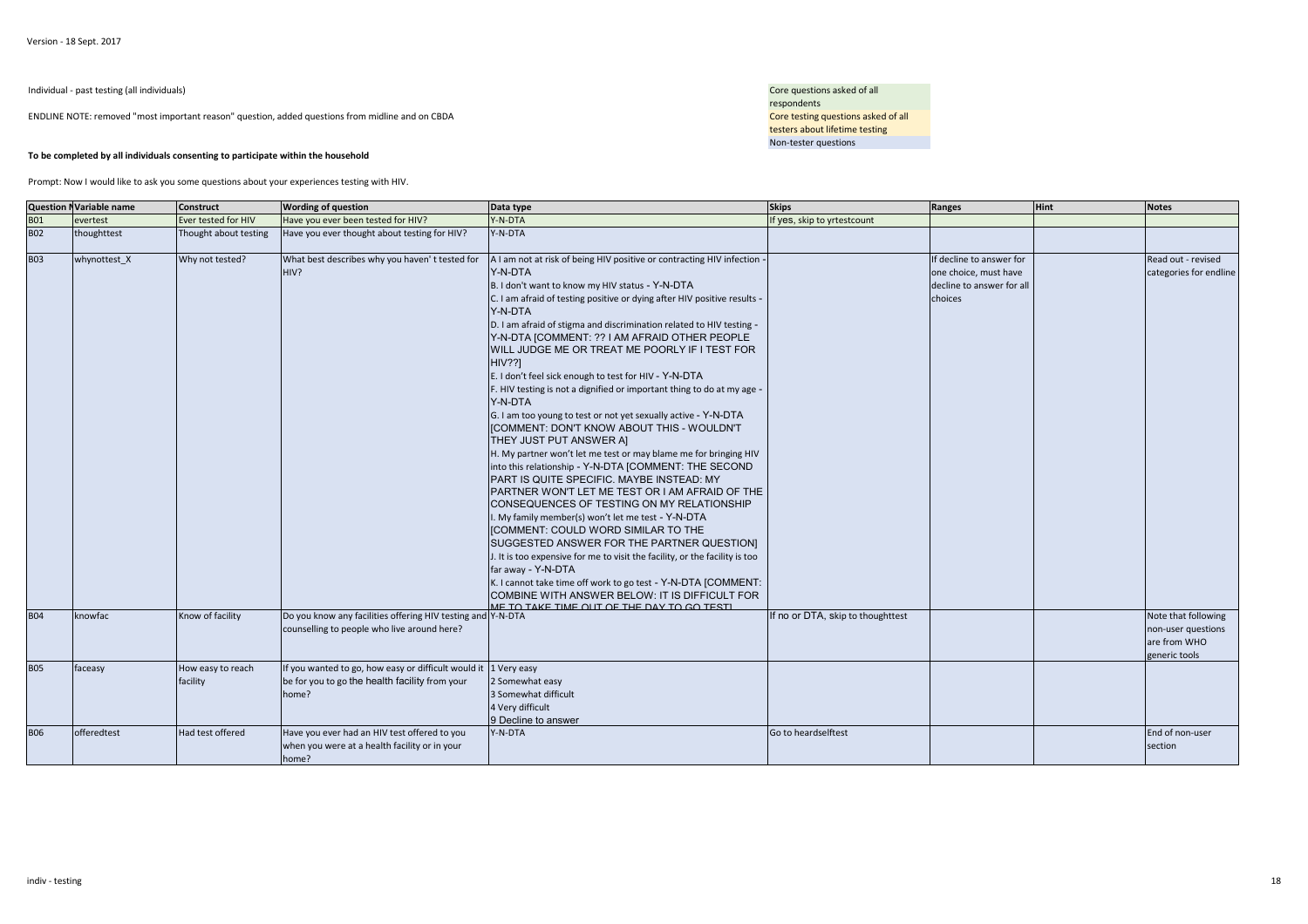|            | <b>Question NVariable name</b> | <b>Construct</b>                 | <b>Wording of question</b>                                                                                    | Data type     | <b>Skips</b>                                                                                                                                                                                                                                                                                               | Ranges                                                                                                                                       | <b>Hint</b>                                                                                                                                       | <b>Notes</b> |
|------------|--------------------------------|----------------------------------|---------------------------------------------------------------------------------------------------------------|---------------|------------------------------------------------------------------------------------------------------------------------------------------------------------------------------------------------------------------------------------------------------------------------------------------------------------|----------------------------------------------------------------------------------------------------------------------------------------------|---------------------------------------------------------------------------------------------------------------------------------------------------|--------------|
| <b>B07</b> | rtestcount                     | Testing in last twelve<br>months | In the last 12 months, that is before [TODAY'S<br>DATE-12 MONTHS], how many times have you<br>tested for HIV? | <b>Number</b> | If 88 or 99, skip to testdate_1                                                                                                                                                                                                                                                                            | 0-15, 88, 99                                                                                                                                 | f you had a test to<br>confirm earlier results,<br>this should be counted<br>separately<br>Enter 88 for don't know or                             |              |
| <b>B08</b> | lifetestcount                  | Lifetime test count              | In total, how many HIV tests have you had in your Number<br>lifetime?                                         |               |                                                                                                                                                                                                                                                                                                            | 1-50 (value must be<br>greater than<br>yrtestcount), 88, 99                                                                                  | f you had a test to<br>confirm earlier results,<br>this should be counted<br>separately<br>Enter 88 for don't know or<br>99 for decline to answer |              |
| <b>B09</b> | testdate_1                     |                                  | Dates of last three tests What was the date of your most recent HIV test? MY                                  |               | MN additional note: all respondents<br>to complete through end of section,<br>then go to loop - skip next two<br>questions if respondent has only<br>tested one time)                                                                                                                                      | [TODAY'S DATE]-<br>[TODAY'S DATE-12<br>MONTHS] based on<br>yrtestcount, otherwise<br>[TOMORROW'S DATE-12<br>MONTHS]-[DATE OF<br>BIRTH]       | For dates prior to 2015,<br>indicate only the year.                                                                                               |              |
| <b>B10</b> | testdate_2                     |                                  | Dates of last three tests What was the date of your second-most recent<br>HIV test?                           | MY            | If lifetestcount=1, 1 count<br>If lifetestcount=2, 2 count<br>If lifetestcount>=3, 3 count<br>If lifetestcount=88 or 99 &<br>yrtestcount=1, 1 field<br>If lifetestcount=88 or 99 &<br>yrtestcount=2, 2 count<br>If lifetestcount=88 or 99 &<br>yrtestcount>=3, 3 count<br>If yrtestcount=88 or 99, 1 field | [TODAY'S DATE]-<br>[TODAY'S DATE-12<br>MONTHS] based on<br>yrtestcount, otherwise<br>[TOMORROW'S DATE-12<br>MONTHS]-[DATE OF<br>BIRTH]       | For dates prior to 2015,<br>indicate only the year.                                                                                               |              |
| <b>B11</b> | testdate_3                     |                                  | Dates of last three tests What was the date of your third-most recent HIV MY<br>test?                         |               | If lifetestcount=1, 1 count<br>If lifetestcount=2, 2 count<br>If lifetestcount>=3, 3 count<br>If lifetestcount=88 or 99 &<br>yrtestcount=1, 1 field<br>If lifetestcount=88 or 99 &<br>yrtestcount=2, 2 count<br>If lifetestcount=88 or 99 &<br>yrtestcount>=3, 3 count<br>If yrtestcount=88 or 99, 1 field | [TODAY'S DATE]-<br><b>TODAY'S DATE-12</b><br>MONTHS] based on<br>yrtestcount, otherwise<br>[TOMORROW'S DATE-12<br>MONTHS]-[DATE OF<br>BIRTH] | For dates prior to 2015,<br>indicate only the year.                                                                                               |              |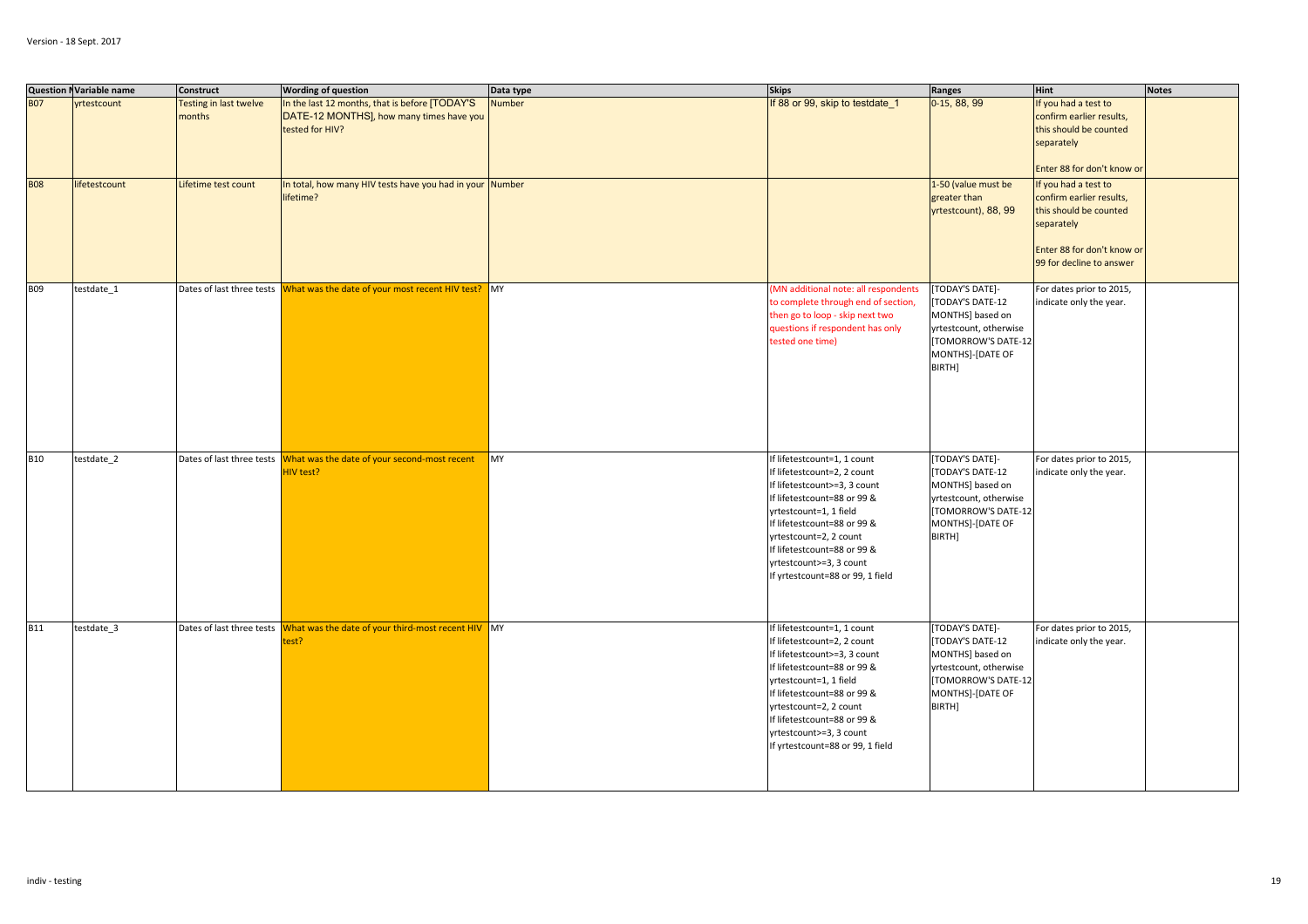|            | <b>Question NVariable name</b> | Construct                          | <b>Wording of question</b>                                                                                                                                                                                                                                                                                      | Data type                                                                                                                                                                                                                                                                                                                                                                                                                                                                                      | <b>Skips</b>                                                                                          | Ranges                                                                                    | Hint                                                                                                                                                        | <b>Notes</b>                                       |
|------------|--------------------------------|------------------------------------|-----------------------------------------------------------------------------------------------------------------------------------------------------------------------------------------------------------------------------------------------------------------------------------------------------------------|------------------------------------------------------------------------------------------------------------------------------------------------------------------------------------------------------------------------------------------------------------------------------------------------------------------------------------------------------------------------------------------------------------------------------------------------------------------------------------------------|-------------------------------------------------------------------------------------------------------|-------------------------------------------------------------------------------------------|-------------------------------------------------------------------------------------------------------------------------------------------------------------|----------------------------------------------------|
| <b>B12</b> | heardselftest                  | Heard of self-testing              | Have you heard about HIV self-testing as a<br>method for testing for HIV? [Definition if needed<br>from WHO technical report: HIV self-testing is a<br>process whereby a person who wants to know his<br>or her HIV status collects a specimen, performs a<br>test, and interprets the test result in private.] | <b>YN</b>                                                                                                                                                                                                                                                                                                                                                                                                                                                                                      | If no and evertest=yes, skip to<br>knowresults. If no and evertest=no or<br>DTA, skip to knowfollowup |                                                                                           |                                                                                                                                                             |                                                    |
| <b>B13</b> | howheard *                     | How heard of HIV self-<br>testing  | Where did you hear about HIV self testing?                                                                                                                                                                                                                                                                      | Check all that apply:<br>A. community-based distributor<br>B. friend or family member<br>C. other community member<br>D. healthcare provider<br>E. VMMC mobilizer<br>F. Tunza/New Start counselor<br>G. Workplace peer educator<br>H. Targeted outreach communication<br>. Community drama<br>J. National events (VCT day, national health week & World AIDS<br>Day)<br>K. Print media: leaflet/brochure<br>Other media: whatsapp/Facebook<br>M. Other person or event<br>N. Decline to answer | If evertest=no or DTA, go to<br>knowfollowup                                                          | If decline to answer for<br>one choice, must have<br>decline to answer for all<br>choices |                                                                                                                                                             | PHS to review with<br>colleagues                   |
| <b>B14</b> | selftestever                   | Self test ever                     | Have you ever used a self-test to test for HIV?                                                                                                                                                                                                                                                                 | Y-N-DTA                                                                                                                                                                                                                                                                                                                                                                                                                                                                                        | If no or DTA, skip to knowfollowup                                                                    |                                                                                           |                                                                                                                                                             |                                                    |
| <b>B15</b> | selftest12mos                  | Self test within past 12<br>months | Within the past 12 months, have you used a self-<br>test to test for HIV?                                                                                                                                                                                                                                       | Y-N-DTA                                                                                                                                                                                                                                                                                                                                                                                                                                                                                        |                                                                                                       |                                                                                           |                                                                                                                                                             |                                                    |
| <b>B16</b> | knowfollowup                   | <b>HIV</b> care                    | Awareness of follow-up - If you were to test positive, do you know how to YN<br>access appropriate follow-up services?                                                                                                                                                                                          |                                                                                                                                                                                                                                                                                                                                                                                                                                                                                                |                                                                                                       |                                                                                           | Follow-up services include Note that there is a<br>care and treatment<br>services, including ART<br>and confirmative testing<br>for those testing positive. | similar question on<br>VMMC in the VMMC<br>section |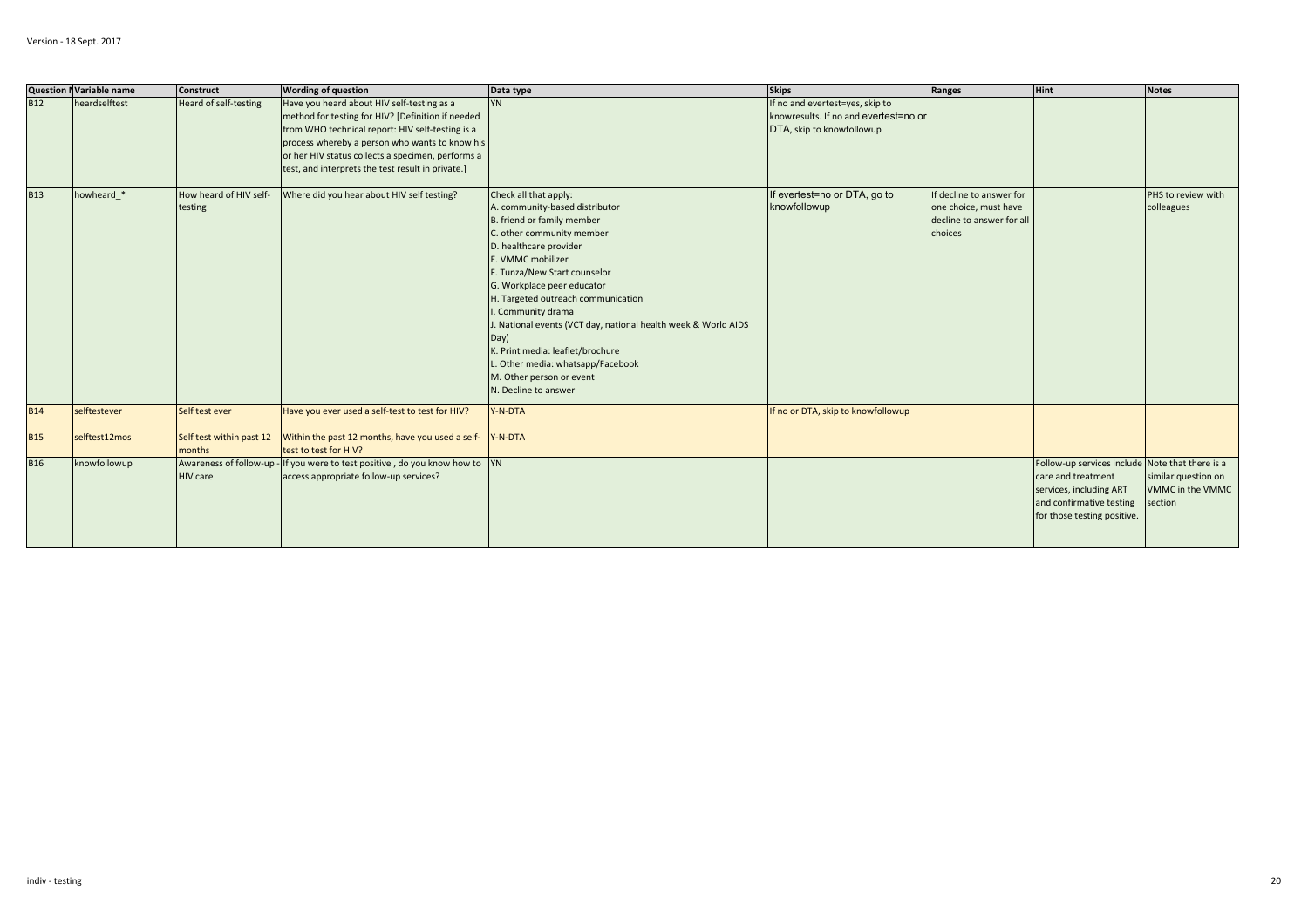#### Individual - past testing

### **To be completed by SELECTED individuals ONLY**

For each of last three tests (Note that past year time is reflected in IPV questions)Costs questions are in blue rows and should be asked only of the first test if this test occurred within the past 12 months

#### **Prompt [OUTSIDE LOOP]: Now I would like to ask you more about your last [3] HIV tests. If you have had a test to confirm earlier results, I want you to tell me about each test separately.**

#### **Prompt [INSIDE LOOP]: For these sets of questions, I would like to ask you about your [last/second-to-last/third-to-last] test on [testdate\_1]**

| Question        | Variable                  | Construct     | <b>Wording of question</b>                          | Data type                                         | <b>Skips</b>                       | Ranges | Hint | <b>Notes</b>                               |
|-----------------|---------------------------|---------------|-----------------------------------------------------|---------------------------------------------------|------------------------------------|--------|------|--------------------------------------------|
| No.             | name                      |               |                                                     |                                                   |                                    |        |      |                                            |
| CO <sub>1</sub> | testloc X                 | Location of   | Where did you have your [last/second-to-last/third- | 1 Health facility (not ANC)                       |                                    |        |      | In the community = not at a                |
|                 |                           | test          | to-last] HIV test?                                  | 2 ANC centre                                      |                                    |        |      | facility/not at home. Note that            |
|                 |                           |               |                                                     | 3 VCT centre                                      |                                    |        |      | respondents will have already              |
|                 |                           |               |                                                     | 4 HTC in the community (ie. Mobile VCT)           |                                    |        |      | answered this for the first test in the    |
|                 |                           |               |                                                     | 5 Self-test at the health facility                |                                    |        |      | indiv-testing questions and could be       |
|                 |                           |               |                                                     | 6 Self-test at home or in the community           |                                    |        |      | skipped or preanswered?                    |
| CO <sub>2</sub> | testinit X                | Initiation of | Who initiated the test?                             | 1 Own initiative: I approached the provider or or | If testdate X<12                   |        |      | Split first item into own then partner     |
|                 |                           | test          |                                                     | distributor about testing                         | months &                           |        |      | (done)                                     |
|                 |                           |               |                                                     | 2 Partner initiative: My partner approached me    | selftest12mos=no, skip             |        |      |                                            |
|                 |                           |               |                                                     | about testing.                                    | to C07                             |        |      |                                            |
|                 |                           |               |                                                     | 3 Offered by health worker or community volunteer |                                    |        |      |                                            |
|                 |                           |               |                                                     | (CBDA): A provider or health worker approached me | If selftestever=no, skip<br>to C07 |        |      |                                            |
|                 |                           |               |                                                     | and suggested testing                             |                                    |        |      |                                            |
|                 |                           |               |                                                     | 4 VMMC: A VMMC mobilizer approached me to test    |                                    |        |      |                                            |
|                 |                           |               |                                                     | 5 Other person: Another person (not a health      |                                    |        |      |                                            |
|                 |                           |               |                                                     | worker, VMMC mobilizer, or partner) approached me |                                    |        |      |                                            |
|                 |                           |               |                                                     | and suggested testing                             |                                    |        |      |                                            |
|                 |                           |               |                                                     | 6 Decline to answer                               |                                    |        |      |                                            |
| CO <sub>3</sub> | selftest_X                | Self-test     | Was this test a self-test?                          | Y-N-DTA                                           | If no or DTA, skip to              |        |      | Two sets of questions on partner tests     |
|                 |                           |               |                                                     |                                                   | discusspart_X                      |        |      | based on self-test/not self test - this is |
|                 |                           |               |                                                     |                                                   |                                    |        |      | potentially confusing for data analysis    |
| CO <sub>4</sub> | selftestsourc Self-test - |               | Who did you obtain the self-test from?              | 1 CBDA                                            |                                    |        |      |                                            |
|                 | $e_{X}$                   | where from    |                                                     | 2 VMMC mobilizer                                  |                                    |        |      |                                            |
|                 |                           |               |                                                     | 3 Health care worker                              |                                    |        |      |                                            |
|                 |                           |               |                                                     | 4 Partner                                         |                                    |        |      |                                            |
|                 |                           |               |                                                     | 5 Parent                                          |                                    |        |      |                                            |
|                 |                           |               |                                                     | 6 Sibling                                         |                                    |        |      |                                            |
|                 |                           |               |                                                     | 7 Other family member                             |                                    |        |      |                                            |
|                 |                           |               |                                                     | 8 Friend                                          |                                    |        |      |                                            |
|                 |                           |               |                                                     | 9 Chief                                           |                                    |        |      |                                            |
|                 |                           |               |                                                     | 10 Employer                                       |                                    |        |      |                                            |
|                 |                           |               |                                                     | 11 Teacher                                        |                                    |        |      |                                            |
|                 |                           |               |                                                     | 12 Religious leader                               |                                    |        |      |                                            |
|                 |                           |               |                                                     | 13 Other                                          |                                    |        |      |                                            |
|                 |                           |               |                                                     | 99 Decline to answer                              |                                    |        |      |                                            |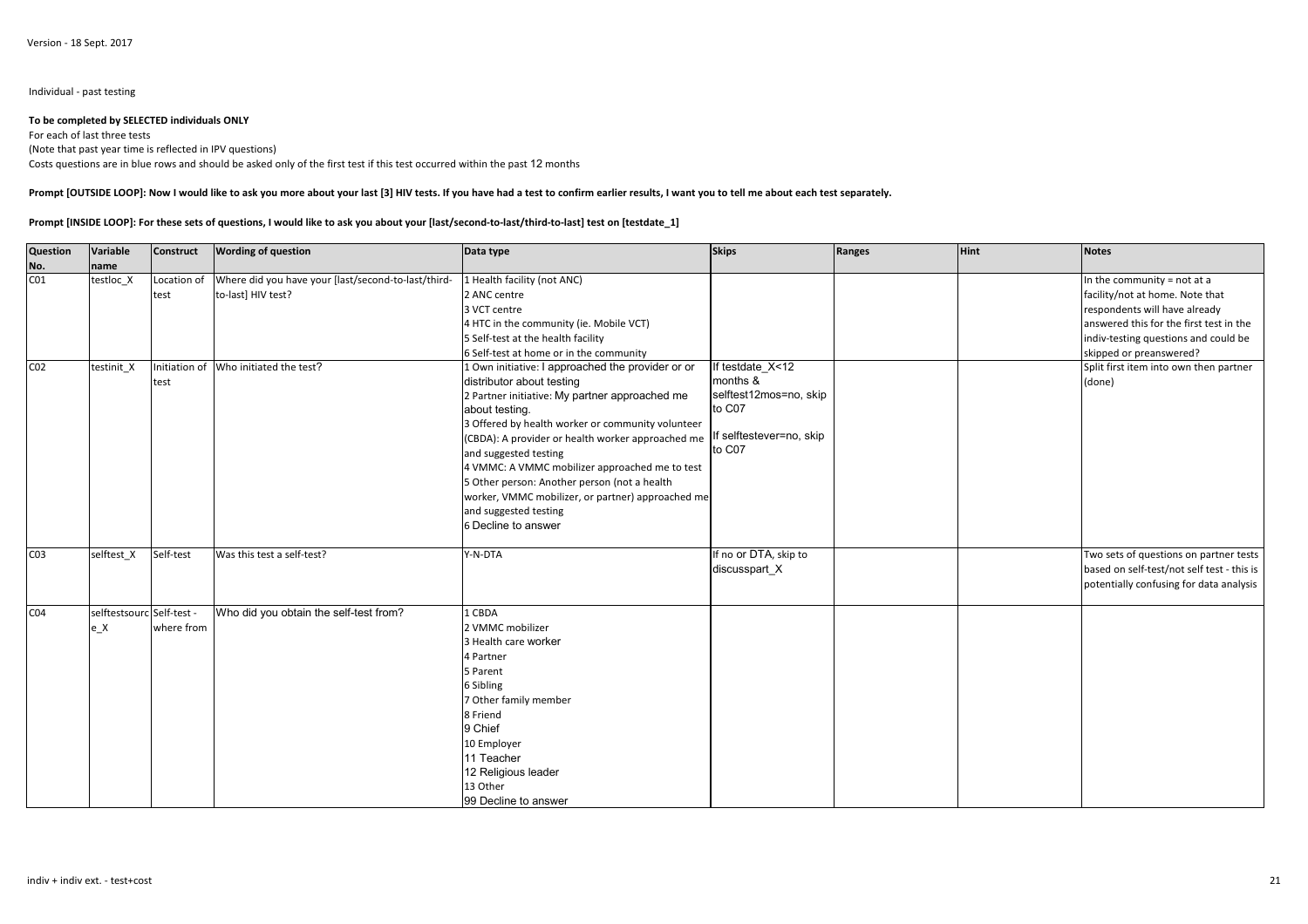| Question<br>No. | Variable<br>name                | <b>Construct</b>                  | <b>Wording of question</b>                                                                                                                                                                                                                                  | Data type                                                                                                                                                                                                                                                                                               | <b>Skips</b>                                                                                                                                                                                                         | Ranges                                                                                            | <b>Hint</b>                       | <b>Notes</b>                                                                                                                                                                                                      |
|-----------------|---------------------------------|-----------------------------------|-------------------------------------------------------------------------------------------------------------------------------------------------------------------------------------------------------------------------------------------------------------|---------------------------------------------------------------------------------------------------------------------------------------------------------------------------------------------------------------------------------------------------------------------------------------------------------|----------------------------------------------------------------------------------------------------------------------------------------------------------------------------------------------------------------------|---------------------------------------------------------------------------------------------------|-----------------------------------|-------------------------------------------------------------------------------------------------------------------------------------------------------------------------------------------------------------------|
| C <sub>05</sub> | selftestalon<br>e X             | Self-test -<br>anyone<br>present? | Was anyone else with you when you self-tested?                                                                                                                                                                                                              | Y-N-DTA                                                                                                                                                                                                                                                                                                 | If no, skip to testdur or<br>knowres X                                                                                                                                                                               |                                                                                                   |                                   |                                                                                                                                                                                                                   |
| CO6             | selftestprese Self-test<br>nt X | who<br>present?                   | Who was with you when you performed the self-<br>test?                                                                                                                                                                                                      | (Check all that apply)<br>A CBDA - Y-N-DTA<br>B Health care worker - Y-N-DTA<br>Partner - Y-N-DTA<br>D Parent - Y-N-DTA<br>E Other family member - Y-N-DTA<br>F Friend - Y-N-DTA<br>G Chief - Y-N-DTA<br>H Employer - Y-N-DTA<br>Teacher - Y-N-DTA<br>J Religious leader - Y-N-DTA<br>K Other - Y-N-DTA |                                                                                                                                                                                                                      | If decline to answer for<br>one choice, must have<br>decline to answer for all<br>choices         |                                   | Added HCW to options                                                                                                                                                                                              |
| CO <sub>7</sub> | discusspart >Discussion         | with partner tested?              | Did you discuss testing with your partner before you                                                                                                                                                                                                        | Y-N-N/A-DTA                                                                                                                                                                                                                                                                                             | If no or N/A or DTA, skip<br>to testdur<br>If no or N/A or DTAand<br>not selected for extended probably be yes<br>survey or not the most<br>recent test that occurred<br>within past 12 months,<br>skip to knowres_X | If testinit X=2 or<br>selftestsource=4 or<br>seltestpresent X C=yes,<br>then discusspart_X should |                                   |                                                                                                                                                                                                                   |
| CO8             | testpart X                      | partner                           | Testing with Did you test at the same time as when your partner<br>also tested?                                                                                                                                                                             | Y-N-N/A-DTA                                                                                                                                                                                                                                                                                             | If not selected for<br>extended survey and not<br>the most recent test that<br>occurred within past 12<br>months, skip to<br>knowres X                                                                               |                                                                                                   |                                   | Note rewording to differentiate<br>between testing with partner present<br>and testing while partner tested                                                                                                       |
| CO9             | testpart_X                      | Testing with<br>partner           | Did you test with your partner in your<br>[LAST/SECOND/THIRD TO-LAST] HIV test?                                                                                                                                                                             | YN                                                                                                                                                                                                                                                                                                      | Valid for non-self-tests<br>only                                                                                                                                                                                     |                                                                                                   |                                   | Note - there is a question about<br>partner testing in the short testing<br>section adminstered to everyone.<br>Reordered questions so testing with<br>partner and self-testing with partner<br>both before costs |
| C10             | testdur                         | Costs -<br>duration               | [Prompt for costs questions:] Now, I would like to<br>ask you about the incurred costs from your last HIV<br>test?<br>How long did it take to have your test? Including<br>travelling to the facility waiting to be tested and<br>waiting for your results? | Select<br><b>Minutes</b><br><b>Hours</b>                                                                                                                                                                                                                                                                | Only ask if selected for<br>extended survey and the<br>most recent test that<br>occurred within past 12<br>months                                                                                                    | Minutes: 0-59<br><b>Hours: 1-90</b>                                                               | Enter 99 for decline to<br>answer |                                                                                                                                                                                                                   |
| C11             | testvisitreas                   | Costs -<br>reason for<br>travel   | Was this visit to the [LOCATION OF TEST] primarily to Y-N-DTA<br>be tested for HIV?                                                                                                                                                                         |                                                                                                                                                                                                                                                                                                         | Only ask if selected for<br>extended survey and the<br>most recent test that<br>occurred within past 12<br>months                                                                                                    |                                                                                                   |                                   | Note that [LOCATION OF TEST] will be<br>gathered earlier in the questionnaire                                                                                                                                     |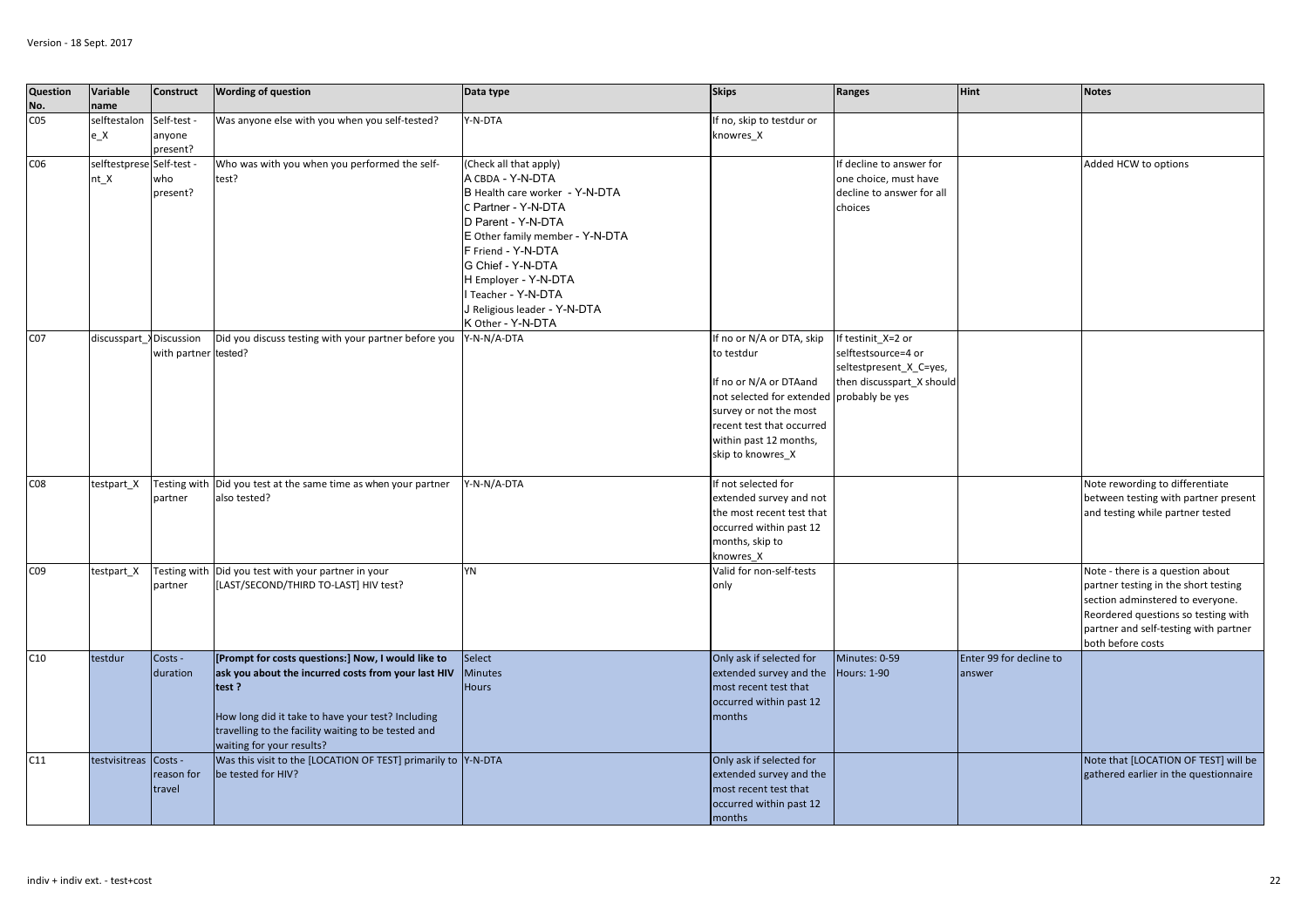| Question          | Variable                    | <b>Construct</b> | <b>Wording of question</b>                                           | Data type                    | <b>Skips</b>              | <b>Ranges</b> | Hint                   | <b>Notes</b> |
|-------------------|-----------------------------|------------------|----------------------------------------------------------------------|------------------------------|---------------------------|---------------|------------------------|--------------|
| <b>No.</b><br>C12 | name                        |                  |                                                                      |                              |                           |               |                        |              |
|                   | testtrans                   | Costs -          | How did you get to the [LOCATION OF TEST] ?                          | 1 Walked                     | If 1 or 2, skip to C13    |               |                        |              |
|                   |                             | transit          |                                                                      | 2 Took bicycle               |                           |               |                        |              |
|                   |                             | mode             |                                                                      | 3 Took public transport      | If C01=5, skip to C13     |               |                        |              |
|                   |                             |                  |                                                                      | 4 Used own car or motorcycle |                           |               |                        |              |
|                   |                             |                  |                                                                      | 5 Took taxi                  | Only ask if selected for  |               |                        |              |
|                   |                             |                  |                                                                      | 6 Other                      | extended survey and       |               |                        |              |
|                   |                             |                  |                                                                      |                              | the most recent test that |               |                        |              |
|                   |                             |                  |                                                                      |                              | occurred within past 12   |               |                        |              |
|                   |                             |                  |                                                                      |                              | months                    |               |                        |              |
| C13               | costtrans                   | Costs -          | How much did you pay to get to [LOCATION OF TEST] Number             |                              | Only ask if selected for  | $1 - ??$      | Enter 888888 for don't |              |
|                   |                             |                  | transit costs and back home?                                         |                              | extended survey and       |               | know and 999999 for    |              |
|                   |                             |                  |                                                                      |                              | the most recent test      |               | decline to answer      |              |
|                   |                             |                  |                                                                      |                              | that occurred within      |               |                        |              |
|                   |                             |                  |                                                                      |                              | past 12 months            |               |                        |              |
| C14               | consultfee                  | Costs -          | Did you have to pay any fees to take the HIV test?                   | Y-N-DTA                      | Skip if selftest_X=yes    |               |                        |              |
|                   |                             |                  | consultation This includes consultation, registration, the test kit, |                              |                           |               |                        |              |
|                   |                             |                  | and health passport.                                                 |                              | If no or DTA, skip to     |               |                        |              |
|                   |                             |                  |                                                                      |                              | C <sub>15</sub>           |               |                        |              |
|                   |                             |                  |                                                                      |                              |                           |               |                        |              |
|                   |                             |                  |                                                                      |                              | Only ask if selected for  |               |                        |              |
|                   |                             |                  |                                                                      |                              | extended survey and the   |               |                        |              |
|                   |                             |                  |                                                                      |                              | most recent test that     |               |                        |              |
|                   |                             |                  |                                                                      |                              | occurred within past 12   |               |                        |              |
|                   |                             |                  |                                                                      |                              | months                    |               |                        |              |
| C15               | costconsult                 | Costs -          | How much in fees did you pay to take the HIV test?                   | Number                       | Skip if selftest_X=yes    | $1 - ??$      | Enter 888888 for don't |              |
|                   |                             | consultation     |                                                                      |                              |                           |               | know and 999999 for    |              |
|                   |                             | costs            |                                                                      |                              | Only ask if selected for  |               | decline to answer      |              |
|                   |                             |                  |                                                                      |                              | extended survey and the   |               |                        |              |
|                   |                             |                  |                                                                      |                              | most recent test that     |               |                        |              |
|                   |                             |                  |                                                                      |                              | occurred within past 12   |               |                        |              |
|                   |                             |                  |                                                                      |                              | months                    |               |                        |              |
| C16               | childcare                   |                  | Costs - child Did you have to pay for anyone to cover your regular   | Y-N-DTA                      | If no or DTA, skip to     |               |                        |              |
|                   |                             | care             | duties while getting the HIV test? This includes to                  |                              | C17                       |               |                        |              |
|                   |                             |                  | take care of your children, supervise your shop, or                  |                              |                           |               |                        |              |
|                   |                             |                  | perform your agricultural activities.                                |                              | Only ask if selected for  |               |                        |              |
|                   |                             |                  |                                                                      |                              | extended survey and the   |               |                        |              |
|                   |                             |                  |                                                                      |                              | most recent test that     |               |                        |              |
|                   |                             |                  |                                                                      |                              | occurred within past 12   |               |                        |              |
|                   |                             |                  |                                                                      |                              | months                    |               |                        |              |
| C17               | costchildcare Costs - child |                  | How much did you pay for someone to cover your                       | <b>Number</b>                | Only ask if selected for  | $1 - ??$      | Enter 888888 for don't |              |
|                   |                             | care costs       | regular duties?                                                      |                              | extended survey and the   |               | know and 999999 for    |              |
|                   |                             |                  |                                                                      |                              | most recent test that     |               | decline to answer      |              |
|                   |                             |                  |                                                                      |                              | occurred within past 12   |               |                        |              |
|                   |                             |                  |                                                                      |                              | months                    |               |                        |              |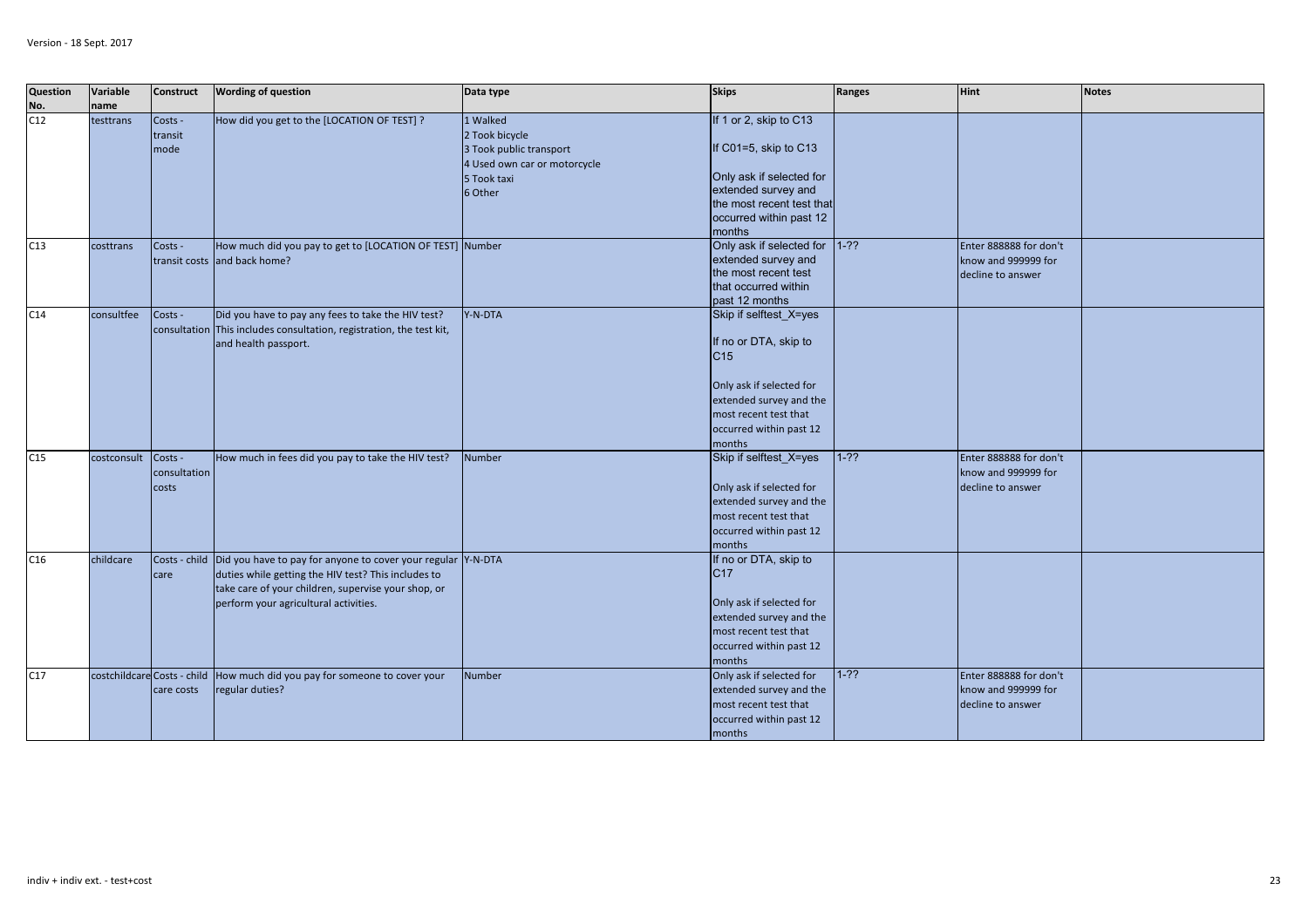| Question<br>No. | Variable<br>name         | <b>Construct</b>            | <b>Wording of question</b>                                                                                                                                                                                   | Data type                                                                                                                           | <b>Skips</b>                                                                                                                                                  | Ranges   | <b>Hint</b>                                                        | <b>Notes</b>                                     |
|-----------------|--------------------------|-----------------------------|--------------------------------------------------------------------------------------------------------------------------------------------------------------------------------------------------------------|-------------------------------------------------------------------------------------------------------------------------------------|---------------------------------------------------------------------------------------------------------------------------------------------------------------|----------|--------------------------------------------------------------------|--------------------------------------------------|
| C18             | food                     |                             | Costs - food Did you have to purchase food outside the home<br>because of your HIV test?                                                                                                                     | Y-N-DTA                                                                                                                             | If no or DTA, skip to<br>C <sub>19</sub><br>Only ask if selected for<br>extended survey and the<br>most recent test that<br>occurred within past 12<br>months |          |                                                                    |                                                  |
| C19             | costfood                 | costs                       | Costs - food How much did you pay for food?                                                                                                                                                                  | <b>Number</b>                                                                                                                       | Only ask if selected for<br>extended survey and the<br>most recent test that<br>occurred within past 12<br>months                                             | $1-22$   | Enter 888888 for don't<br>know and 999999 for<br>decline to answer |                                                  |
| C <sub>20</sub> | other                    |                             | Costs - other Did you have any other incurred costs related to your Y-N-DTA<br>last HIV test?                                                                                                                |                                                                                                                                     | If no or DTA, skip to<br>C <sub>21</sub><br>Only ask if selected for<br>extended survey and the<br>most recent test that<br>occurred within past 12<br>months |          |                                                                    |                                                  |
| C <sub>21</sub> | costother                | costs                       | Costs - other If yes, how much did you pay?                                                                                                                                                                  | Number                                                                                                                              | Only ask if selected for<br>extended survey and the<br>most recent test that<br>occurred within past 12<br>months                                             | $1 - ??$ | Enter 888888 for don't<br>know and 999999 for<br>decline to answer |                                                  |
| C <sub>22</sub> | costworklost Costs - how | much<br>earned              | How much would you have earned during the time<br>you took off to get tested for HIV?                                                                                                                        | <b>Number</b>                                                                                                                       | Only ask if selected for<br>extended survey and the<br>most recent test that<br>occurred within past 12<br>months                                             | $0-22$   | Enter 888888 for don't<br>know and 999999 for<br>decline to answer | Note: if in kind, need prompt to obtain<br>value |
| C <sub>23</sub> | costsource               | Costs -<br>source           | Who primarily provided the money to support the<br>costs of accessing the test?                                                                                                                              | 1 Myself<br>2 My partner<br>3 Myself and my partner jointly<br>4 Family<br>5 Friend<br>6 Employer<br>7 Other<br>9 Decline to answer | Only ask if selected for<br>extended survey and the<br>most recent test that<br>occurred within past 12<br>months                                             |          |                                                                    |                                                  |
| C <sub>24</sub> | knowres X                | Results of<br>last HIV test | You don't have to tell me if you don't want to, but<br>what were the results of this test? [COMMENT:<br>DO WE WANT TO ASK AFTER IF THIS IS THE<br>FIRST TIME THEY RECEIVED A POSITIVE<br><b>TEST RESULTI</b> | Positive<br><b>Negative</b><br>3 Indeterminate<br>9 Decline to answer                                                               | If knowres X=1 go to<br>firstpos_X; otherwise to<br>regretimm_X                                                                                               |          |                                                                    |                                                  |
| C <sub>25</sub> | firstpos_X               | First positive<br>result?   | Was this the first time you had received a positive<br>result?                                                                                                                                               | Y-N-DTA                                                                                                                             |                                                                                                                                                               |          |                                                                    |                                                  |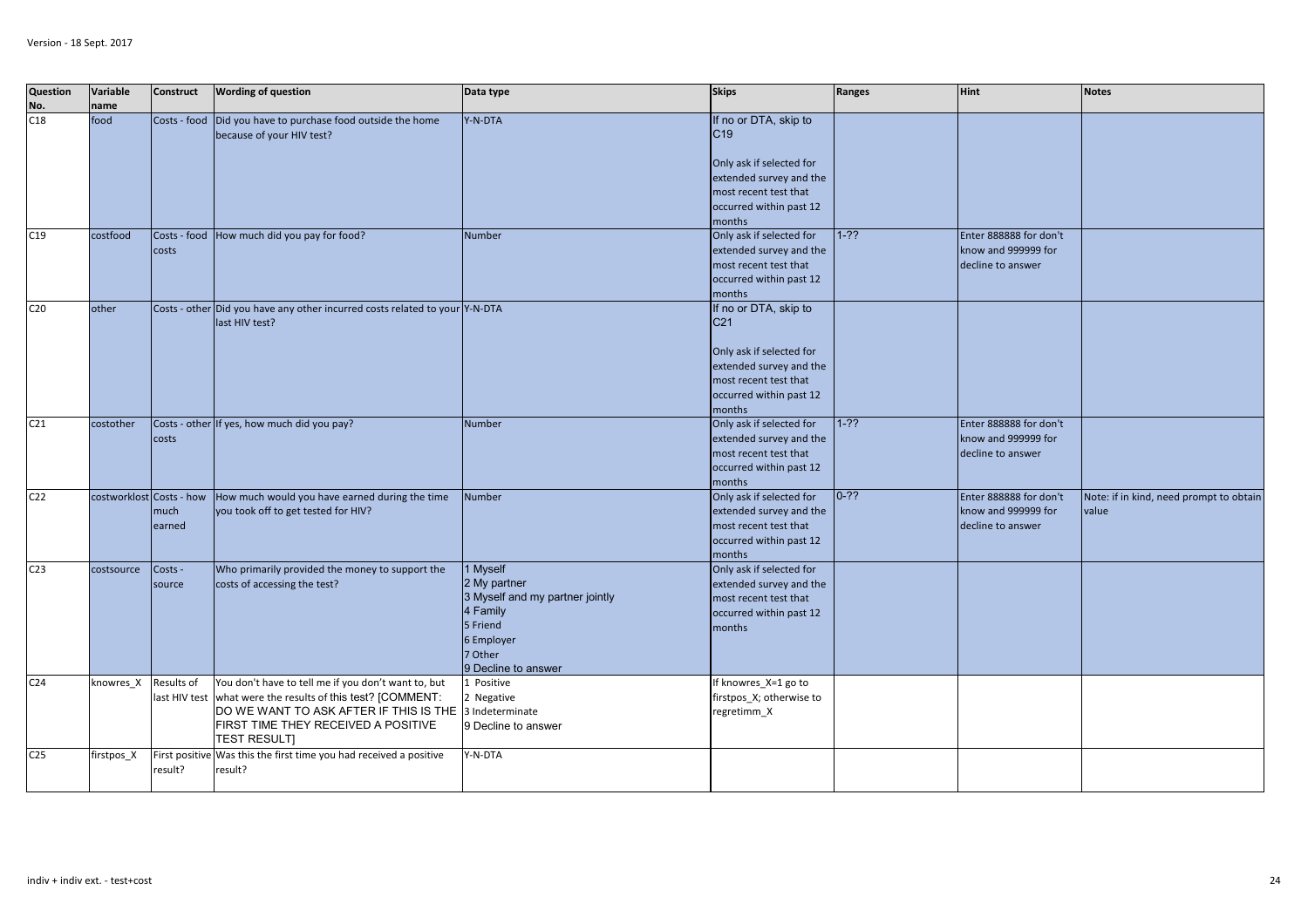| <b>Question</b><br>No. | Variable<br>name   | <b>Construct</b>                                  | <b>Wording of question</b>                                                                                                                                                  | Data type                                                                                                                                                                                                                                                                                                                                       | <b>Skips</b> | Ranges                                                                                                                                    | <b>Hint</b> | <b>Notes</b> |
|------------------------|--------------------|---------------------------------------------------|-----------------------------------------------------------------------------------------------------------------------------------------------------------------------------|-------------------------------------------------------------------------------------------------------------------------------------------------------------------------------------------------------------------------------------------------------------------------------------------------------------------------------------------------|--------------|-------------------------------------------------------------------------------------------------------------------------------------------|-------------|--------------|
| C <sub>26</sub>        | regretimm_X Regret | testing<br>immediately the test?<br>after testing | Aside from the results, did you have any regrets<br>about this HIV test immediately after you completed                                                                     | Y-N-DTA                                                                                                                                                                                                                                                                                                                                         |              |                                                                                                                                           |             |              |
| C <sub>27</sub>        | regretnow_X Regret | testing now                                       | Looking back on this test now, do you regret taking<br>this test now?                                                                                                       | Y-N-DTA                                                                                                                                                                                                                                                                                                                                         |              |                                                                                                                                           |             |              |
| C <sub>28</sub>        | relprob_X          | Problems<br>caused by<br>test                     | Were there any problems in your relationship caused Y-N-N/A-DTA<br>by this HIV test?                                                                                        |                                                                                                                                                                                                                                                                                                                                                 |              |                                                                                                                                           |             |              |
| C <sub>29</sub>        | testforce_X        | Forced to<br>test                                 | If you were forced to test, who forced you?                                                                                                                                 | (Check all that apply)<br>A Not forced to test - Y-N-DTA<br>B CBDA - Y-N-DTA<br>C Health care worker - Y-N-DTA<br>D Partner - Y-N-DTA<br>E Parent - Y-N-DTA<br>F Other family member - Y-N-DTA<br>G Friend - Y-N-DTA<br>H Chief - Y-N-DTA<br>I Employer - Y-N-DTA<br>Teacher - Y-N-DTA<br>K Religious leader - Y-N-DTA<br>Other - Y-N-DTA       |              | A cannot be combined<br>with other responses<br>If decline to answer for<br>one choice, must have<br>decline to answer for all<br>choices |             |              |
| C30                    | disclose X         | <b>Disclosed</b><br>results                       | Did you disclose the result of this test to anyone?<br><b>[COMMENT: WE ARE NOT ASKING ABOUT</b><br>FORCED DISCLOSURE NOW?]                                                  | (Check all that apply)<br>A Did not disclose this result Y-N-DTA<br>B CBDA - Y-N-DTA<br>C Health care worker - Y-N-DTA<br>D Partner - Y-N-DTA<br>E Parent - Y-N-DTA<br>F Other family member - Y-N-DTA<br>G Friend - Y-N-DTA<br>H Chief - Y-N-DTA<br>Employer - Y-N-DTA<br>Teacher - Y-N-DTA<br>K Religious leader - Y-N-DTA<br>Other - Y-N-DTA |              | A cannot be combined<br>with other responses<br>If decline to answer for<br>one choice, must have<br>decline to answer for all<br>choices |             |              |
| C31                    | forcedisc X        | Forced to<br>disclose                             | If you were forced to disclose your results, or<br>someone disclosed your status to another person<br>without your permission, who forced this disclosure? B CBDA - Y-N-DTA | (Check all that apply)<br>A Not forced to disclose result - Y-N-DTA<br>C Health care worker - Y-N-DTA<br>D Partner - Y-N-DTA<br>E Parent - Y-N-DTA<br>F Other family member - Y-N-DTA<br>G Friend - Y-N-DTA<br>H Chief - Y-N-DTA<br>Employer - Y-N-DTA<br>J Teacher - Y-N-DTA<br>K Religious leader - Y-N-DTA<br>L Other - Y-N-DTA              |              | A cannot be combined<br>with other responses<br>If decline to answer for<br>one choice, must have<br>decline to answer for all<br>choices |             |              |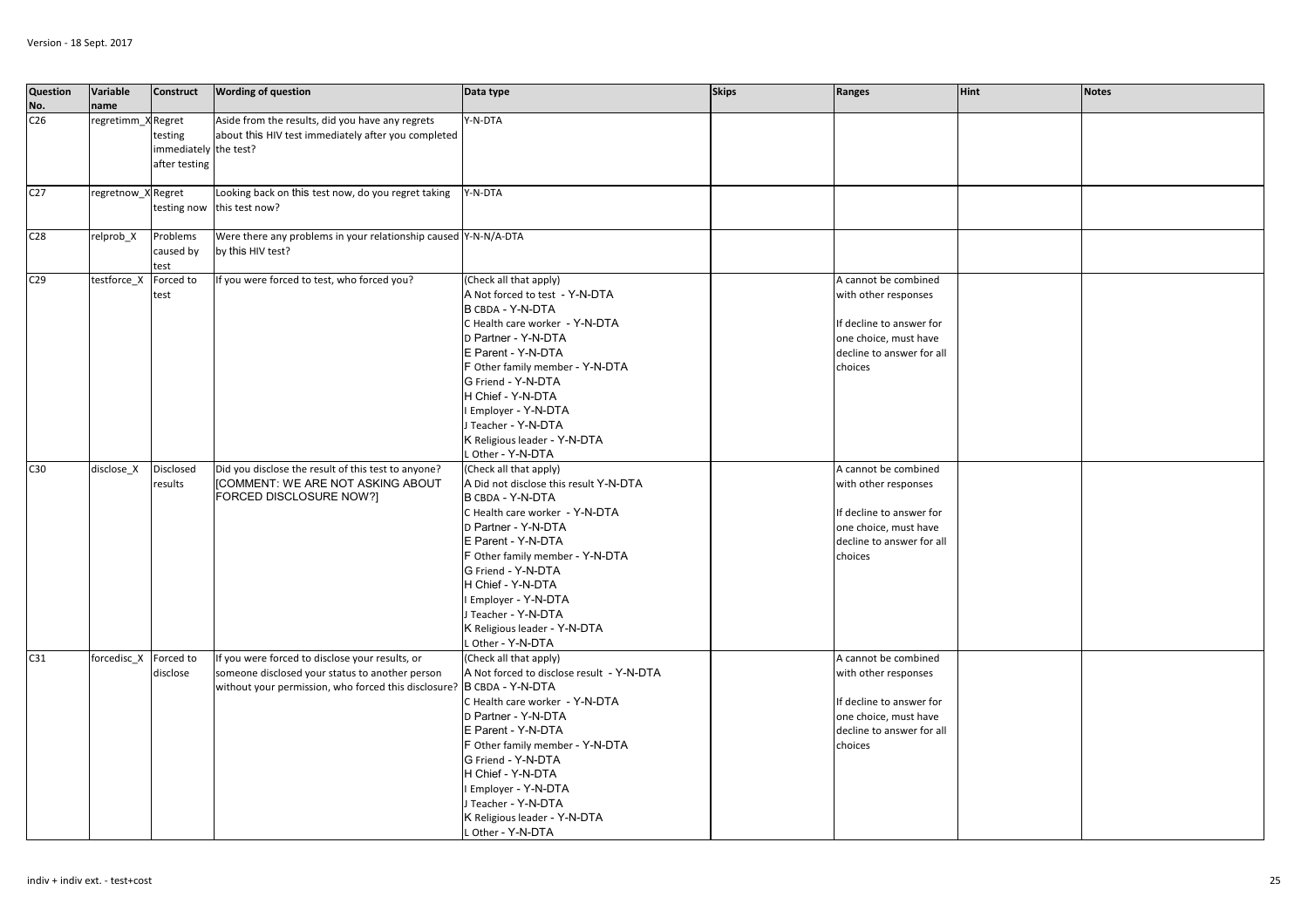| Question<br>No. | Variable<br>name            | <b>Construct</b>                            | <b>Wording of question</b>                                                                                                     | Data type                                                                                                                                                                                                                                                                                                                                                                                                                                                                                                                                                                                                                                                                                                                                                                                                                                                                                                                       | <b>Skips</b>                                                                                      | Ranges                                                                                    | <b>Hint</b> | <b>Notes</b>                                        |
|-----------------|-----------------------------|---------------------------------------------|--------------------------------------------------------------------------------------------------------------------------------|---------------------------------------------------------------------------------------------------------------------------------------------------------------------------------------------------------------------------------------------------------------------------------------------------------------------------------------------------------------------------------------------------------------------------------------------------------------------------------------------------------------------------------------------------------------------------------------------------------------------------------------------------------------------------------------------------------------------------------------------------------------------------------------------------------------------------------------------------------------------------------------------------------------------------------|---------------------------------------------------------------------------------------------------|-------------------------------------------------------------------------------------------|-------------|-----------------------------------------------------|
| C <sub>32</sub> | aftercare_X                 | Confirmator<br>y testing                    | After this HIV test, did you receive a test confirming<br>your HIV diagnosis or additional care related to your<br>HIV status? | Y-N-DTA                                                                                                                                                                                                                                                                                                                                                                                                                                                                                                                                                                                                                                                                                                                                                                                                                                                                                                                         | If no or DTA, go to C35                                                                           |                                                                                           |             | For log frame reporting, include<br>positives only? |
| C <sub>33</sub> | afterdet_X                  | What care<br>received                       | What care did you receive?                                                                                                     | 1 Confirmatory test only [COMMENT: CHANGE<br>TO: FOLLOW-UP TEST TO CONFIRM THE<br>RESULTS OF THIS TESTI<br>2 ART initiation [COMMENT: CHANGE TO:<br>STARTED ON ART FOR THE FIRST TIME]<br>3 Restarted on ART<br>4 Other care (not including either confirmatory test<br>or ART)<br>9 Decline to answer                                                                                                                                                                                                                                                                                                                                                                                                                                                                                                                                                                                                                          | If aftercare_X=yes and<br>espondent is female, skip<br>to next testing loop or<br>partnerstatknwn |                                                                                           |             |                                                     |
| C <sub>34</sub> | nocare                      | Reasons for<br>not<br>receiving<br>care     | Why have you not (yet) received a confirmatory test<br>or obtained treatment?                                                  | Why have you not (yet) received a confirmatory test<br>or obtained treatment? (Check all that apply)<br>A. Afraid of stigma and discrimination from going to<br>a clinic<br>B. I don't want to be seen at the clinic<br>C. I do not feel sick<br>D. My partner won't let me go to the clinic<br>E. Family member(s) won't let me go to the clinic<br>F. It is too expensive for me to visit the facility, or the<br>facility is too far away<br>G. I cannot take time off work to go to receive an<br>additional test or care<br>H. It will take too much time to receive an additional<br>test or care<br>. Health facilities offer poor quality HIV services<br>J. I am afraid there will be drug shortages<br>K. I do not believe that my status will be kept<br>confidential<br>L. I do not trust the results from HIV testing<br>M. I don't know where to go to access services<br>N. Other reason<br>O. Decline to answer |                                                                                                   | If decline to answer for<br>one choice, must have<br>decline to answer for all<br>choices |             |                                                     |
| C <sub>35</sub> | vmmc X                      | testing                                     | VMMC after [Asked of men only:] Did you go for VMMC<br>(voluntary medical male circumcision) after this test? 2 No             | 1 Yes<br>3 I am already circumcised<br>9 Decline to answer                                                                                                                                                                                                                                                                                                                                                                                                                                                                                                                                                                                                                                                                                                                                                                                                                                                                      | Valid only for men who<br>do not report HIV+ status<br>(knowres_X>1).                             |                                                                                           |             | <b>END</b> of testing loop                          |
| C36             | partnerstatk Partner<br>nwn | status<br>known                             | Do you know the result of your current partner's<br>[most recent] HIV test?                                                    | Y-N-N/A-DTA                                                                                                                                                                                                                                                                                                                                                                                                                                                                                                                                                                                                                                                                                                                                                                                                                                                                                                                     | If N/A, skip to C39                                                                               |                                                                                           |             |                                                     |
| C <sub>37</sub> | ownstatknw                  | Partner<br>knows<br>respondent'<br>s status | Does your current partner know your HIV status?                                                                                | Y-N-N/A-DTA                                                                                                                                                                                                                                                                                                                                                                                                                                                                                                                                                                                                                                                                                                                                                                                                                                                                                                                     |                                                                                                   |                                                                                           |             |                                                     |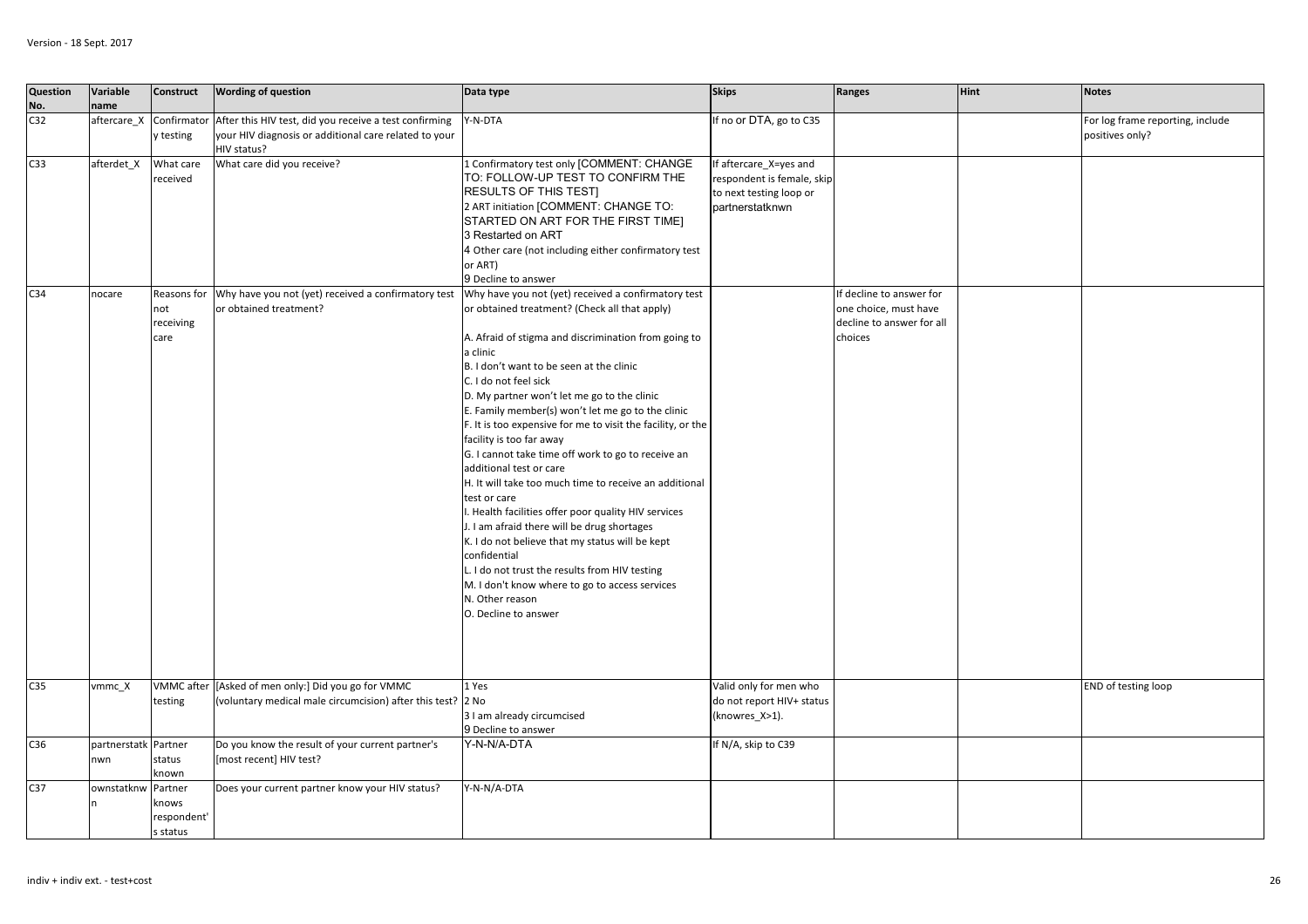| Question | Variable          | Construct | <b>Wording of question</b>                         | Data type                                      | <b>Skips</b> | Ranges | <b>Hint</b> | <b>Notes</b> |
|----------|-------------------|-----------|----------------------------------------------------|------------------------------------------------|--------------|--------|-------------|--------------|
| No.      | name              |           |                                                    |                                                |              |        |             |              |
| C38      | <b>I</b> prefmode | Prefered  | If you were to test for HIV again, where would you | 1 Hospital, clinic or health center            |              |        |             |              |
|          |                   | mode of   | prefer to have this next test?                     | 2 - VCT centre                                 |              |        |             |              |
|          |                   | testing   |                                                    | 3 - Mobile HTC                                 |              |        |             |              |
|          |                   |           |                                                    | 4 At-home HTC                                  |              |        |             |              |
|          |                   |           |                                                    | 5 Self-testing with the distributor present    |              |        |             |              |
|          |                   |           |                                                    | 6 Self-testing without the distributor present |              |        |             |              |
|          |                   |           |                                                    | 7 Decline to answer                            |              |        |             |              |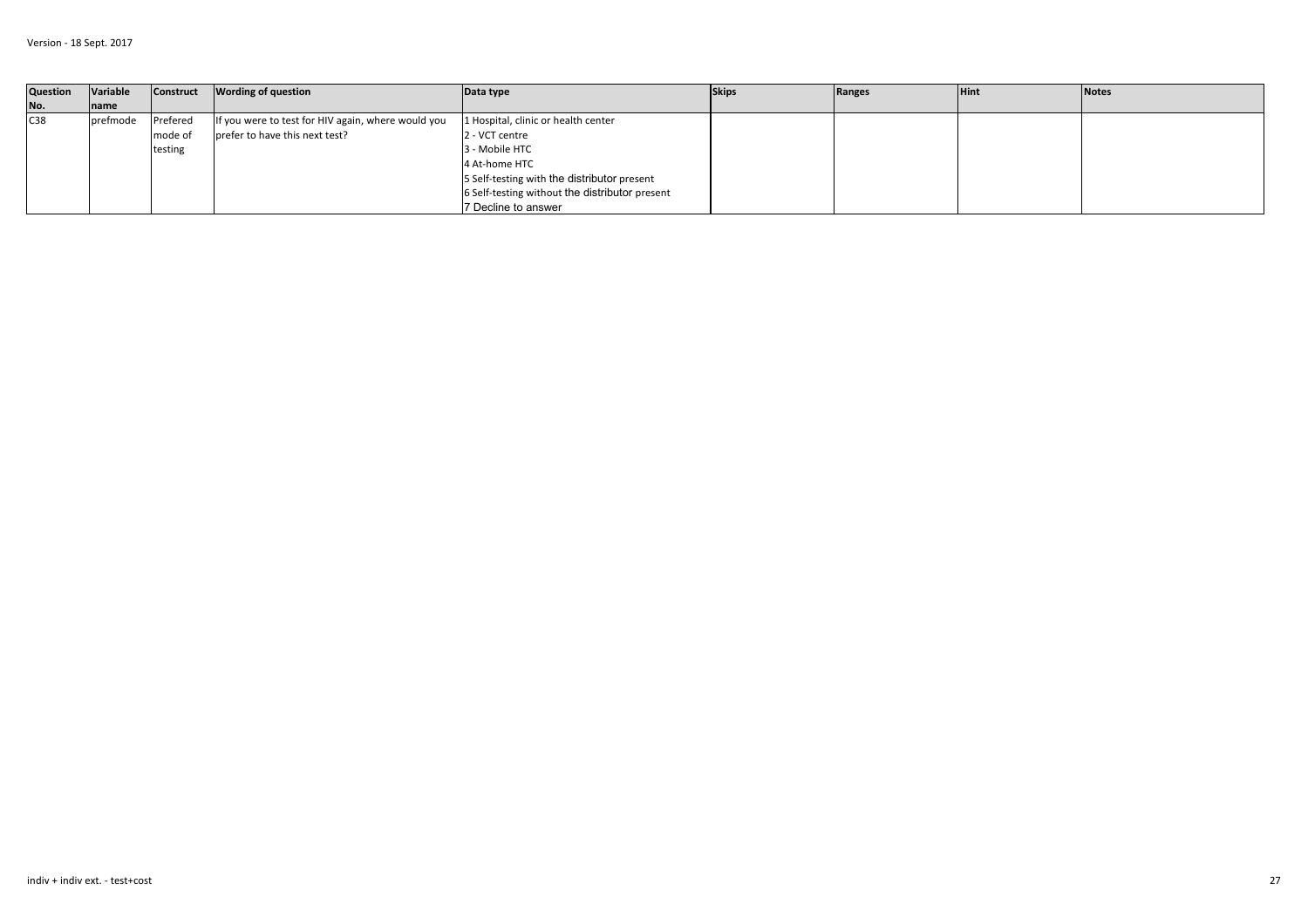### Individual - past testing (all individuals)

ENDLINE NOTE: removed "most important reason" question, added questions from midline and on CBDA

#### **To be completed by all consenting individuals in the INTERVENTION clinics**

Prompt: Now I would like to ask you some questions about your experiences with the community based distribution agents delivering HIVST kits

|                  | <b>Question Variable name</b> | <b>Construct</b>                                 | <b>Wording of question</b>                                                                                                                                                                                                                                                                                                         | Data type  | <b>Skips</b>                                                             | Ranges                                                                                                                                                                                                                                                                                                                | <b>Hint</b> | <b>Notes</b>                                           |
|------------------|-------------------------------|--------------------------------------------------|------------------------------------------------------------------------------------------------------------------------------------------------------------------------------------------------------------------------------------------------------------------------------------------------------------------------------------|------------|--------------------------------------------------------------------------|-----------------------------------------------------------------------------------------------------------------------------------------------------------------------------------------------------------------------------------------------------------------------------------------------------------------------|-------------|--------------------------------------------------------|
| CAO1             | comdis                        | <b>Awareness of</b><br>community<br>distribution | Before your discussion with study staff<br>today, were you aware that community<br>based distribution agents were<br>distributing self-test kits near here?                                                                                                                                                                        | Y-N-DTA    | If no or DTA,<br>skip to next<br>section<br><b>Skip if</b><br>$X=1$      | Probe if no but selftestever=yes: You have stated that you<br>have previously self-tested. Did you receive the kit<br>outside of recent community distribution of self-test kits?<br>[??OR SOMETHING LIKE THAT MIGHT BE NEEDED??]<br>selftestsource_If yes, check if consistent with heardselftest (should be<br>ves) |             |                                                        |
| CA <sub>02</sub> | cbdahouse                     |                                                  | CBDA house visit Did community based distribution<br>agents come to your house to offer self-<br>test kits? [COMMENT: IT COULD BE<br><b>THEY RECEIVED THE KIT OUTSIDE</b><br><b>THEIR HOUSE? CHANGE TO: DID</b><br><b>COMMUNITY BASED DISTRIBUTION</b><br>AGENTS OFFER A SELF-TEST KIT<br>TO YOU OR MEMBERS OF YOUR<br>HOUSEHOLD?] | Y-N-DTA-DK | DK, skip to next<br>section<br><b>Skip if</b><br>selftestsource<br>$X=1$ | If no or DTA or Probe if no but selftestever=yes: You have stated that you<br>have previously self-tested. Were you offered the kit<br>from someone other than a community based<br>distribution agent [??OR SOMETHING LIKE THAT MIGHT<br><b>BE NEEDED??]</b>                                                         |             |                                                        |
| CAO3             | stleft                        | ST kits left in<br>house                         | Did community based distribution agents<br>leave self-test kits at your house?<br><b>COMMENT: CBDAS DON'T REALLY LEAVE</b><br>KITS AT HOMES. CHANGE TO: DID YOU OR<br><b>MEMBERS OF YOUR HOUSEHOLD TAKE A</b><br>SELF-TEST KIT?]                                                                                                   | Y-N-DTA-DK | DK, skip to next<br>section<br><b>Skip if</b><br>selftestsource<br>$X=1$ | If no or DTA or Probe if no but selftestever=yes: You have stated that you<br>have previously self-tested. Did you take the kit from<br>someone other than a community based distribution<br>agent [??OR SOMETHING LIKE THAT MIGHT BE<br>NEEDED??]                                                                    |             |                                                        |
| CA <sub>04</sub> | stleftcount                   | Number ST left                                   | How many kits were left at your house by Number<br>the community health worker?<br><b>[COMMENT: CHANGE TO:</b><br><b>EXCLUDING YOURSELF, HOW</b><br><b>MANY MEMBERS OF YOUR</b><br>HOUSEHOLD TOOK A SELF-TEST<br>KIT?                                                                                                              |            | If 88 or 99, skip<br>to selfuse                                          | 1 One test<br>2 Two tests<br>3 Three tests<br>4 4 or more tests<br>5 Don't know how many tests were left<br>6 Decline to answer                                                                                                                                                                                       |             | Enter 88 for don't know or<br>99 for decline to answer |
| <b>CA05</b>      | hhuse                         | Number of<br>household<br>members used           | Excluding yourself, how many members of Number<br>your household used the kits to test<br>themselves for HIV?                                                                                                                                                                                                                      |            |                                                                          | 1 One other household member<br>2 Two other household members<br>3 Three other household members<br>4 Don't know how many household members have tested<br>5 Declined to answer                                                                                                                                       |             | Enter 88 for don't know or<br>99 for decline to answer |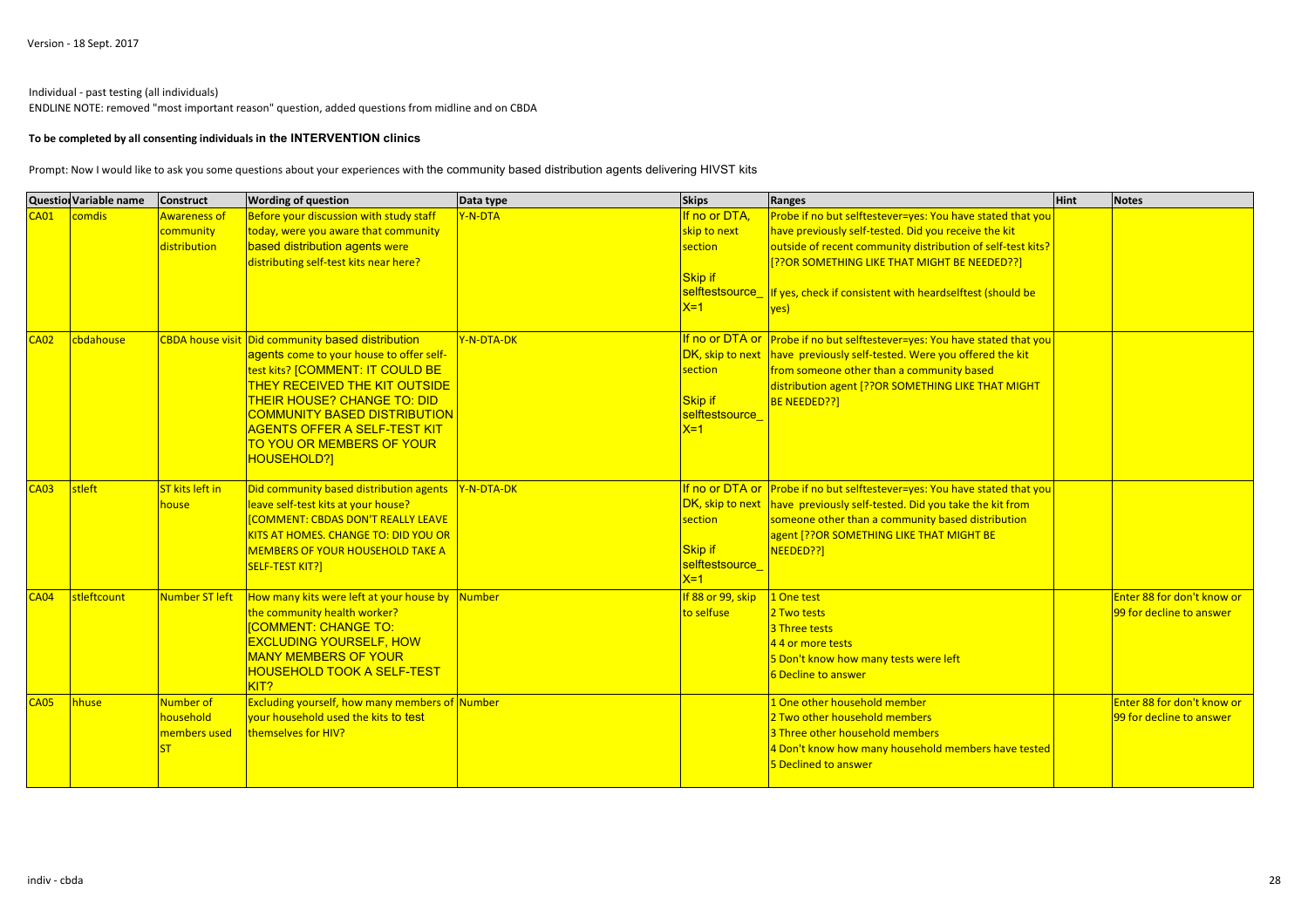|                  | <b>Question Variable name</b> | <b>Construct</b>                | <b>Wording of question</b>                                                                                                                                                                       | Data type                                                                                                                                                                                                                                                                                                                                                                                                                                                               | <b>Skips</b>                                                                                                                | Ranges                                                                                                                                                                                                                                                                               | <b>Hint</b> | <b>Notes</b>        |
|------------------|-------------------------------|---------------------------------|--------------------------------------------------------------------------------------------------------------------------------------------------------------------------------------------------|-------------------------------------------------------------------------------------------------------------------------------------------------------------------------------------------------------------------------------------------------------------------------------------------------------------------------------------------------------------------------------------------------------------------------------------------------------------------------|-----------------------------------------------------------------------------------------------------------------------------|--------------------------------------------------------------------------------------------------------------------------------------------------------------------------------------------------------------------------------------------------------------------------------------|-------------|---------------------|
| CAO6             | selfuse                       | ST selfuse                      | Did you get an HIV self-test kit for your<br>use? [COMMENT: TO BE MORE<br>CLEAR CHANGE TO: DID YOU TAKE<br>AN HIV SELF-TEST KIT FROM THE<br><b>COMMUNITY BASED DISTRIBUTION</b><br><b>AGENT]</b> | Y-N-DTA                                                                                                                                                                                                                                                                                                                                                                                                                                                                 | If no or DTA, go<br>to under16st<br><b>Skip if</b><br>selftestsource_<br>$X=1$                                              | Probe if no but selftestever=yes: You have stated that you<br>have previously self-tested. Did you take the kit from<br>someone other than a community based distribution<br>agent [??OR SOMETHING LIKE THAT MIGHT BE<br>NEEDED??]                                                   |             |                     |
| CAO7             | refuse                        | Possibilty of<br><b>refusal</b> | Did you feel you were able to refuse to<br>accept the self-test kit from the<br>community based distribution agent?                                                                              | Y-N-DTA                                                                                                                                                                                                                                                                                                                                                                                                                                                                 | If yes or DTA, go<br>to testself                                                                                            |                                                                                                                                                                                                                                                                                      |             | skip?               |
| 208 <sup>2</sup> | whynotrefuse                  | Reason for<br>refusal           | Why were you unable to refuse?                                                                                                                                                                   | A The community based distribution agent<br>pressured me to take it<br>B My partner pressured me to take it<br>C My parent pressured me to take it<br>D Another family member pressured me to<br>take it<br>E My friend pressured me to take it<br>F The chief pressured me to take it<br>G My employer pressured me to take it<br>H My teacher pressured me to take it<br>I My religious leader pressured me to<br>take it<br>J Another person pressured me to take it |                                                                                                                             | If decline to answer for one choice, must have decline to<br>answer for all choices                                                                                                                                                                                                  |             | tick all that apply |
| CAO9             | testself                      |                                 | Self use of testkit Did you test yourself for HIV using the kit<br>received by community based<br>distribution agents?                                                                           | Y-N-DTA                                                                                                                                                                                                                                                                                                                                                                                                                                                                 | to stgiveaway.<br>If yes and<br>firstst<br><b>Skip if</b><br>selftestsource<br>$X=1$                                        | If no or DTA, go Probe if no but selftestever=yes: You have stated that you<br>have previously self-tested. Did you self-test using a kit<br>provided by someone other than a community based<br>refuse=yes, goto distribution agent [??OR SOMETHING LIKE THAT MIGHT<br>BE NEEDED??] |             |                     |
| CA10             | refuseregret                  | Regret testing<br>after refusal | Now that you have self-tested for HIV and Y-N-DTA<br>you did not feel able to refuse, do you<br>regret having tested?                                                                            |                                                                                                                                                                                                                                                                                                                                                                                                                                                                         | <b>Skip if</b><br>selftestsource X<br>$=18$<br>regretnow=yes<br><b>Skip if</b><br>selftestsource X<br>$=18$<br>regretnow=no |                                                                                                                                                                                                                                                                                      |             |                     |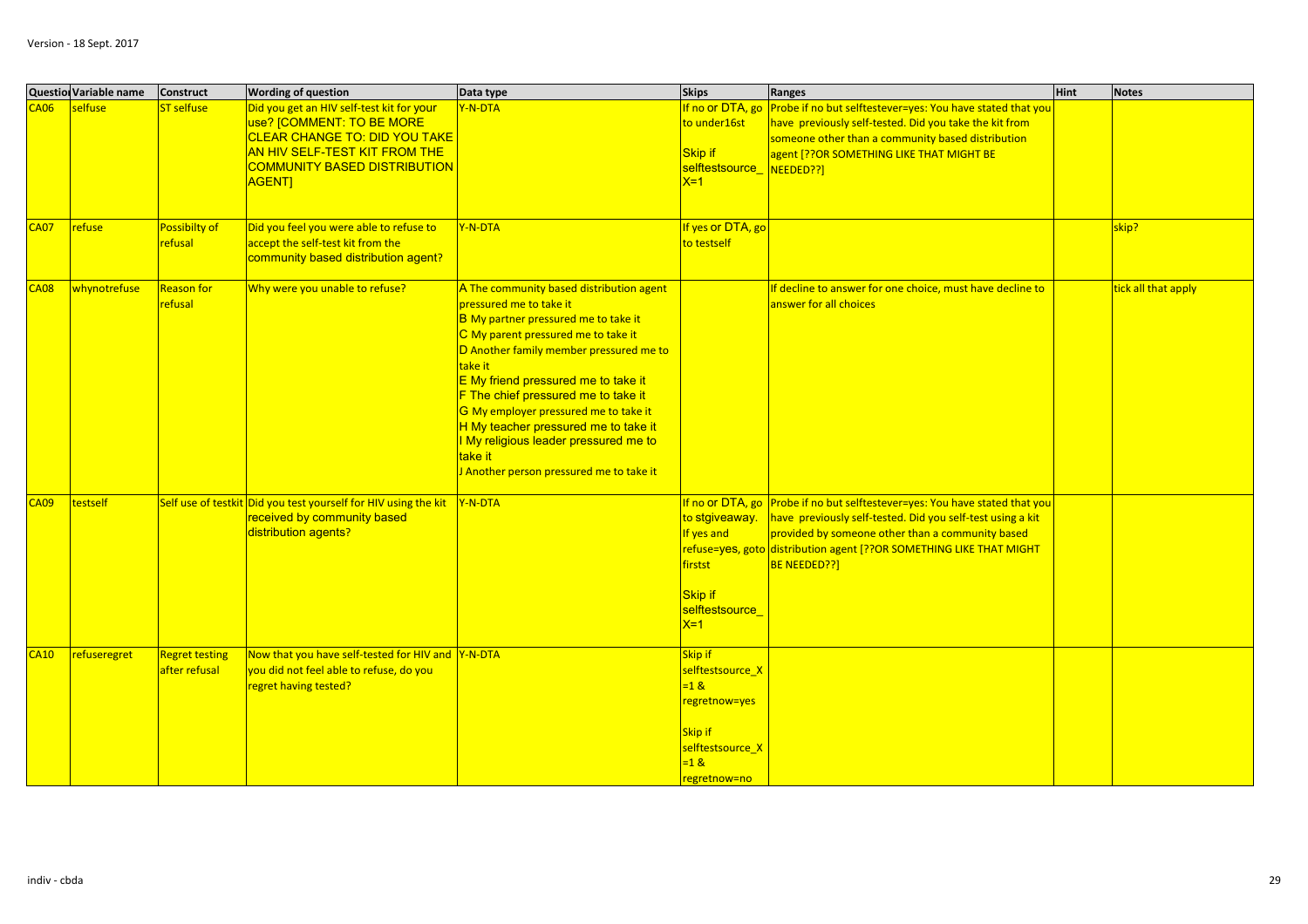|             | <b>Question Variable name</b> | Construct                        | <b>Wording of question</b>                                                                                                                                                                                                                                                                                                                                                                      | Data type                                                                                                                                                                                                                                                                                | <b>Skips</b>                                                                                              | Ranges | <b>Hint</b> | <b>Notes</b> |
|-------------|-------------------------------|----------------------------------|-------------------------------------------------------------------------------------------------------------------------------------------------------------------------------------------------------------------------------------------------------------------------------------------------------------------------------------------------------------------------------------------------|------------------------------------------------------------------------------------------------------------------------------------------------------------------------------------------------------------------------------------------------------------------------------------------|-----------------------------------------------------------------------------------------------------------|--------|-------------|--------------|
| CA11        | firstst                       | <b>first ST ever</b>             | Was the self-test received from the CBDA<br>the first HIV test you have ever done?<br><b>[COMMENT: SHOULD THIS BE</b><br><b>ASKED IN THE LOOP INSTEAD?</b><br>IF WE KEEP IT HERE, IT NEEDS<br><b>TO PERTAIN TO A SELF-TEST</b><br><b>DIRECTLY RECEIVED FROM A</b><br><b>CBDA INSTEAD OF SELF-</b><br><b>TESTING MORE GENERALLY</b><br><b>REGARDLESS OF HOW THE</b><br><b>TEST WAS RECEIVED]</b> | 1 Yes<br>2 No, I had been tested by a health worker<br>(or health workers) before<br>3 No, I had previously done another self-test<br>9 Decline to answer                                                                                                                                | <b>Skip if</b><br>lifetestcount<=<br>$3$ and<br>selftest X=yes<br>for latest date                         |        |             |              |
| CA12        | returnst                      | Test returned?                   | After testing, what did you do with the<br>used test kit?                                                                                                                                                                                                                                                                                                                                       | 1 Return kit to the community based<br>distribution agent<br>2 Return kit to drop box in the community<br>3 Return kit to the drop box at health facility<br><b>COMMENT: N/A IN MW - TAKE OUT]</b><br>4 Kept used kit in home<br>5 Disposed of used kit elsewhere<br>9 Decline to answer |                                                                                                           |        |             |              |
| <b>CA13</b> | stgiveaway                    | Giving kit to<br>someone else    | Did you give your kit to someone else?<br><b>[FOLLOW UP QUESTION: WHO DID</b><br><b>YOU GIVE YOUR KIT TO?]</b>                                                                                                                                                                                                                                                                                  | Y-N-DTA                                                                                                                                                                                                                                                                                  |                                                                                                           |        |             |              |
| CA14        | under16st                     | <b>Testing child</b><br>under 16 | Were any of the test kits left in your<br>household used to test a child who is<br>younger than 16 years old?                                                                                                                                                                                                                                                                                   | Y-N-DTA                                                                                                                                                                                                                                                                                  | <b>Asked of all</b><br>respondents in<br>households with<br>tests, not just<br>those who used<br>the test |        |             |              |
| CA15        | unusedst                      | Unused test?                     | Were there any test kits left by the<br>community health worker in your<br>household that have not been used to test<br>for HIV? [COMMENT: COULDN'T WE<br><b>DERIVE THIS FROM CA04 AND</b><br><b>CA05? COULD LEAD TO</b><br><b>INCONSISTENCIES</b>                                                                                                                                              | Y-N-DTA                                                                                                                                                                                                                                                                                  | <b>Asked of all</b><br>respondents in<br>households with<br>tests, not just<br>those who used<br>the test |        |             |              |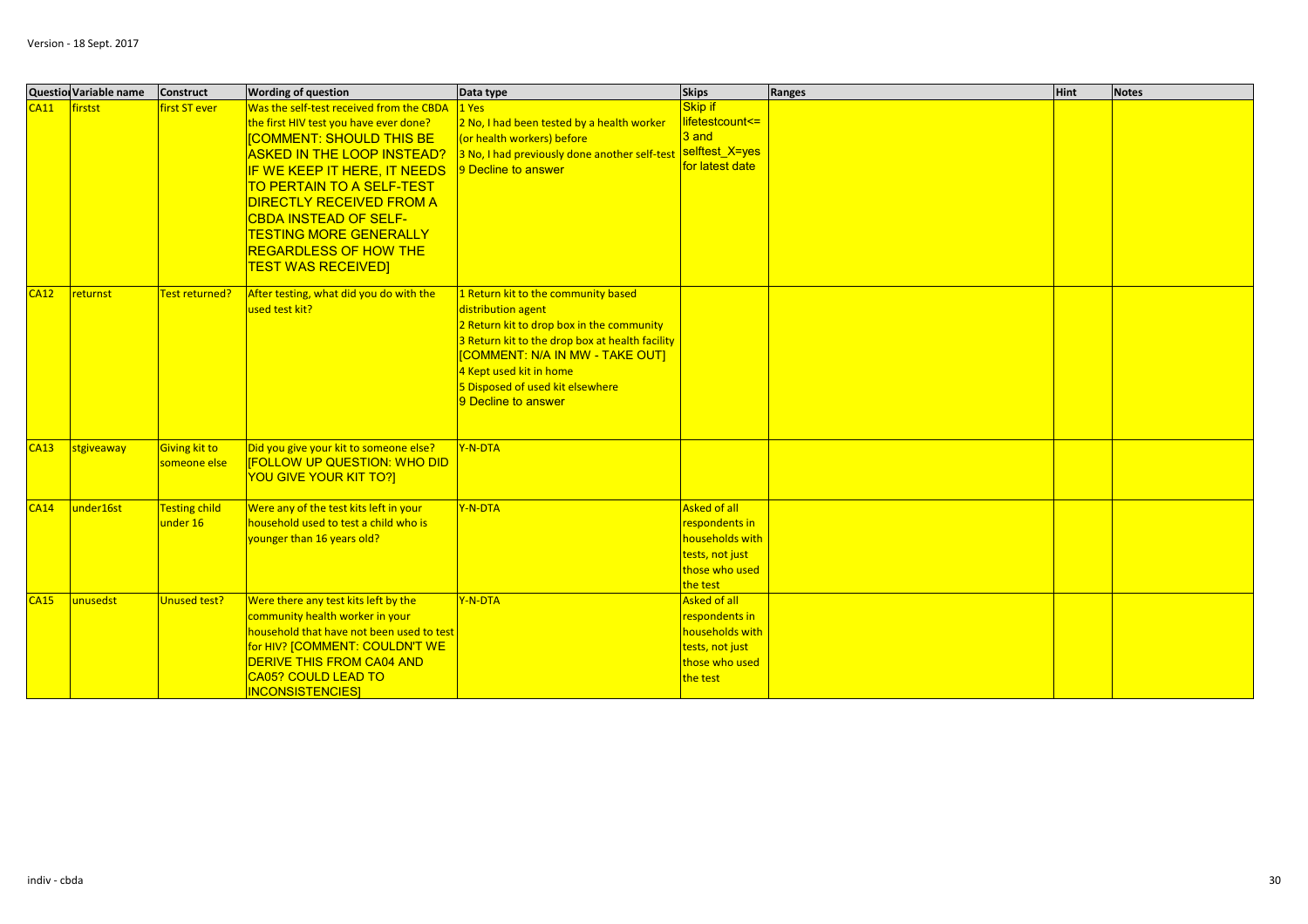Individual - VMMC

# **To be completed by all MEN consenting to participate within the householdNote that question in pink row is for UNITAID reporting**

Prompt: Now I will ask you questions regarding circumcision. Some men are circumcised; that is, the foreskin is completely removed from the penis

| <b>Question</b> | Variable name | Construct           | <b>Wording of question</b>                  | Data type           | <b>Skips</b>    | Ranges           | <b>Hint</b> | <b>Notes</b>                     |
|-----------------|---------------|---------------------|---------------------------------------------|---------------------|-----------------|------------------|-------------|----------------------------------|
| No.             |               |                     |                                             |                     |                 |                  |             |                                  |
| E <sub>1</sub>  | circstatus    | Circumcision        | Please can you look at these                | Y-N-DTA             | If yes, skip to |                  |             | Images needed                    |
|                 |               |                     | status - images pictures which show a penis |                     | circdate.       |                  |             |                                  |
|                 |               |                     | that has had a foreskin                     |                     |                 |                  |             |                                  |
|                 |               |                     | completely removed. Does your               |                     | If no or DTA    |                  |             |                                  |
|                 |               |                     | penis look like this?                       |                     | and in MW,      |                  |             |                                  |
|                 |               |                     |                                             |                     | skip to         |                  |             |                                  |
|                 |               |                     |                                             |                     | circaccess.     |                  |             |                                  |
|                 |               |                     |                                             |                     |                 |                  |             |                                  |
|                 |               |                     |                                             |                     | If ZM, skip to  |                  |             |                                  |
|                 |               |                     |                                             |                     | E <sub>2</sub>  |                  |             |                                  |
| E <sub>2</sub>  | circ          | Circumcision        | Are you circumcised?                        | Y-N-DTA             | If Y, skip to   |                  |             |                                  |
|                 |               | status - text       |                                             |                     | next section.   |                  |             |                                  |
|                 |               | only                |                                             |                     | ZM only         |                  |             |                                  |
| E <sub>3</sub>  | circdate      | <b>Circumcision</b> | When were you circumcised?                  | MY                  |                 | <b>After DOB</b> |             |                                  |
|                 |               | date                |                                             |                     |                 |                  |             |                                  |
| E4              | circaccess    |                     | Know where to Do you know any facilities    | Y-N-DTA             |                 |                  |             | NEED TO BE CLEAR THIS IS MEDICAL |
|                 |               | access              | offering VMMC (voluntary                    |                     |                 |                  |             | NOT TRADITIONAL CIRCUMCISION IN  |
|                 |               | circumcision        | medical male circumcision) to               |                     |                 |                  |             | TRANSLATION]                     |
|                 |               | services            | people who live around here?                |                     |                 |                  |             |                                  |
|                 |               |                     |                                             |                     |                 |                  |             |                                  |
| E <sub>5</sub>  | circintent    | Circumcision        | How likely would you be to go               | 1 Very likely       |                 |                  |             |                                  |
|                 |               | intention           | for circumcision if it were                 | 2 Somewhat likely   |                 |                  |             |                                  |
|                 |               |                     | offered within your                         | 3 Somewhat unlikely |                 |                  |             |                                  |
|                 |               |                     | neighborhood?                               | 4 Very unlikely     |                 |                  |             |                                  |
|                 |               |                     |                                             | 9 Decline to answer |                 |                  |             |                                  |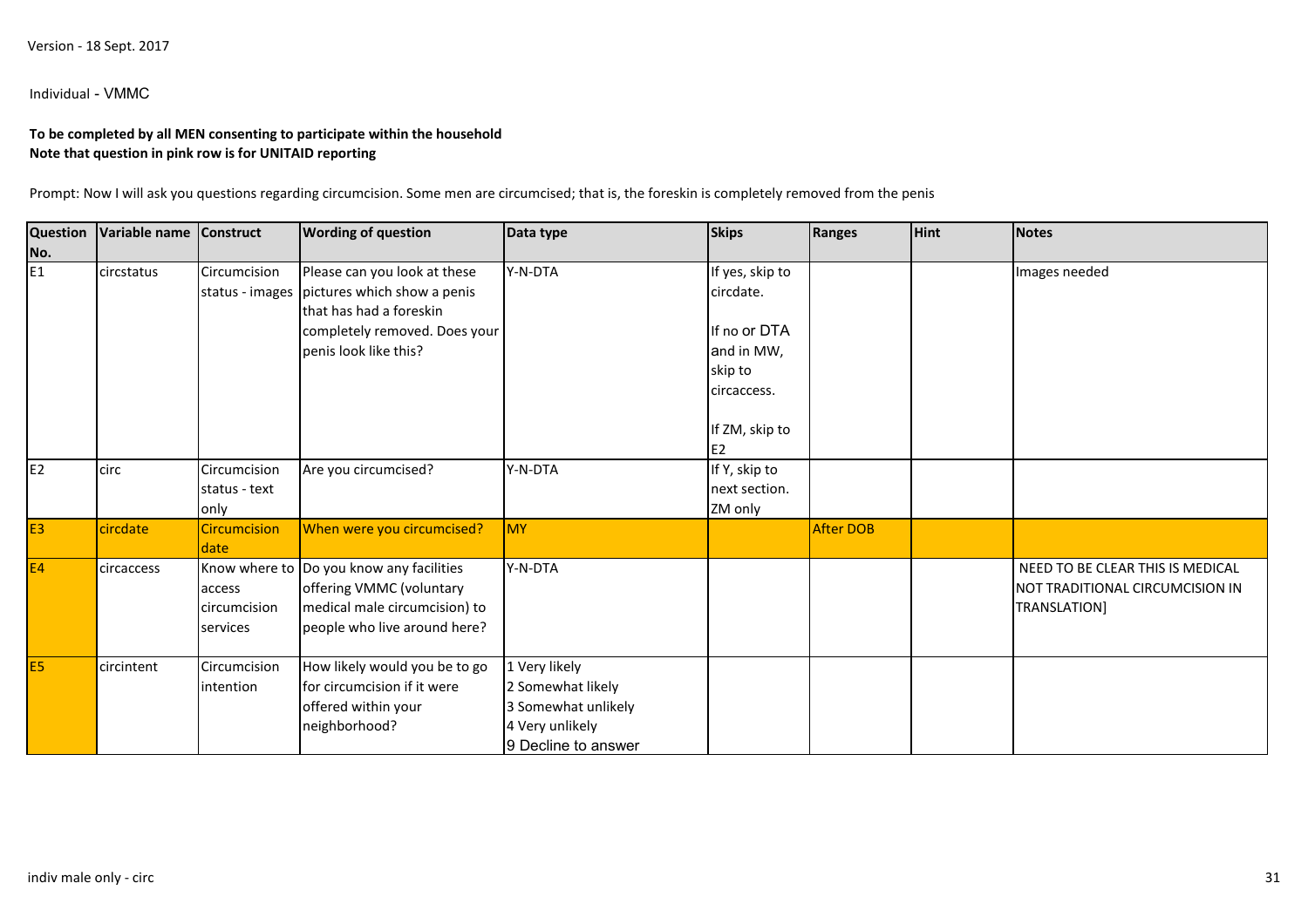## Individual - HIV care

## **To be completed by SELECTED individuals ONLY**

| on No.     | Questi Variable name Construct |                                          | <b>Wording of question</b>                                                                                                               | Data type | <b>Skips</b>                                                                                         | <b>Ranges for</b><br>continuous<br>variables | <b>Hint</b> | <b>Notes</b>        |
|------------|--------------------------------|------------------------------------------|------------------------------------------------------------------------------------------------------------------------------------------|-----------|------------------------------------------------------------------------------------------------------|----------------------------------------------|-------------|---------------------|
| F01        | posttest                       | Positive test<br>result                  | Have you ever had a positive<br>HIV test result?                                                                                         | Y-N-DTA   | If no or DTA,<br>skip to next<br>section                                                             |                                              |             | If no, skip to end. |
| <b>F02</b> | modetest                       | Confirmation<br>of positive ST<br>result | Did you obtain this result<br>from a self-test?                                                                                          | Y-N-DTA   | If no or DTA,<br>skip to<br>artlifeuse<br>Skip if<br>selftestever=n<br>o and goto<br>artlifeuse      |                                              |             |                     |
| <b>F03</b> | confirmresult                  | Confirmation<br>of positive ST<br>result | Did you go to a health facilty to<br>confirm the positive self-test<br>result?                                                           | Y-N-DTA   | Skip if<br>selftestever=n                                                                            |                                              |             |                     |
| <b>F04</b> | artlifeuse                     | <b>ART lifetime</b><br>use               | Have you ever taken ART<br>drugs?                                                                                                        | Y-N-DTA   | If no or DTA,<br>skip to<br>preartuse.<br>If yes and<br>respondent is<br>male, skip to<br>artcurruse |                                              |             |                     |
| <b>F05</b> | pmtctuse                       | PMTCT use                                | (If woman) Have you ever been Y-N-DTA<br>given ART drugs at the the time<br>of having a baby in order to<br>prevent transmission of HIV? |           |                                                                                                      |                                              |             | Women only          |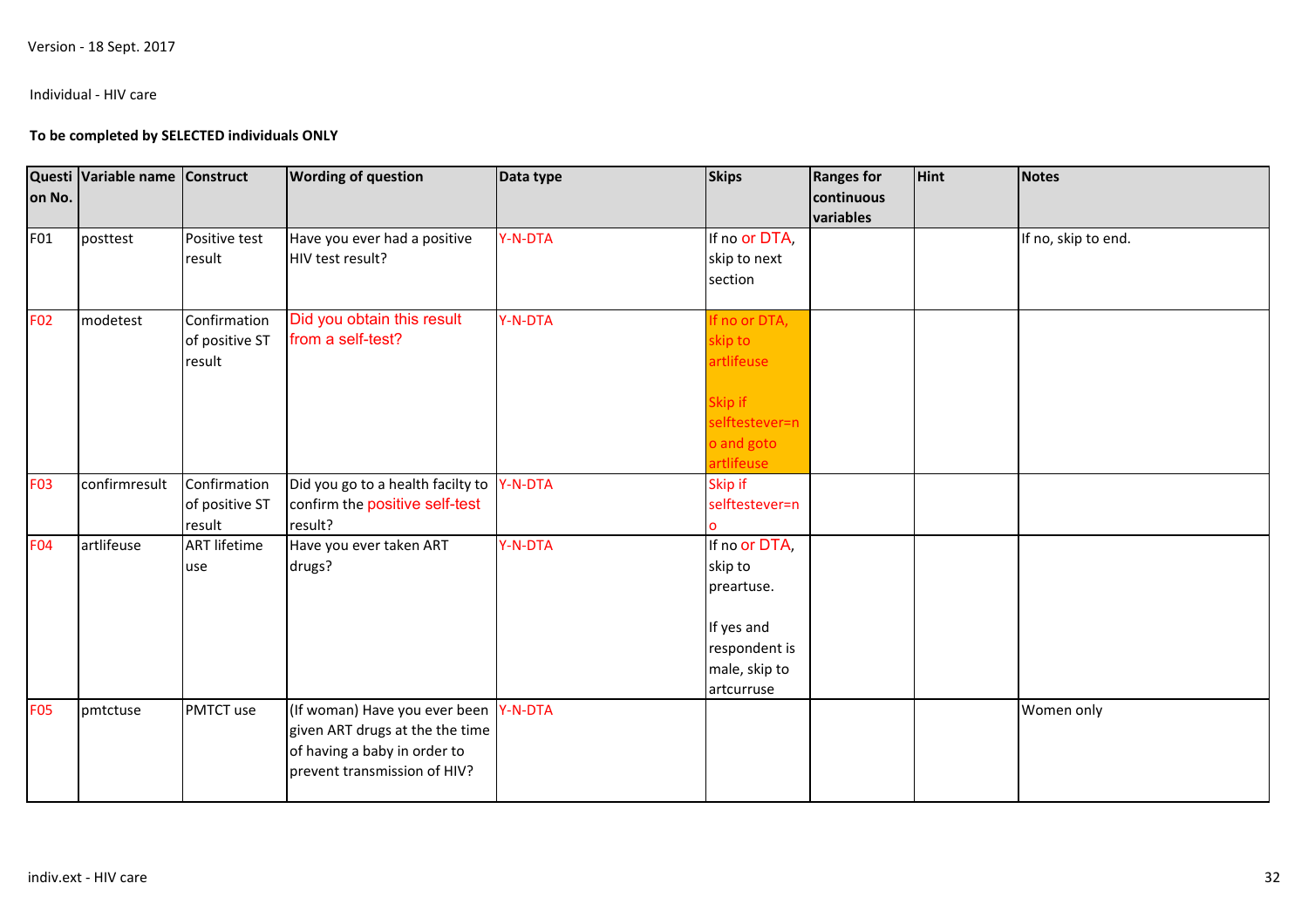| on No.          | Questi Variable name Construct |                    | <b>Wording of question</b>     | Data type                                   | <b>Skips</b>    | <b>Ranges for</b><br>continuous<br>variables | Hint | <b>Notes</b>                          |
|-----------------|--------------------------------|--------------------|--------------------------------|---------------------------------------------|-----------------|----------------------------------------------|------|---------------------------------------|
| <b>F06</b>      | artcurruse                     | <b>ART</b> current | Are you currently using ART    | <b>YN</b>                                   | If yes, skip to |                                              |      |                                       |
|                 |                                | use                | drugs?                         |                                             | artclinic       |                                              |      |                                       |
| <b>F07</b>      | artwhydiscontin ART - why      |                    | What best describes why you    | A Experienced side effects from If one item |                 | If decline to                                |      | Read out responses                    |
|                 |                                | discontinued       | have stopped taking ART?       | the drugs                                   | listed, set     | answer for one                               |      |                                       |
|                 |                                |                    |                                | <b>B</b> Afraid of stigma and               | corresponding   | choice, must                                 |      |                                       |
|                 |                                |                    |                                | discrimination from going to a              | item in         | have decline to                              |      |                                       |
|                 |                                |                    |                                | clinic for ART                              | artdismain as   | answer for all                               |      |                                       |
|                 |                                |                    |                                | C Partner won't let me go to                | main reason     | choices                                      |      |                                       |
|                 |                                |                    |                                | the clinic to get ART                       | lfor            |                                              |      |                                       |
|                 |                                |                    |                                | D Other family won't let me go              | discontinuing   |                                              |      |                                       |
|                 |                                |                    |                                | to the clinic to get ART                    | and continue    |                                              |      |                                       |
|                 |                                |                    |                                | E Do not have money to pay for to preartuse |                 |                                              |      |                                       |
|                 |                                |                    |                                | transport to go to the clinic or            |                 |                                              |      |                                       |
|                 |                                |                    |                                | to get ART                                  |                 |                                              |      |                                       |
|                 |                                |                    |                                | F Cannot take time off work to              |                 |                                              |      |                                       |
|                 |                                |                    |                                | go to the clinic                            |                 |                                              |      |                                       |
|                 |                                |                    |                                | G Not a dignified thing to do at            |                 |                                              |      |                                       |
|                 |                                |                    |                                | my age                                      |                 |                                              |      |                                       |
|                 |                                |                    |                                | H Health facilities offer poor              |                 |                                              |      |                                       |
|                 |                                |                    |                                | quality HIV care services                   |                 |                                              |      |                                       |
|                 |                                |                    |                                | Do not trust service providers              |                 |                                              |      |                                       |
|                 |                                |                    |                                | J Did not feel sick enough                  |                 |                                              |      |                                       |
|                 |                                |                    |                                | <b>K</b> Other                              |                 |                                              |      |                                       |
|                 |                                |                    |                                |                                             |                 |                                              |      |                                       |
| <b>F08</b>      | preartuse                      | Pre-ART use        | Are you currently using any    | Y-N-DTA                                     | If no or DTA,   |                                              |      | Reworded this using operational tools |
|                 |                                |                    | medications besides ART to     |                                             | skip to next    |                                              |      | question but may need more help       |
|                 |                                |                    | control your HIV and keep you  |                                             | section         |                                              |      |                                       |
|                 |                                |                    | healthy?                       |                                             |                 |                                              |      |                                       |
| F <sub>09</sub> | artclinic                      | ART/pre-ART        | Which clinic is providing your | [Country-specific list of options]          |                 |                                              |      |                                       |
|                 |                                | provider           | ART or pre-ART care?           |                                             |                 |                                              |      |                                       |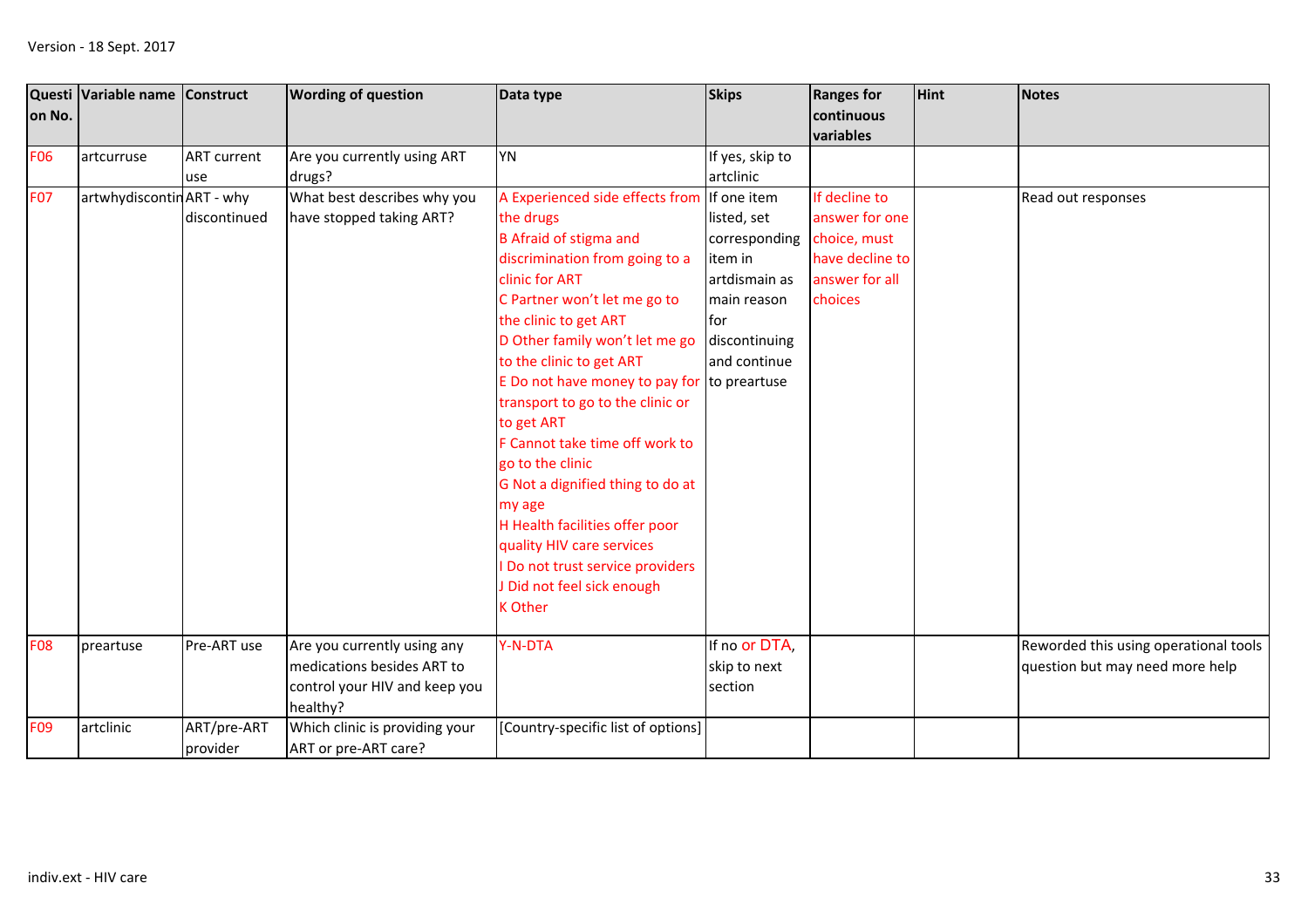### Individual - sexual behaviourMN, 7 December 2015

### **To be completed by all individuals consenting to participate within the household**

Prompt: Now I would like to ask you questions about your sexual activity in order to gain a better understanding of some important life issues. Let me asure you that your answers are completely confidential and will not be to anyone. If we should come to any question that you don't want to answer, just let me know and we will go to the next question.

|       | Questio Variable name | <b>Construct</b> | <b>Wording of question</b>                              | Data type                  | <b>Skips</b>        | Range            | <b>Hint</b>           | <b>Notes</b>                                                   |
|-------|-----------------------|------------------|---------------------------------------------------------|----------------------------|---------------------|------------------|-----------------------|----------------------------------------------------------------|
| n No. |                       |                  |                                                         |                            |                     |                  |                       |                                                                |
| G01   | steadyyn              |                  | In partnership YN Do you have a steady partner?         | Y-N-DTA                    | If no or DTA, skip  |                  | <b>[DO WE NEED</b>    |                                                                |
|       |                       |                  |                                                         |                            | to otheryn          |                  | <b>DEFINITION OF</b>  |                                                                |
|       |                       |                  |                                                         |                            |                     |                  | <b>STEADY PARTNER</b> |                                                                |
|       |                       |                  |                                                         |                            |                     |                  | HERE?]                |                                                                |
| G02   | steadyct              | Steady partner - | If yes, how many steady partners                        | Number                     |                     | 1-25, 88, 99     | Enter 88 for don't    |                                                                |
|       |                       | count            | have you had sex with in the last 3                     |                            |                     |                  | know or 99 for        |                                                                |
|       |                       |                  | months?                                                 |                            |                     |                  | decline to answer     |                                                                |
| G03   | partnocond X          | Condomless sex   | In the past 3 months, how often                         | 1 Condoms every time       |                     | Asked for each   |                       | [NEED FOR A PARTNER MATRIX]. Key                               |
|       |                       |                  | indicator for each have you not used condoms with       | 2 Condoms some of the time |                     | partner from B2. |                       | construct is whether they had condomless sex                   |
|       |                       | steady partner   | your [COUNT] steady partner?                            | 3 Condoms never used       |                     | with a maximum   |                       | with the steady partner in the last 3 months,                  |
|       |                       |                  |                                                         | 9 Decline to answer        |                     | of 6 partners    |                       | so can be reworded to yes/no if this will be                   |
|       |                       |                  |                                                         |                            |                     |                  |                       | easier for respondents to understand?                          |
| G04   | otheryn               | Non-steady       | [Apart from your steady partner(s)],                    | Y-N-DTA                    | If no, skip to next |                  | Modify wording        |                                                                |
|       |                       | partner YN       | have you had sex with anyone else in                    |                            | section             |                  | as needed based       |                                                                |
|       |                       |                  | the last 3 months?                                      |                            |                     |                  | on response to        |                                                                |
|       |                       |                  |                                                         |                            |                     |                  | steadyyn              |                                                                |
| G05   | othernocond           | Count of non-    | If yes, with how many people apart                      | Number                     |                     | 1-25, 88, 99     |                       | Enter 88 for don't Construct is number of casual partners they |
|       |                       | steady partners  | from your steady partner have you                       |                            |                     |                  | know or 99 for        | have condomless sex with in the last 3 months                  |
|       |                       | with condomless  | had sex without using a condom,                         |                            |                     |                  |                       | decline to answer (don't need number of sexual partners in     |
|       |                       | sex              | even if was only on one occasion?                       |                            |                     |                  |                       | total)                                                         |
| G06   | nocondposttest        | Condomless sex   | Thinking to the last time you tested                    | Y-N-DTA                    | If no or DTA, skip  |                  |                       |                                                                |
|       |                       |                  | after last HIV test for HIV, have you had sex without a |                            | to next section     |                  |                       |                                                                |
|       |                       |                  | condom since your more recent                           |                            |                     |                  |                       |                                                                |
|       |                       |                  | test?                                                   |                            |                     |                  |                       |                                                                |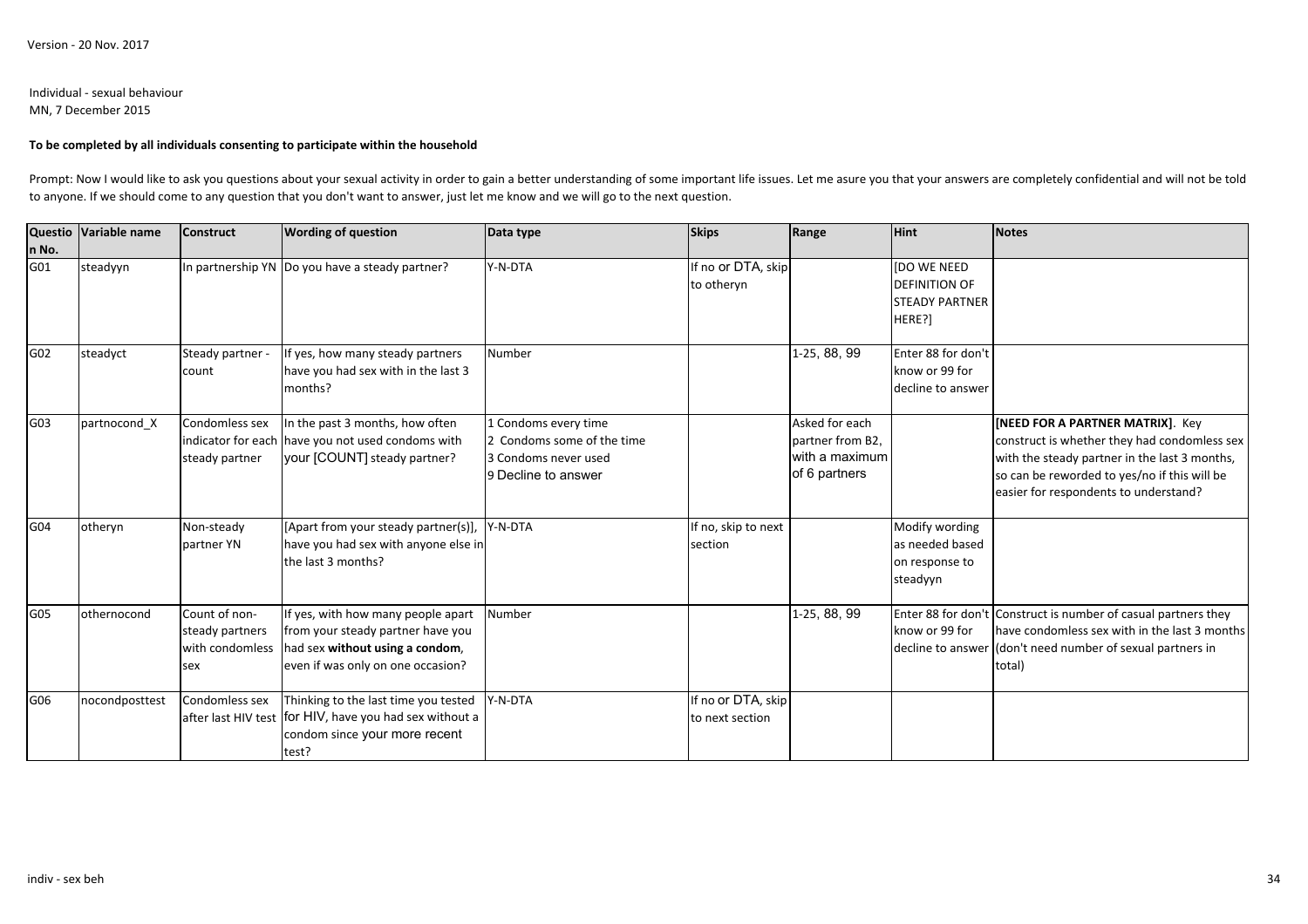|       | Questio Variable name | <b>Construct</b> | <b>Wording of question</b>           | Data type | <b>Skips</b> | Range           | <b>Hint</b>        | Notes |
|-------|-----------------------|------------------|--------------------------------------|-----------|--------------|-----------------|--------------------|-------|
| n No. |                       |                  |                                      |           |              |                 |                    |       |
| G07   | count                 | How many         | With how many different partners     | Number    |              | 1-25, 88, 99    | Enter 88 for don't |       |
|       |                       | partners         | have you had sex without a           |           |              |                 | know or 99 for     |       |
|       |                       |                  | condom with since your most          |           |              |                 | decline to answer  |       |
|       |                       |                  | recent test (even if it was only the |           |              | testdate_1<=3   |                    |       |
|       |                       |                  | one occasion)?                       |           |              | months.         |                    |       |
|       |                       |                  |                                      |           |              | count<=otherno  |                    |       |
|       |                       |                  |                                      |           |              | cond            |                    |       |
|       |                       |                  |                                      |           |              |                 |                    |       |
|       |                       |                  |                                      |           |              | If testdate_1>3 |                    |       |
|       |                       |                  |                                      |           |              | months.         |                    |       |
|       |                       |                  |                                      |           |              | count>=otherno  |                    |       |
|       |                       |                  |                                      |           |              | cond            |                    |       |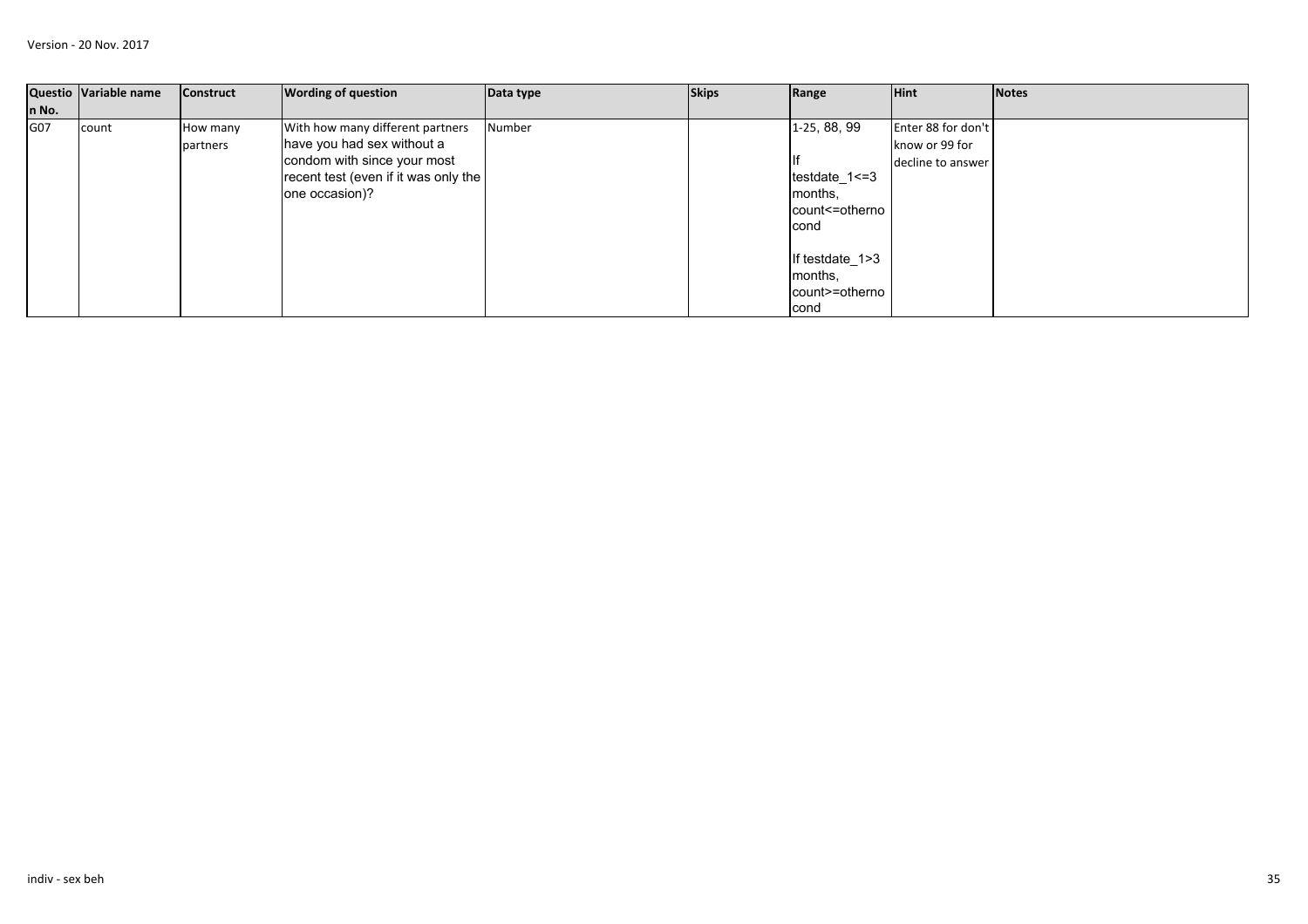## Individual - stigma

### **To be completed by all SELECTED individuals only**

For each of the following statements, please indicate whether you strongly agree, agree, are unsure, disagree or strongly disagree.

|                 | <b>Question NVariable name</b> | <b>Construct</b> | <b>Wording of question</b>                             | Data type           | <b>Skips</b> | Range | <b>Hint</b> | Notes                        |
|-----------------|--------------------------------|------------------|--------------------------------------------------------|---------------------|--------------|-------|-------------|------------------------------|
| H01             | txeffect4                      | Understanding of | believe that HIV treatment makes people                | 1 Strongly agree    |              |       |             | From WHO generic tools       |
|                 |                                | treatment        | with HIV less infectious.                              | 2 Agree             |              |       |             |                              |
|                 |                                | effectiveness    |                                                        | 3 Unsure            |              |       |             |                              |
|                 |                                |                  |                                                        | 4 Disagree          |              |       |             |                              |
|                 |                                |                  |                                                        | 5 Strongly disagree |              |       |             |                              |
|                 |                                |                  |                                                        | 9 Decline to answer |              |       |             |                              |
| H <sub>02</sub> | stigma1                        | Stigma 1         | People are hesitant to take an HIV test due            | 1 Strongly Agree    |              |       |             | All from PopART stigma study |
|                 |                                |                  | to fear of other people's reaction if the test 2 Agree |                     |              |       |             |                              |
|                 |                                |                  | result is positive for HIV                             | 3 Disagree          |              |       |             |                              |
|                 |                                |                  |                                                        | 4 Strongly disagree |              |       |             |                              |
|                 |                                |                  |                                                        | 9 Decline to answer |              |       |             |                              |
| H03             | stigma2                        | Stigma 2         | People sometimes talk badly about people               | 2 Strongly Agree    |              |       |             | All from PopART stigma study |
|                 |                                |                  | living with or thought to be living with HIV           | 2 Agree             |              |       |             |                              |
|                 |                                |                  |                                                        | 3 Disagree          |              |       |             |                              |
|                 |                                |                  |                                                        | 4 Strongly disagree |              |       |             |                              |
|                 |                                |                  |                                                        | 9 Decline to answer |              |       |             |                              |
| H04             | stigma3                        | Stigma 3         | Health workers sometimes talk badly about              | 3 Strongly Agree    |              |       |             | All from PopART stigma study |
|                 |                                |                  | people living with or thought to be living             | 2 Agree             |              |       |             |                              |
|                 |                                |                  | with HIV                                               | 3 Disagree          |              |       |             |                              |
|                 |                                |                  |                                                        | 4 Strongly disagree |              |       |             |                              |
|                 |                                |                  |                                                        | 9 Decline to answer |              |       |             |                              |
| H05             | stigma4                        | Stigma 4         | People living with or thought to be living             | 4 Strongly Agree    |              |       |             | All from PopART stigma study |
|                 |                                |                  | with HIV lose respect or standing                      | 2 Agree             |              |       |             |                              |
|                 |                                |                  |                                                        | 3 Disagree          |              |       |             |                              |
|                 |                                |                  |                                                        | 4 Strongly disagree |              |       |             |                              |
|                 |                                |                  |                                                        | 9 Decline to answer |              |       |             |                              |
| H06             | stigma5                        | Stigma 5         | People living with or thought to be living             | 5 Strongly Agree    |              |       |             | All from PopART stigma study |
|                 |                                |                  | with HIV are verbally insulted, harassed,              | 2 Agree             |              |       |             |                              |
|                 |                                |                  | and/or threatened                                      | 3 Disagree          |              |       |             |                              |
|                 |                                |                  |                                                        | 4 Strongly disagree |              |       |             |                              |
|                 |                                |                  |                                                        | 9 Decline to answer |              |       |             |                              |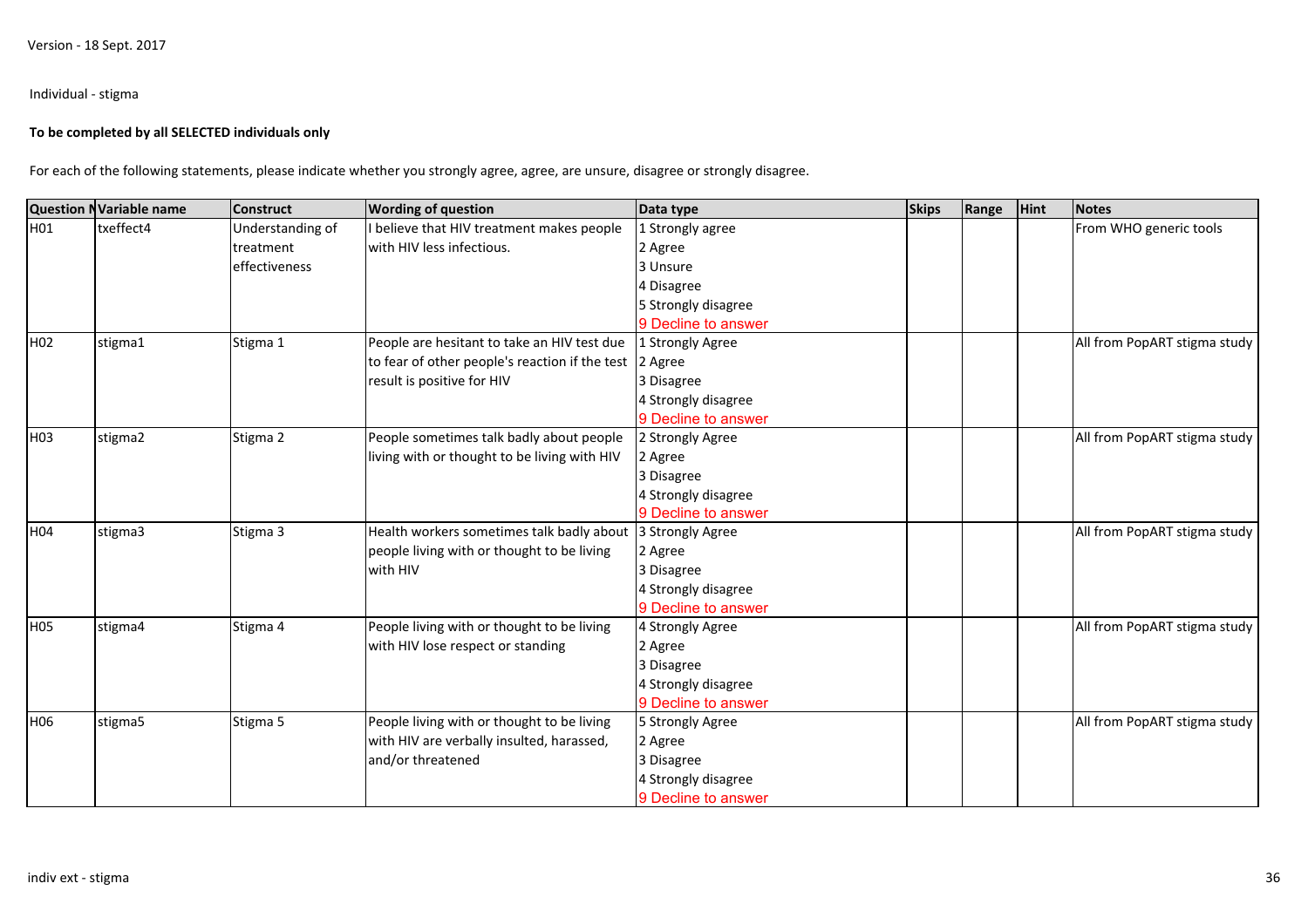| H <sub>07</sub> | stigma6  | Stigma 6  | People living with or thought to be living                       | 6 Strongly Agree    | All from PopART stigma study |
|-----------------|----------|-----------|------------------------------------------------------------------|---------------------|------------------------------|
|                 |          |           | with HIV are sometimes phyiscally assaulted 2 Agree              |                     |                              |
|                 |          |           |                                                                  | 3 Disagree          |                              |
|                 |          |           |                                                                  | 4 Strongly disagree |                              |
|                 |          |           |                                                                  | 9 Decline to answer |                              |
| <b>H08</b>      | stigma7  | Stigma 7  | I would be ashamed if someone in my                              | 7 Strongly Agree    | All from PopART stigma study |
|                 |          |           | family had HIV                                                   | 2 Agree             |                              |
|                 |          |           |                                                                  | 3 Disagree          |                              |
|                 |          |           |                                                                  | 4 Strongly disagree |                              |
|                 |          |           |                                                                  | 9 Decline to answer |                              |
| H <sub>09</sub> | stigma8  | Stigma 8  | would not like to sit close to someone                           | 8 Strongly Agree    | All from PopART stigma study |
|                 |          |           | living with HIV, for example on public                           | 2 Agree             |                              |
|                 |          |           | transport, at church, or in a waiting room                       | 3 Disagree          |                              |
|                 |          |           |                                                                  | 4 Strongly disagree |                              |
|                 |          |           |                                                                  | 9 Decline to answer |                              |
| H <sub>10</sub> | stigma9  | Stigma 9  | I fear that I could contract HIV if I come into 9 Strongly Agree |                     | All from PopART stigma study |
|                 |          |           | contact with the saliva of a person with HIV   2 Agree           |                     |                              |
|                 |          |           |                                                                  | 3 Disagree          |                              |
|                 |          |           |                                                                  | 4 Strongly disagree |                              |
|                 |          |           |                                                                  | 9 Decline to answer |                              |
| H11             | stigma10 | Stigma 10 | People sometimes disclose that other                             | 10 Strongly Agree   | All from PopART stigma study |
|                 |          |           | people are HIV positive without their                            | 2 Agree             |                              |
|                 |          |           | permission                                                       | 3 Disagree          |                              |
|                 |          |           |                                                                  | 4 Strongly disagree |                              |
|                 |          |           |                                                                  | 9 Decline to answer |                              |
| H <sub>12</sub> | stigma11 | Stigma 11 | Health workers sometimes disclose that                           | 11 Strongly Agree   | All from PopART stigma study |
|                 |          |           | other people are HIV positive without their  2 Agree             |                     |                              |
|                 |          |           | permission                                                       | 3 Disagree          |                              |
|                 |          |           |                                                                  | 4 Strongly disagree |                              |
|                 |          |           |                                                                  | 9 Decline to answer |                              |
| H <sub>13</sub> | stigma12 | Stigma 12 | People living with HIV who are taking ART                        | 12 Strongly Agree   | All from PopART stigma study |
|                 |          |           | are treated better by others than people                         | 2 Agree             |                              |
|                 |          |           | living with HIV who are not taking ART                           | 3 Disagree          |                              |
|                 |          |           |                                                                  | 4 Strongly disagree |                              |
|                 |          |           |                                                                  | 9 Decline to answer |                              |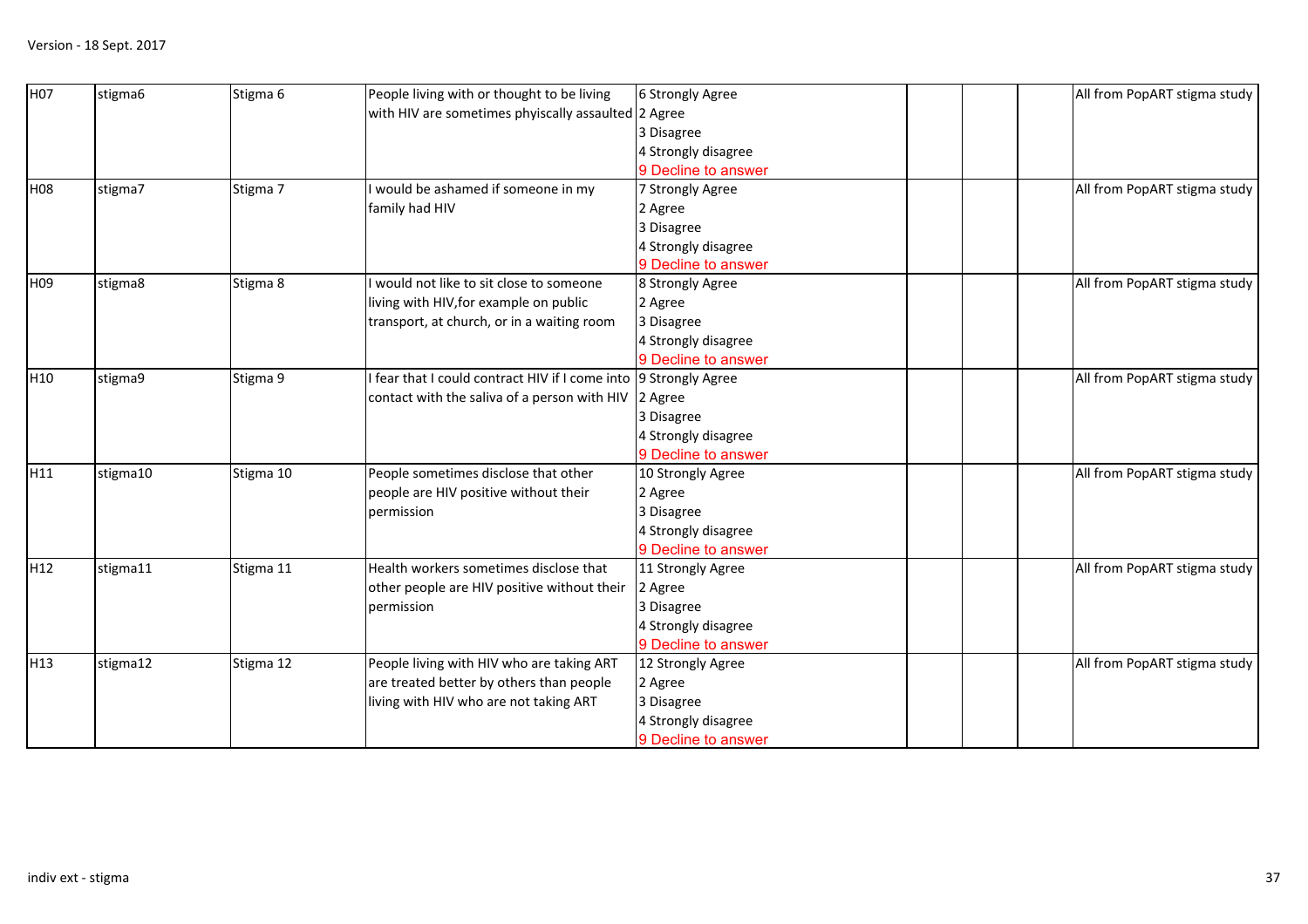### Individual extended - IPV

### **To be completed by SELECTED WOMEN ONLY**

Prompt: The next questions are about things that happen to many women and men and that your current partner or any other partner may have done to you.

|       | Questio Variable name | <b>Construct</b>                          | <b>Wording of question</b>                                                                                                                                                                                                                                         | Data type                                                                                                       | <b>Skips</b>                            | Range | Hint | <b>Notes</b>             |
|-------|-----------------------|-------------------------------------------|--------------------------------------------------------------------------------------------------------------------------------------------------------------------------------------------------------------------------------------------------------------------|-----------------------------------------------------------------------------------------------------------------|-----------------------------------------|-------|------|--------------------------|
| n No. |                       |                                           |                                                                                                                                                                                                                                                                    |                                                                                                                 |                                         |       |      |                          |
| J1    | ipvpsychyn            | Psychological<br><b>IPV - YN</b>          | In the past 12 months did your<br>partner do the following to you?<br>Insulted you; made you feel bad;<br>belittled, humiliated, scared you<br>(yelled or smashed things), or<br>threatened to hurt you?                                                           | Y-N-DTA                                                                                                         | If no or DTA,<br>skip to<br>ipvphysicyn |       |      | Based on WHO VAW measure |
| J2    | ipvpsychct            | Psychological<br>IPV - number of<br>times | In the past month, would you say<br>this has happened once or more<br>than once?                                                                                                                                                                                   | 1 Did not happen in past month<br>2 Once in past month<br>3 More than once in past month<br>9 Decline to answer |                                         |       |      | Based on WHO VAW measure |
| J3    | ipvphysicyn           |                                           | Physical IPV - YN In the past 12 months did your<br>partner do the following to you?<br>Slapped, pushed, shoved, hit you<br>with a fist, kicked, dragged,<br>beaten you, choked, burned you,<br>or threatened to use a gun, knife,<br>or other weapon against you? | Y-N-DTA                                                                                                         | If no or DTA,<br>skip to ipvsexyn       |       |      | Based on WHO VAW measure |
| J4    | ipvphysicct           | Physical IPV -                            | In the past month, would you say<br>number of times this has happened once or more<br>than once?                                                                                                                                                                   | 1 Did not happen in past month<br>2 Once in past month<br>3 More than once in past month<br>9 Decline to answer |                                         |       |      | Based on WHO VAW measure |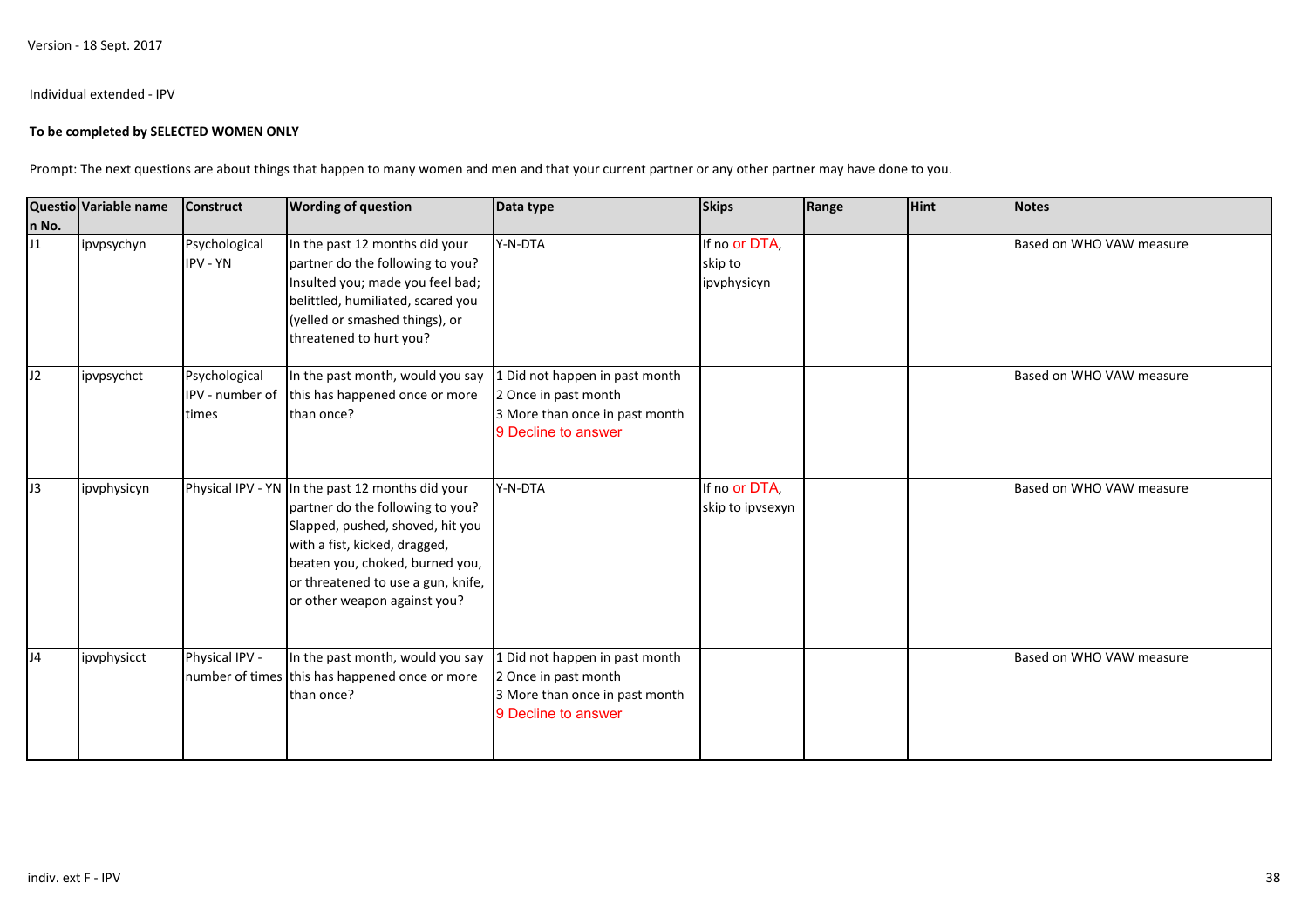|                | Questio Variable name | <b>Construct</b>            | <b>Wording of question</b>                                                                                                                                                                                                              | Data type                                                                                                       | <b>Skips</b>                          | Range | <b>Hint</b> | Notes                                        |
|----------------|-----------------------|-----------------------------|-----------------------------------------------------------------------------------------------------------------------------------------------------------------------------------------------------------------------------------------|-----------------------------------------------------------------------------------------------------------------|---------------------------------------|-------|-------------|----------------------------------------------|
| n No.          |                       |                             |                                                                                                                                                                                                                                         |                                                                                                                 |                                       |       |             |                                              |
| J5             | ipvsexyn              | Sexual IPV - YN             | In the past 12 months did your<br>partner do the following to you?<br>Forced you to have sexual<br>intercourse by holding you down<br>or making you afraid of him or<br>forced you to do something sexual<br>tht you found humiliating? | Y-N-DTA                                                                                                         | If no or DTA,<br>skip to<br>ipveconyn |       |             | Based on WHO VAW measure                     |
| J <sub>6</sub> | ipvsexct              | Sexual IPV -                | In the past month, would you say<br>number of times this has happened once or more<br>than once?                                                                                                                                        | 1 Did not happen in past month<br>2 Once in past month<br>3 More than once in past month<br>9 Decline to answer |                                       |       |             | Based on WHO VAW measure                     |
| J7             | ipveconyn             | Economic<br>violence - YN 1 | In the past 12 months did your<br>partner keep you from having the<br>money you needed to buy food or<br>other necessities even when he<br>had money for other things?                                                                  | Y-N-DTA                                                                                                         | If no, skip to<br>next section        |       |             | Wording from SEA measure (Postmus et<br>al.) |
| J <sub>8</sub> | ipveconct             | Economic<br>violence - YN 2 | In the 12 months prior, were you<br>forced away from your home?                                                                                                                                                                         | Y-N-DTA                                                                                                         |                                       |       |             |                                              |